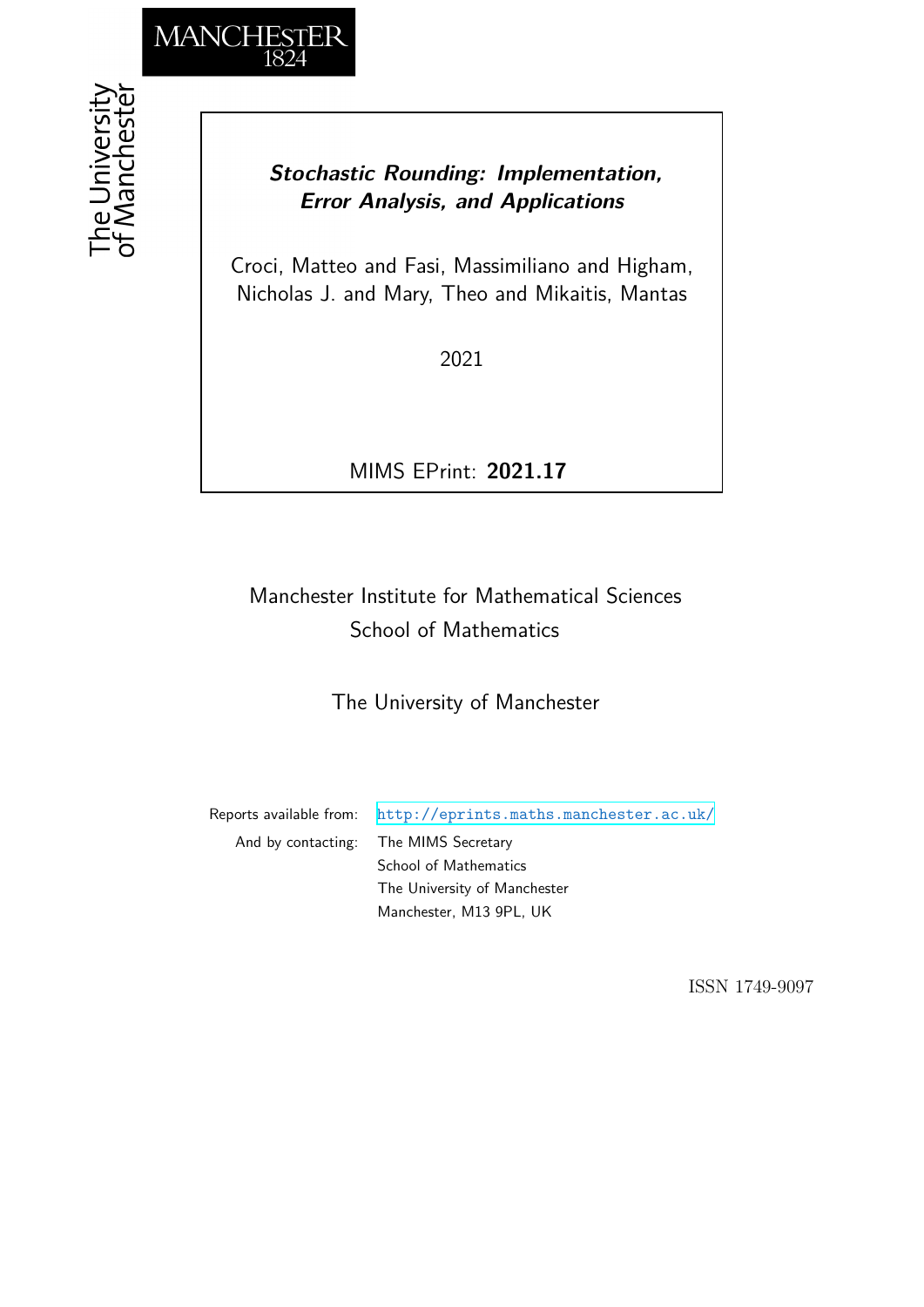Draft version of January 18, 2022

#### **Subject Areas:**

Mathematics, Computer Science

#### **Keywords:**

Floating-point Arithmetic, Rounding Error Analysis, Computer Arithmetic, IEEE 754, binary16, bfloat16, Low Precision, Ordinary Differential Equations, Partial Differential Equations, Machine Learning

#### **Author for correspondence:**

Mantas Mikaitis [e-mail:](mailto:mantas.mikaitis@manchester.ac.uk) [mantas.mikaitis@manchester.ac.uk](mailto:mantas.mikaitis@manchester.ac.uk)

# Stochastic Rounding: Implementation, Error Analysis, and Applications

Matteo Croci<sup>1</sup>, Massimiliano Fasi<sup>2</sup>, Nicholas J. Higham $^3$ , Theo Mary $^4$ , and Mantas Mikaitis $3$ 

 $1$ Mathematical Institute, University of Oxford, Oxford, OX2 6GG, United Kingdom.

 $2$ Department of Computer Science, Durham University, Durham, DH1 3LE, United Kingdom.

<sup>3</sup>Department of Mathematics, The University of

Manchester, Manchester, M13 9PL, United Kingdom.

<sup>4</sup>Sorbonne Université, CNRS, LIP6, Paris, F-75005, France.

Stochastic rounding randomly maps a real number  $x$ to one of the two nearest values in a finite precision number system. The probability of choosing either of these two numbers is 1 minus their relative distance to x. This rounding mode was first proposed for use in computer arithmetic in the 1950s and it is currently experiencing a resurgence of interest. If used to compute the inner product of two vectors of length  $n$  in floating-point arithmetic, it yields an For length  $n$  in housing point and metal, it yields and error bound with constant  $\sqrt{n}u$  with high probability, where  $u$  is the unit roundoff. This is not necessarily the case for round to nearest, for which the worstcase error bound has constant nu. A particular attraction of stochastic rounding is that, unlike round to nearest, it is immune to the phenomenon of stagnation, whereby a sequence of tiny updates to a relatively large quantity is lost. We survey stochastic rounding by discussing its mathematical properties and probabilistic error analysis, its implementation, and its use in applications, with a focus on machine learning and the numerical solution of differential equations.

## 1. Introduction

Rounding is the act of mapping a given number to one having a certain number of digits in a given base. For illustration, consider the task of rounding, in base 10, a 2-significant-digit number to 1 significant digit. If we round to the closest 1-digit number, for example, then 1.4 rounds to 1 and 1.7 rounds to 2. We denote the rounding operator by fl, thus we write  $f(1.4) = 1$  and  $f(1.7) = 2$ .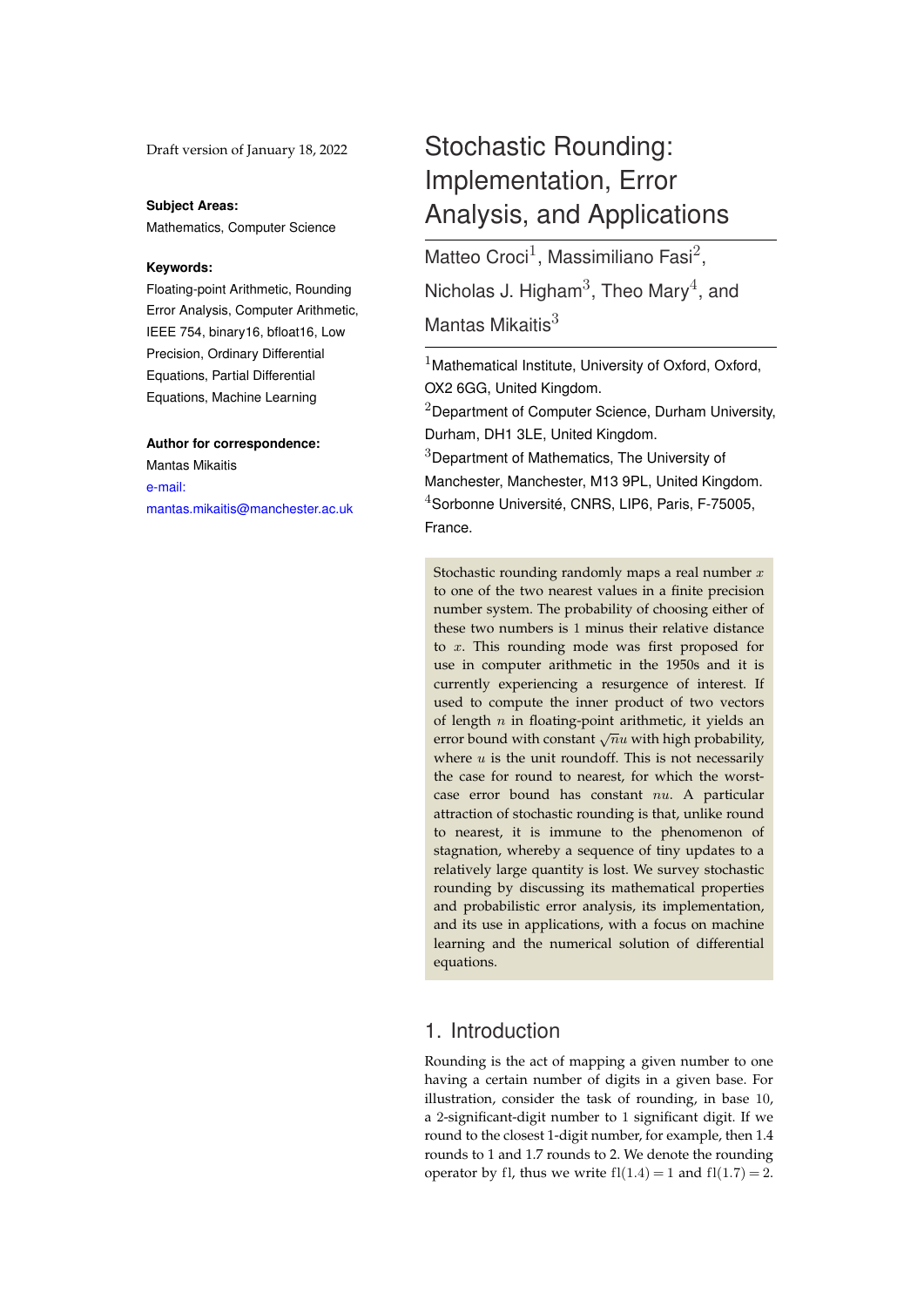This rounding rule, called round to nearest (RN), is deterministic: the value of  $f(x)$  depends only on  $x$ , and repeating the rounding yields the same result.

<span id="page-2-3"></span>Suppose we want to compute  $1 + 0.1$  in 1-digit base-10 arithmetic. With round to nearest we obtain  $f(x) = 1$ . Another option is to round to either of the two nearest 1-digit numbers with a probability that depends on the distances to those numbers. If in our example we define  $f(1 + 0.1)$  as 1 with probability 0.9 and as 2 with probability 0.1, then the expected result is  $0.9 \times 1 + 0.1 \times 2 = 1.1$ , which is the exact answer. This probabilistic rounding is called *stochastic rounding* (SR), and this simple example demonstrates one way in which it can be useful in practice: by occasionally rounding up the value of a sum, SR avoids the phenomenon of stagnation, whereby a long sum of small quantities—0.1 in this example—is lost to rounding.

SR was first proposed over sixty years ago, but until recently had proved useful only in rather specialised contexts. In the last five years or so, however, this rounding mode has enjoyed a resurgence of interest, mainly because of the increasing availability of low-precision floating-point arithmetic in hardware and the recognition that, compared with RN, SR can produce errors that grow more slowly with the problem size. By its very nature, SR ensures that rounding errors are random and so encourages cancellation of errors, and while this effect benefits all precisions, it is particularly important at low precisions, where numbers have perhaps only 3 or 4 significant decimal digits and error growth can quickly destroy all accuracy. The worst-case error bounds for SR are a factor 2 larger than those for RN, however, and so SR does not benefit all computations.

The aim of this work is to survey SR, describing

- its basic properties (Section [2\)](#page-2-0),
- its history (Section [3\)](#page-3-0),
- floating-point arithmetics to which it might be applied (Section [4\)](#page-4-0),
- how SR compares with RN as regards its basic properties, including ways in which SR is less satisfactory than RN (Section [5\)](#page-5-0),
- its probabilistic rounding error analysis (Section [6\)](#page-7-0),
- how it can be implemented (Section [7\)](#page-9-0), and
- how and why it is being used in applications (Section [8\)](#page-16-0).

## <span id="page-2-0"></span>2. What is stochastic rounding?

Let F denote a finite subset of  $\mathbb R$ . We denote by fl any rounding operator that maps numbers in  $\mathbb R$ to either of the two nearest numbers in F. For  $x \in \mathbb{R}$ , define the two rounding candidates

$$
[x] = \max\{y \in F : y \le x\}, \qquad [x] = \min\{y \in F : y \ge x\},\
$$

so that  $|x| \leq x \leq \lceil x \rceil$ , with equality throughout if  $x \in F$ . Note that when  $x \notin F$ , the two numbers |x| and  $\lceil x \rceil$  are adjacent in F.

For  $x \in \mathbb{R} \setminus F$ , SR is defined by

$$
f1(x) = \begin{cases} \lceil x \rceil \text{ with probability } q(x), \\ \lfloor x \rfloor \text{ with probability } 1 - q(x), \end{cases}
$$
 (2.1)

where  $q(x) \in [0, 1]$ . The simplest choice is  $q(x) = 0.5$ , in which case we round up or down with equal probability, independently of x. As is customary in the literature [\[1\]](#page-27-0), [\[2\]](#page-27-1), we call this less commonly used form of SR *mode 2 SR*. Another choice is to set in [\(2.1\)](#page-2-1)

<span id="page-2-2"></span><span id="page-2-1"></span>
$$
q(x) = \frac{x - \lfloor x \rfloor}{\lceil x \rceil - \lfloor x \rfloor},\tag{2.2}
$$

which means that we round x to the next larger or smaller number  $y \in F$  with probability 1 minus the distance between x and y divided by  $[x] - |x|$ . See Figure [2.1](#page-3-1) for an illustration. The choice [\(2.2\)](#page-2-2) yields *mode 1 SR*, which is the most interesting stochastic rounding mode from a numerical point of view. Unless otherwise stated, in this article SR means mode 1 SR.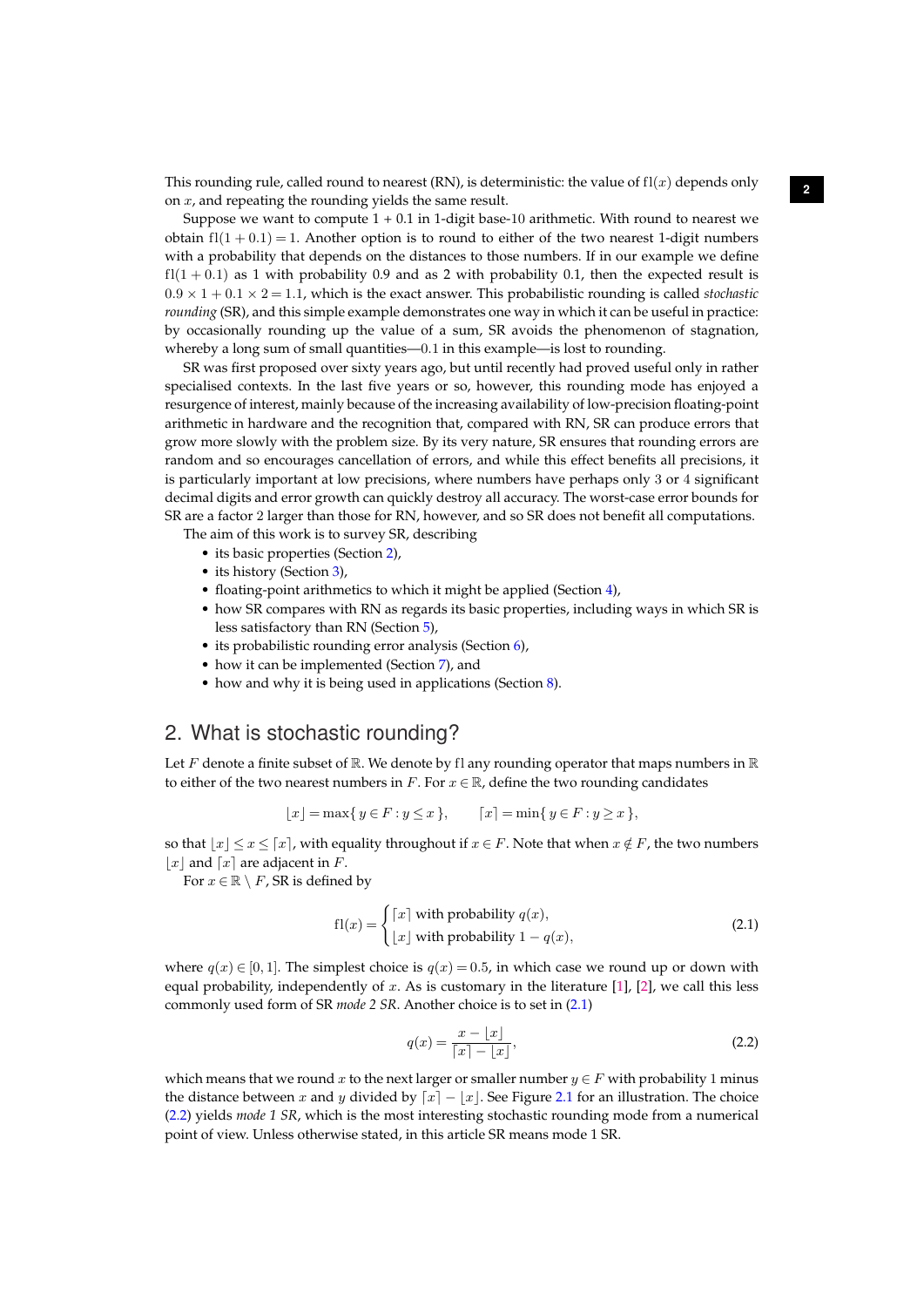

<span id="page-3-3"></span><span id="page-3-1"></span>**Figure 2.1.** Stochastic rounding rounds the real number  $x$  to the next smaller or the next larger value in  $F$ , which we denote by  $|x|$  and  $\lceil x \rceil$ , respectively. In the example on the left, x is one quarter of the way between  $|x|$  and  $\lceil x \rceil$ , thus RN will round x to  $\lfloor x \rfloor$ , while mode 1 SR will round it to  $\lceil x \rceil$  with probability  $q(x) = 0.25$  and to  $\lfloor x \rfloor$  with probability  $1 - q(x) = 0.75$ . In the example on the right, w is three quarters of the way between  $|w|$  and  $|w|$ , thus RN will round w to [w], while mode 1 SR will round it to [w] with probability  $q(w) = 0.75$  and to |w| with probability  $1 - q(w) = 0.25$ .

For the rest of this paper, we take  $F$  to be a floating-point number system, unless otherwise stated, as this is the case of greatest interest, but much of what we say is applicable to fixed-point arithmetic.

## <span id="page-3-0"></span>3. Early history of stochastic rounding

To the best of our knowledge, the earliest proposal of SR was in a one-paragraph abstract of a communication presented by Forsythe in 1949 at the fifty-second meeting of the American Mathematical Society [\[3\]](#page-27-2). The abstract claims that SR can be used to reduce the accumulation of round-off errors observed by Huskey [\[4\]](#page-27-3) in solving a simple system of ordinary differential equations (ODEs). The numerical integration that Forsythe and Huskey consider entails a sum of real values which is further reduced to a sum of integers, most likely intended as fixedpoint representations of reals. The suggestion is to perform this rounding by *random round-off*, a suggestive name for mode 1 SR. The abstract concludes by stating that numerical tests on some unspecified IBM equipment confirm that SR can eliminate the "peculiarities" noticed by Huskey on the  $\mathrm{ENIAC}^1$  $\mathrm{ENIAC}^1$ .

The first hardware implementation of SR we are aware of was described by Barnes et al. [\[5\]](#page-27-4) in 1951. The authors describe a digital computer with 8-digit decimal arithmetic and explain that using SR rather than RN in multipliers and dividers simplified the implementation. As their implementation rounds up or down with equal probability, this constitutes an early example of mode 2 SR.

A note by Forsythe, originally written in 1950 and reprinted in 1959 [\[6\]](#page-27-5) (see [\[6,](#page-27-5) footnote 1]), provides more details about the proposal to round stochastically when solving ODEs. The document suggests to implement mode 1 SR for decimal arithmetic as follows:

*"On a decimal machine, instead of adding a 5 in the most significant position of the digits to be dropped (ordinary rounding off), one adds a random decimal digit to each of the digital positions to be dropped. As with ordinary rounding off, the addition carry-over determines whether the rounding off is 'up' or 'down'."*

It is not clear whether this excerpt refers to a hardware implementation or to a modification that could be done in software on the computers of the time. This technique has been used in recent hardware implementations for rounding binary numbers [\[7\]](#page-27-6), [\[8\]](#page-27-7).

In a 1966 paper, Hull and Swenson [\[9\]](#page-27-8) test various probabilistic rounding error models by comparing the results of stochastically rounded operations to the expected error predicted by the models. According to the description provided at the beginning of the section "Simulation of the Models" [\[9,](#page-27-8) p. 109], however, the implementation of SR that Hull and Swenson consider

<span id="page-3-2"></span><sup>1</sup>Electronic Numerical Integrator and Computer—the first programmable, general-purpose digital computer, made in 1945.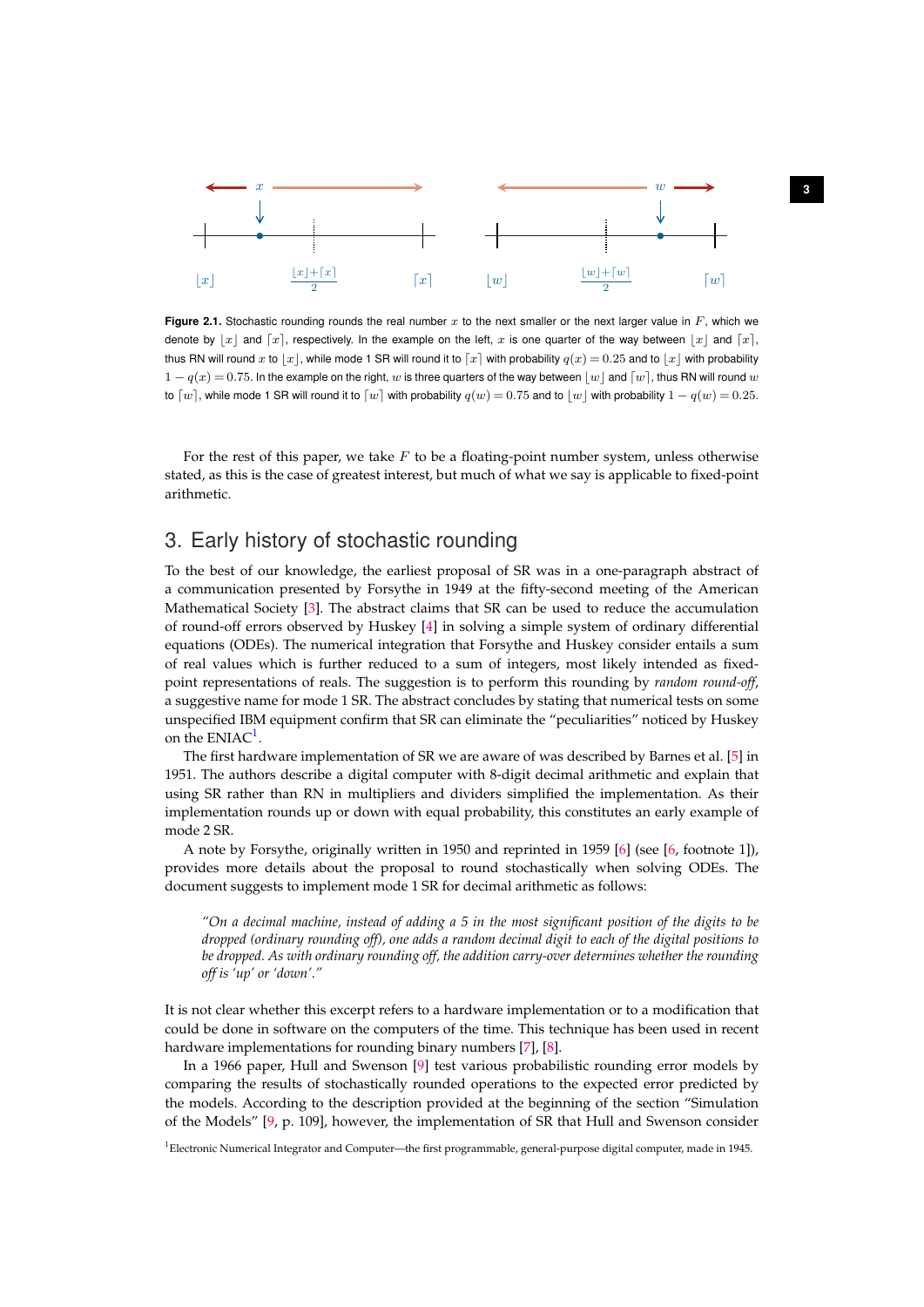<span id="page-4-1"></span>**Table 4.1.** Parameters of various binary floating-point formats: number of digits of precision including the implicit bit (p),  $4$ smallest positive representable normal ( $f_{\min}$ ) and subnormal ( $s_{\min}$ ) numbers, and largest positive number ( $f_{\max}$ ). The "binary*xy*" formats are from the IEEE 754 standard.

<span id="page-4-2"></span>

|               | bfloat16            | binary16            | binary32             | binary64              |
|---------------|---------------------|---------------------|----------------------|-----------------------|
| p             |                     |                     | 24                   | 53                    |
| $f_{\min}$    | $2^{\sim}$ 126      | $2^{\sim}14$        | $2^{\sim}$ 126       | $2^{\sim}1022$        |
| $s_{\min}$    | $2^{\sim}133$       | $2^{\sim}$          | $2 - 149$            | $2^{\sim 1074}$       |
| $f_{\rm max}$ | $2^{127}(2-2^{-7})$ | $2^{15}(2-2^{-10})$ | $2^{127}(2-2^{-23})$ | $2^{1023}(2-2^{-52})$ |

differs from the one we examine. In order to round stochastically the result of an arithmetic operation they first perform the operation in double precision arithmetic, then add a pseudorandom number between  $-1/2$  and  $1/2$  of the unit in the last place of the most significant half of the double precision result. Subsequent calculations use the modified double precision value, which presumably includes the original quantity in its least significant half and the added random quantity. Despite the different spirit, we mention this contribution here as it is one of the earliest manuscripts we are aware of that considers non-deterministic rounding modes

## <span id="page-4-0"></span>4. Floating-point arithmetics

Before describing the finer details of SR, we recall some necessary background on floating-point arithmetic. We discuss the formats in the IEEE 754 standard for floating-point arithmetic and two other formats of practical interest, bfloat16 and TensorFloat-32.

## (a) IEEE 754 standard floating-point arithmetics

The IEEE standard 754 for floating-point arithmetic was first released in 1985 [\[10\]](#page-27-9) and then revised in 2008 [\[11\]](#page-27-10) and 2019 [\[12\]](#page-27-11). The standard dictates the encoding rules for binary and decimal floating-point data types, the precision and exponent range of some standard formats, and the accuracy requirements of basic arithmetic operations. It also prescribes how to handle exceptional cases and specifies a set of recommended mathematical functions that software and hardware floating-point libraries should provide in order to ensure a consistent numerical behaviour. Table [4.1](#page-4-1) reports the parameters for four binary floating-point data types defined in the latest revision of the standard. Most hardware implements the data types binary32 and binary64, commonly known as *single* and *double precision*, respectively. Of the remaining formats, binary16 is defined only as a storage format, but it has been implemented as an arithmetic in hardware by several manufacturers. One other IEEE format is binary128, which is not listed in the table. While binary128 is mainly supported in software, it is also available in hardware on the IBM Power9 [\[13\]](#page-27-12) and z13 [\[14\]](#page-28-0) processors.

We now briefly recall some key aspects of IEEE floating-point number systems and the definitions and main properties of *normalisation* and *subnormal numbers*. We focus on binary formats, since most commercially available hardware implements only binary arithmetic. A binary floating-point number  $x$  has the form

$$
(-1)^s \times m \times 2^{e-p+1},
$$

where *s* is the sign bit, *p* is the *precision*,  $m \in [0, 2^p - 1]$  is the integer significand, and  $e \in [e_{\min}, e_{\max}]$ , with  $e_{\min} = 1 - e_{\max}$ , is the integer exponent. In order for  $x \neq 0$  to have a unique representation, the number system is *normalised* so that the most significant bit of m the *implicit bit* in IEEE 754 parlance—is always set to 1 if  $|x| \geq 2^{e_{\min}}$ . Therefore, all floating-point numbers with  $m \geq 2^{p-1}$  are normalised. Numbers that have absolute value below that of the smallest normalised number  $2^{e_{\min}}$  are said to be *subnormal*: they have exponent  $e = e_{\min}$ , integer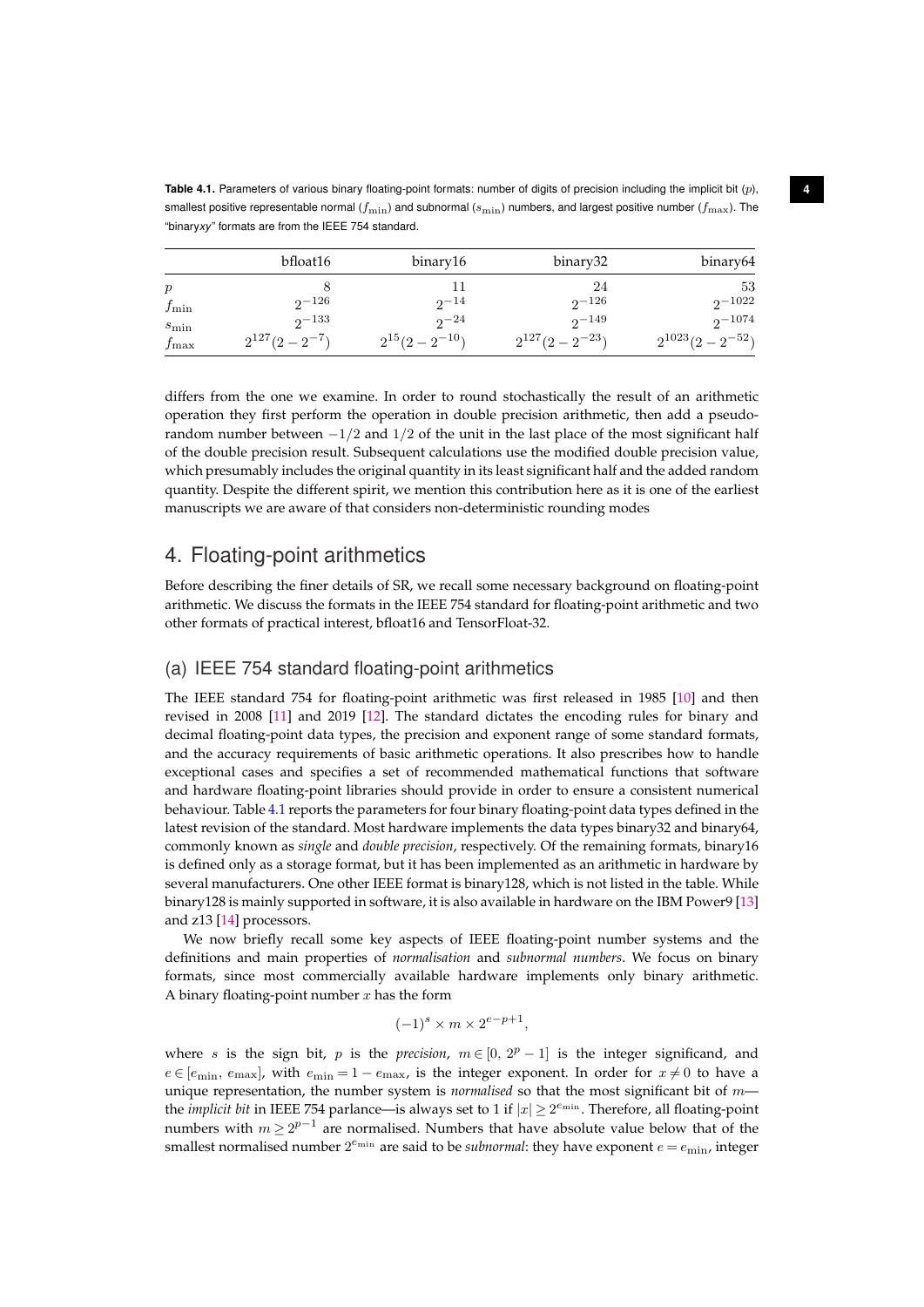significand  $m < 2^{p-1}$ , and therefore precision lower than that of normalised values (between 1 and p − 1 bits). Subnormal numbers provide the means to represent values in the *subnormal range*  $(-2^{e_{\min}}, 2^{e_{\min}})$ , and are necessary in order to ensure that a floating-point number system satisfies Sterbenz's lemma (described in Section [5\)](#page-5-0) and has desirable properties such as gradual underflow. Because of the variable precision, however, subnormal numbers require special treatment in both software and hardware implementations of floating-point arithmetics. This is likely to cause performance and chip area overhead, therefore it is not uncommon for hardware manufacturers not to support subnormal numbers. Two important numbers related to the precision  $p$  are the *machine epsilon*

<span id="page-5-1"></span>
$$
\varepsilon_M = 2^{1-p},\tag{4.1}
$$

<span id="page-5-3"></span>which is the spacing of the floating-point numbers just to the right of 1, and the *unit roundoff*

<span id="page-5-2"></span>
$$
u = 2^{-p} = \frac{1}{2}\varepsilon_M,\tag{4.2}
$$

which is an upper bound on the relative error incurred when a real value is rounded to a precision $p$  floating-point representation using RN. For further details we refer the reader to [\[15,](#page-28-1) Ch. 1] and [\[16,](#page-28-2) Ch. 2].

The latest revision of the IEEE 754 standard defines six rounding modes, which are listed in Table [4.2.](#page-6-0) Four rounding modes are required for a floating-point arithmetic to be compliant: round to nearest with ties to even (RN), round toward positive (or toward  $+\infty$ , or up, RU), round toward negative (or toward −∞, or down, RD), and round toward zero (RZ). In the rest of the paper we refer to these modes collectively as "standard rounding".

The IEEE 754-2019 standard recommends *extended or extendable precisions* [\[12,](#page-27-11) Sec. 3.7] to enhance the basic formats listed in Table [4.1.](#page-4-1) As an example, Intel provides an 80-bit extended precision format that has a 15-bit exponent and a 64-bit significand—the bit to the left of the radix point being stored explicitly in this case, as opposed to the IEEE754 formats, which rely on the implicit bit convention and use the value of the exponent field to determine the leading bit of the significand. Arithmetic operations can be performed in higher precision and the results need not be rounded to binary64 until the final result of a computation leaves the higher-precision registers. Note that the use of 80-bit arithmetic is susceptible to double rounding, whereby a value may be rounded incorrectly to the final floating-point format when it is rounded to an intermediate format (extended precision, in this case) first [\[17\]](#page-28-3), [\[18\]](#page-28-4). Boldo and Melquiond have shown, using the Coq proof assistant, that double-rounding issues can be avoided if the extended precision format uses a deterministic rounding mode called round to odd [\[19\]](#page-28-5), [\[20\]](#page-28-6).

#### (b) Non-IEEE arithmetics

Among the non-IEEE floating-point formats implemented in recent hardware, we are particularly interested in those based on binary32: bfloat16 and TensorFloat-32, which lower the precision  $p$ from 23 to 8 and 11 bits, respectively. The main idea behind these formats is to reduce the memory and hardware arithmetic costs without narrowing the dynamic range; this contrasts with the aim behind the binary16 format, which allocates to the exponent field fewer bits than binary32 and therefore has a more limited dynamic range.

Bfloat16, which was originally proposed by Google and formalised by Intel [\[21\]](#page-28-7), is available on the Armv8 architecture [\[22\]](#page-28-8), on the NVIDIA Ampere chips [\[23\]](#page-28-9), and on some Intel microarchitectures [\[24\]](#page-28-10).

<span id="page-5-0"></span>TensorFloat-32 is a format used internally in the tensor cores (matrix multiply-accumulate units) of the NVIDIA Ampere microarchitecture [\[23\]](#page-28-9). This 19-bit format is meant to be a low precision replacement for binary32, but is not used for data storage and is not available in any other arithmetic unit on these GPUs.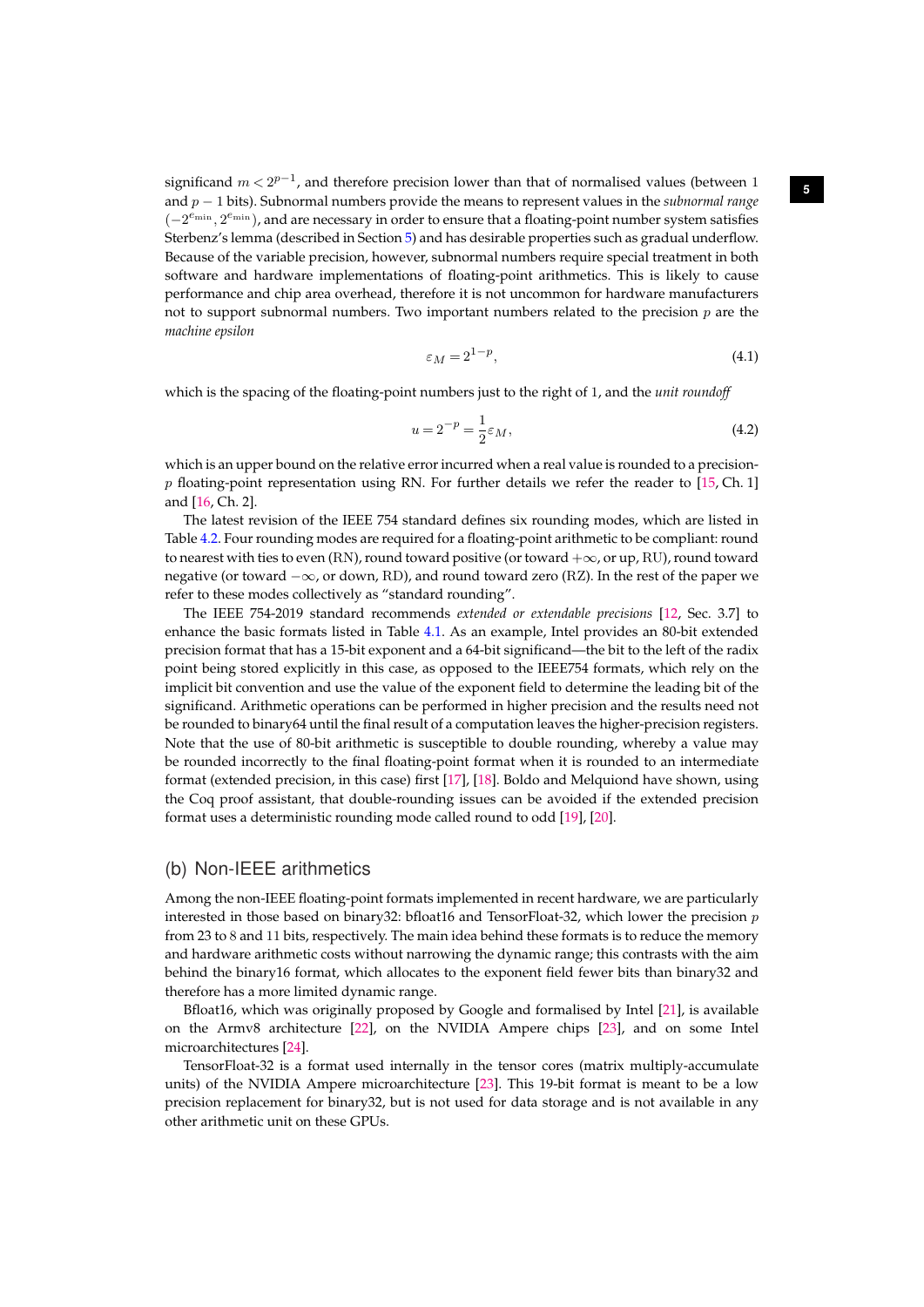<span id="page-6-0"></span>**Table 4.2.** Rounding modes defined in the 2019 revision of the IEEE 754 standard [\[12\]](#page-27-11). **6**

<span id="page-6-1"></span>

| Round mode                             | Description                                                                                                                                                                                                              |
|----------------------------------------|--------------------------------------------------------------------------------------------------------------------------------------------------------------------------------------------------------------------------|
| To nearest<br>with ties to even $(RN)$ | Round to a nearest floating-point value and if the two nearest floating-<br>point values are equally close, round to the one with an even least<br>significant digit. This is a default rounding mode.                   |
| To nearest<br>with ties to away        | Round to a nearest floating-point value and if the two nearest floating-<br>point values are equally close, round to the number with larger<br>magnitude. Only required for decimal floating-point data types.           |
| To nearest<br>with ties to zero        | Round to a nearest floating-point value and if the two nearest floating-<br>point values are equally close, round to the number with smaller<br>magnitude. Only required for <i>augmented operations</i> [12, Sec. 9.5]. |
| Toward positive (RU)                   | Round to a nearest floating-point value that is no less than the<br>argument.                                                                                                                                            |
| Toward negative (RD)                   | Round to a nearest floating-point value that is no larger than the<br>argument.                                                                                                                                          |
| Toward zero (RZ)                       | Round to a nearest floating-point value that is no larger in magnitude<br>than the argument.                                                                                                                             |

## 5. Stochastic rounding versus round to nearest

In RN, which is the default rounding mode in most floating-point arithmetics,  $f(x)$  is the number in  $F$  nearest to  $x$ , with some tie-breaking strategy for handling the case where  $x$  is equidistant from the next and previous floating-point numbers. While SR and RN share some important properties, they also differ in some important respects. We first describe three properties that SR and RN have in common. In fact, the first two properties hold for any rounding mode.

- If  $x \in F$  then  $f(x) = x$ , that is, rounding a floating-point number leaves it unchanged.
- If x and y are floating-point numbers with  $y/2 \le x \le 2y$  then  $f(x y) = x y$  (assuming subnormal numbers are supported). This result, known as Sterbenz's lemma [\[15,](#page-28-1) Thm. 2.5], [\[25,](#page-28-11) Thm. 1.8.2], relies on the fact that  $x - y$  is exactly representable.
- In base-2 arithmetic, any floating-point numbers x and y such that  $x \leq y$  satisfy the inequalities

$$
x\leq \frac{{\rm{f}}{\rm{l}}(x+y)}{2}\leq y,
$$

which do not hold for all bases [\[1,](#page-27-0) Sec. 3.1].

SR and RN differ in some key properties, however. For example, if  $x \notin F$  then in general  $f(x|y) \neq |f(x)|$  and  $f(x) \neq -f(x)$  for SR. Moreover, SR is not monotonic:  $x < y$  does not imply that  $f(x) \leq f(x)$ , as can be seen by considering any pair of reals x and y lying between two adjacent floating-point numbers.

Several results that describe how simple identities for real numbers are (partially) preserved for floating-point numbers under RN are well known. Generally similar, but weaker, results hold for floating-point numbers under KIV are well known. Generally similar, but weaker, results hold<br>for SR. For a binary format with RN, for example, we have that fl $(\sqrt{x^2})=|x|$  if x is a floating-point number [\[15,](#page-28-1) Prob. 2.20], barring underflow and overflow. For SR, however, if  $x$  is a floating-point number [15, Frob. 2.20], barring underliow and overhow. For SK, however, if x is a hoating-point<br>number in the interval  $(1, 2)$  then  $f1(\sqrt{x^2}) \in \{ |x| - \varepsilon_M, |x|, |x| + \varepsilon_M \}$ , where  $\varepsilon_M$  is the machine epsilon defined in [\(4.1\)](#page-5-1). A consequence of this fact is that the inequality  $f$ l $\left(x/\sqrt{x^2 + y^2}\right) \le 1$ , which is always satisfied by RN [\[15,](#page-28-1) Prob. 2.21], is not necessarily true when SR is used.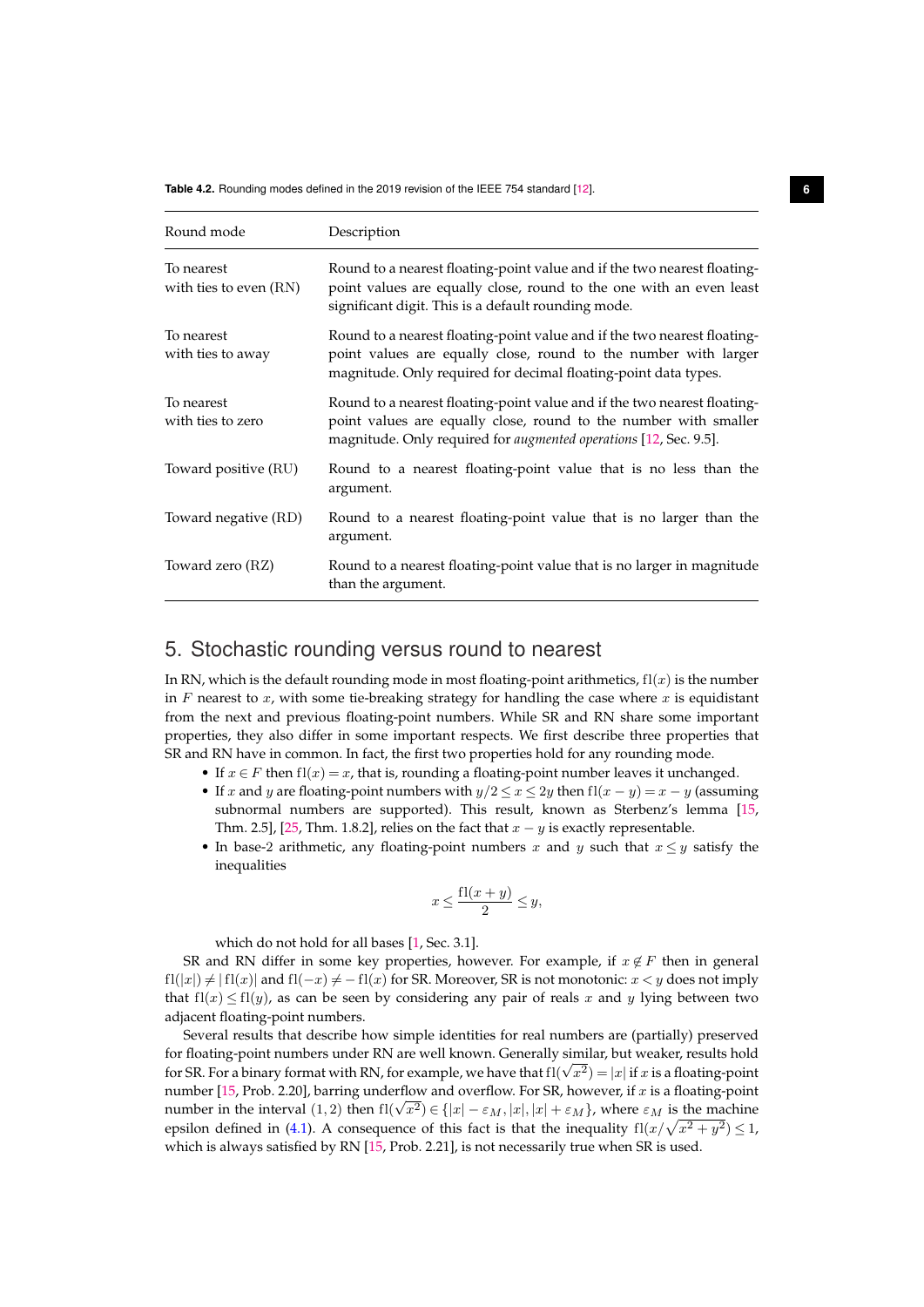Kahan proved that if  $m$  and  $n$  are integers such that  $|m| < 2^{p-1}$  (where  $p$  is the precision) and  $n = 2^{i} + 2^{j}$  for some i and j then  $fl(n \times fl(m/n)) = m$  with RN [\[26,](#page-28-12) Thm. 7]. Thus for example,  $f1(5 \times f1(m/5)) = f1(17 \times f1(m/7)) = m$ . Under SR, however, we can say only that  $f1(n \times f1(m/n))$ is either  $m$ , the next smaller floating-point number, or the next larger floating-point number.

<span id="page-7-3"></span>Full details of the above results, as well as other properties that differ between SR and RN, are given by Connolly, Higham, and Mary [\[1,](#page-27-0) Sec. 3]. Before replacing RN with SR it is vital to consider whether a certain computation relies on properties of RN that go beyond the standard model of floating-point arithmetic [\(6.2\)](#page-7-1) below, and if so, whether these properties remain true for SR. The solution of the quadratic equation  $ax^2 + bx + c = 0$  is a striking example of the subtle issues that may occur when switching from RN to SR: if evaluated using SR, the discriminant  $b^2 - 4ac$  can be negative even when  $b^2 > 4ac$ . This is a consequence of the non-monotonicity of SR, and it could lead one to incorrectly conclude that a quadratic equation has no real solutions when in fact it has two (almost) identical real roots.

The results in this section suggest that SR is less attractive than RN. It is the rounding error results described in the next section that account for the interest in SR.

## <span id="page-7-0"></span>6. Rounding error analysis with SR

If  $x \in \mathbb{R}$  lies within the range of the floating-point number system F, it can be shown that for RN one has

<span id="page-7-2"></span>
$$
f l(x) = x(1 + \delta), \quad |\delta| < u,\tag{6.1}
$$

where the unit roundoff  $u$  is defined in [\(4.2\)](#page-5-2). Rounding error analysis is usually based on the standard model of floating-point arithmetic [\[15,](#page-28-1) Eq. (2.4)], which assumes that the elementary arithmetic operations are rounded to nearest (as is the case for IEEE standard arithmetic with the default rounding mode), so that if no overflow or underflow occurs they satisfy

<span id="page-7-1"></span>
$$
f l(x \text{ op } y) = (x \text{ op } y)(1 + \delta), \quad |\delta| \le u, \quad \text{op} \in \{+, -, \times, / \}.
$$
 (6.2)

Analogous models can be devised for unitary operations, such as the square root, or ternary operations, such as the fused multiply-add.

The model [\(6.2\)](#page-7-1) is customarily used in rounding error analysis, and is based on the premise that the result of a floating-point elementary arithmetic operation should be as accurate as the correctly rounded infinitely precise result. Error analysis based on [\(6.2\)](#page-7-1) is referred to as worstcase analysis because it can only use  $|\delta| \le u$  and cannot exploit possible cancellation of rounding errors across multiple operations or instances where  $\delta = 0$ .

For RN the bound in [\(6.1\)](#page-7-2) can be tightened to  $|\delta| \le u/(1+u) < u$  [\[16,](#page-28-2) Thm. 2.3], [\[27,](#page-28-13) Eq. (18)]. The model [\(6.2\)](#page-7-1) can be improved accordingly, but this has no impact on the analysis discussed here.

When multiple floating-point operations are performed in a sequence, rounding errors accumulate. For example, if  $s = x_1y_1 + x_2y_2 + x_3y_3$  is computed in floating-point arithmetic, the computed  $\hat{s}$  satisfies

$$
\hat{s} = ((x_1y_1(1+\delta_1) + x_2y_2(1+\delta_2))(1+\delta_3) + x_3y_3(1+\delta_4))(1+\delta_5)
$$
  
=  $x_1y_1(1+\delta_1)(1+\delta_3)(1+\delta_5) + x_2y_2(1+\delta_2)(1+\delta_3)(1+\delta_5) + x_3y_3(1+\delta_4)(1+\delta_5),$ 

for some  $\delta_1$ , ...,  $\delta_5$  of magnitude at most u. It is clear from this example that rounding error analysis for vector and matrix operations involves dealing with multiple terms of the form  $\prod_{i=1}^{n} (1 + \delta_i)$ . The following lemma [\[15,](#page-28-1) Lem. 3.1] bounds the distance between 1 and the product of *n* terms of the form  $(1 + \delta_i)^{\pm 1}$  by means of the quantity

$$
\gamma_n = \frac{nu}{1 - nu},
$$

a ubiquitous constant in rounding error analysis.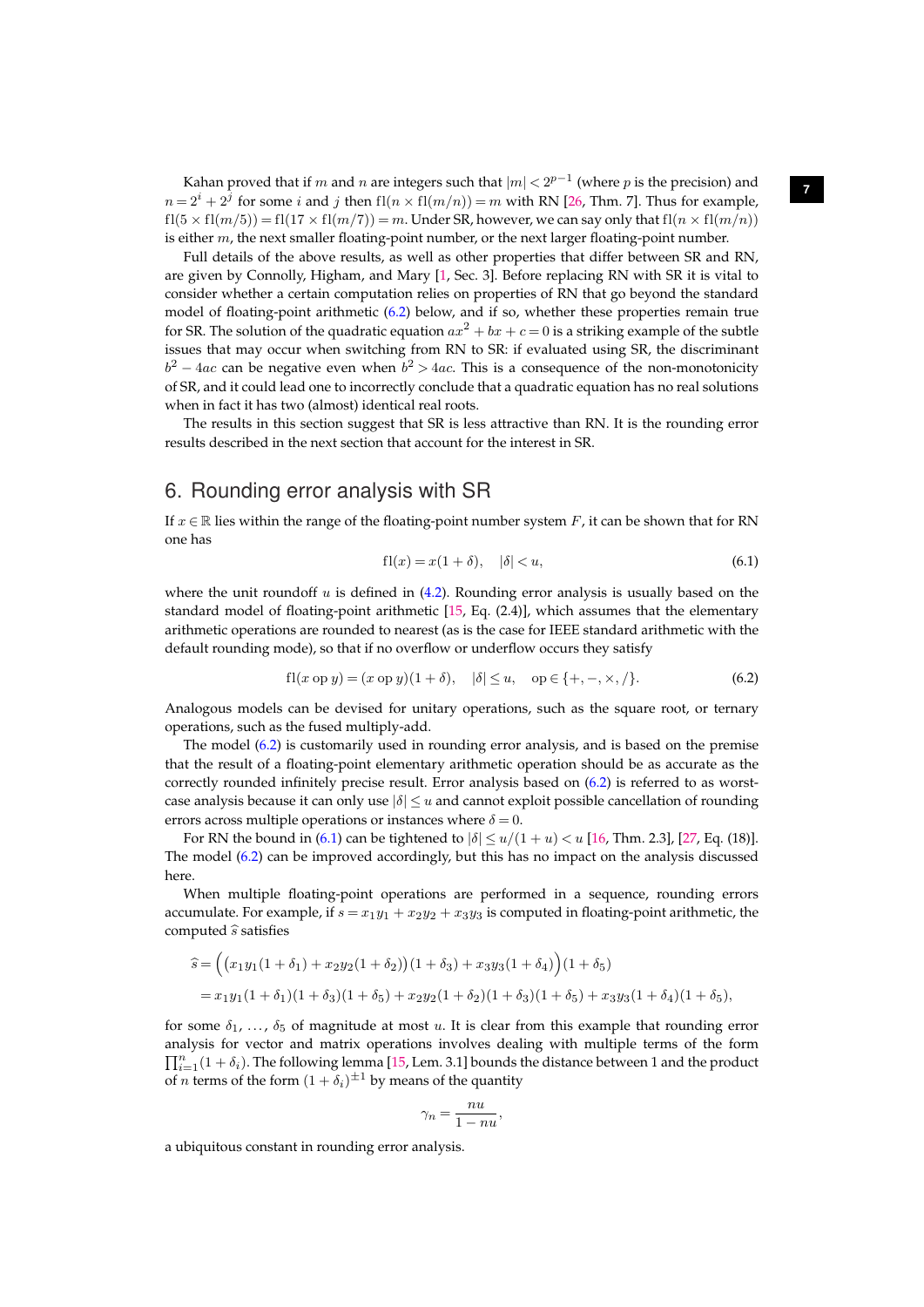<span id="page-8-2"></span>**Lemma 6.1.** *If*  $|\delta_i| \le u$  and  $\rho_i = \pm 1$  for  $i = 1, \ldots, n$ , and  $nu < 1$ , then

<span id="page-8-1"></span>
$$
\prod_{i=1}^{n} (1 + \delta_i)^{\rho_i} = 1 + \theta_n, \quad |\theta_n| \le \gamma_n.
$$
\n(6.3)

Under SR we define the elementary floating-point operations  $+$ ,  $-$ ,  $\times$ ,  $/$  to be the stochastically rounded exact ones. Therefore for SR,  $(6.2)$  holds with u replaced by  $2u$ :

<span id="page-8-6"></span><span id="page-8-0"></span>
$$
f l(x \text{ op } y) = (x \text{ op } y)(1 + \delta), \quad |\delta| \le 2u, \quad \text{op} \in \{+, -, \times, /\}.
$$
 (6.4)

Standard rounding error analysis based on the model  $(6.2)$  clearly remains valid for  $(6.4)$ , with u replaced by 2u. This means that one will necessarily obtain larger worst-case error bounds for SR than for RN. However, SR injects randomness into the rounding errors and so we can intuitively expect it to cause the final error in a computation to be smaller than in the worst case, and hence possibly smaller than for RN in some circumstances. In the next subsection we explain why this intuition is correct.

#### <span id="page-8-5"></span>(a) Probabilistic error analysis

Modeling rounding errors as random variables to obtain probabilistic error bounds is an old idea going back to von Neumann and Goldstine [\[28\]](#page-28-14), Henrici [\[29\]](#page-28-15), [\[30\]](#page-28-16), [\[31\]](#page-28-17), and Hull and Swenson [\[9\]](#page-27-8), among others. This line of thought has led to the following rule of thumb: a realistic bound on the rounding error of a linear algebra algorithm can be obtained by replacing, in a worstcase error bound, all constants that depend on the dimensions of matrices and vectors by their square roots. The key idea is to exploit the statistical effects of these random variables in the propagation of rounding errors; see, for example, [\[32,](#page-28-18) p. 318]. Higham and Mary [\[33\]](#page-28-19) provided the first rigorous proof of the validity of this criterion: they showed that for random independent zero-mean rounding errors  $\delta_i$ , the constant  $\gamma_n$  in [\(6.3\)](#page-8-1), can be replaced by

$$
\widetilde{\gamma}_n(\lambda)=\exp\left(\frac{\lambda\sqrt{n}u+nu^2}{1-u}\right)-1=\lambda\sqrt{n}u+O(u^2)
$$

with a modest constant  $\lambda > 0$  with high probability. Subsequently, Higham and Mary [\[34\]](#page-28-20) and Ipsen and Zhou [\[35\]](#page-28-21) obtained a probabilistic error bound for inner products that only requires mean independence of rounding errors, an assumption weaker than independence. Connolly, Higham, and Mary [\[1\]](#page-27-0) derived the following probabilistic version of Lemma [6.1](#page-8-2) under these assumptions [\[1,](#page-27-0) Thm. 4.6]. Here,  $\mathbb{E}[X]$  denotes the expectation of the random variable X.

<span id="page-8-3"></span>**Theorem 6.2.** Let  $\delta_1, \delta_2, \ldots, \delta_n$  be random variables of mean zero such that  $\mathbb{E}(\delta_i \mid \delta_{i-1}, \ldots, \delta_1)$  $\mathbb{E}(\delta_i) = 0$ , for  $i = 2, \ldots, n$ . If  $|\delta_i| \le u$  and  $\rho_i = \pm 1$ , for  $i = 1, \ldots, n$ , then for any constant  $\lambda > 0$ ,

<span id="page-8-4"></span>
$$
\prod_{i=1}^{n} (1 + \delta_i)^{\rho_i} = 1 + \theta_n, \quad |\theta_n| \le \tilde{\gamma}_n(\lambda)
$$
\n(6.5)

*holds with probability at least*  $1-2\exp(-\lambda^2/2)$ *.* 

For RN the assumptions in Theorem [6.2](#page-8-3) on the zero mean and mean independence of rounding errors are often satisfied in practice, but it is easy to construct examples where either of the assumptions fails and the backward error almost attains the worst-case bound [\(6.3\)](#page-8-1) (and thus exceeds the probabilistic bound [\(6.5\)](#page-8-4) by a factor  $\sqrt{n}$ ).

Importantly, however, SR always satisfies the conditions of Theorem [6.2,](#page-8-3) as shown by the following result [\[1,](#page-27-0) Lem. 5.2].

**Theorem 6.3.** Let the computation of interest generate rounding errors  $\delta_1, \delta_2, \ldots$ , in that order. If SR is used then the  $\delta_i$  are random variables of mean zero such that  $\mathbb{E}\big(\delta_i\,|\,\delta_{i-1},\ldots,\delta_1\big)=\mathbb{E}(\delta_i)\,(=0)$ .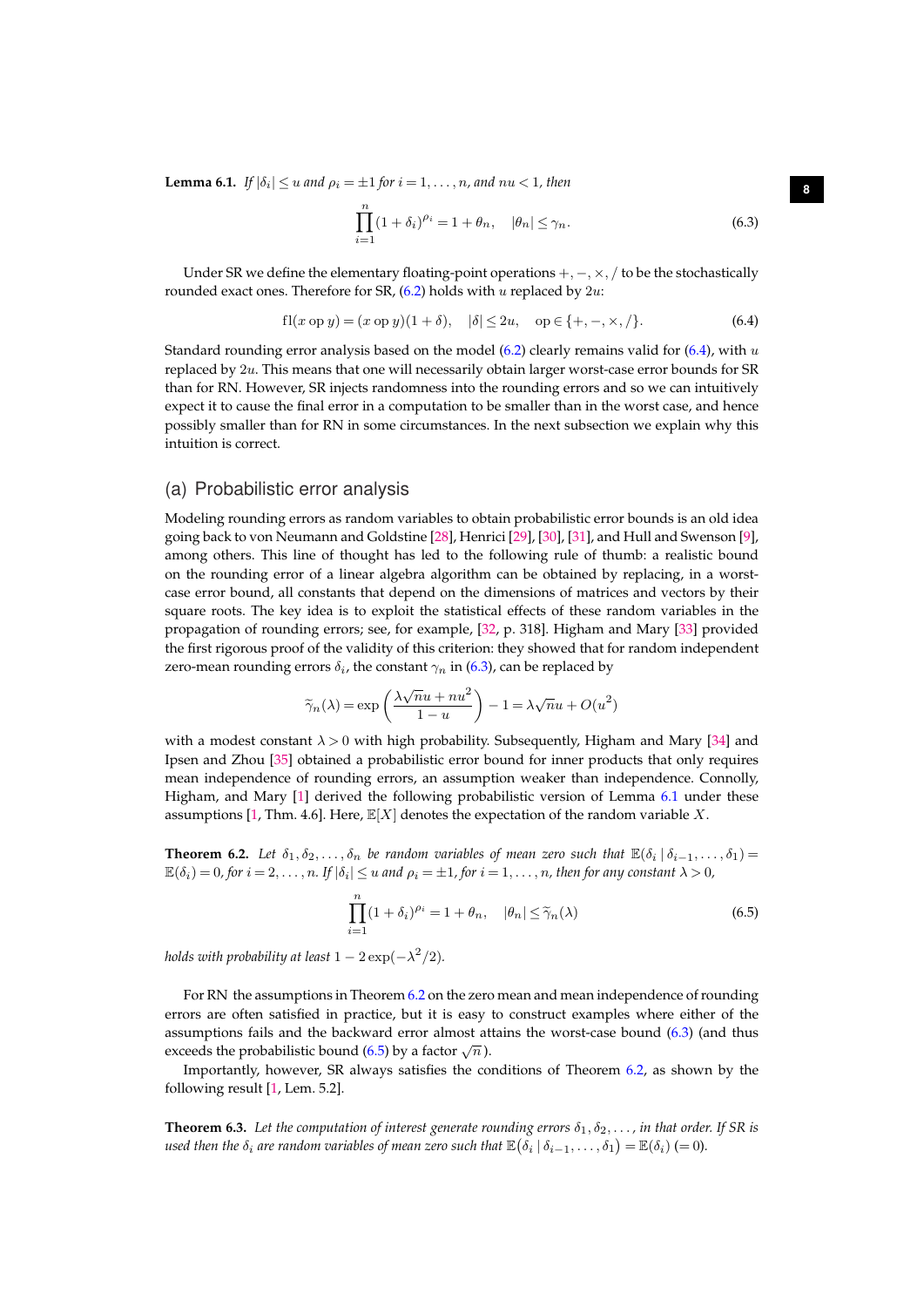It follows that the probabilistic bound  $(6.5)$  holds unconditionally for SR provided that is u replaced by 2u in view of [\(6.4\)](#page-8-0). Hence for SR, the rule of thumb that one can replace nu in a worst-case error bound by  $\sqrt{n}u$  is a *rule*.

<span id="page-9-5"></span>The probabilistic bound is most favorable when the worst-case bound is approximately attained. One situation in which this happens is when many tiny increments are applied to a relatively large quantity. If  $\phi \in F$  is updated by increments  $h_1, h_2, \ldots$ , which have magnitude smaller than half of the spacing of the floating-point numbers around  $\phi$ , then using RN gives  $\phi = f(\phi + h_1) = f(f(\phi + h_1) + h_2) = \dots$ , and the information in the updates is lost. This phenomenon, known as *stagnation*, commonly occurs in practical applications. It arises, for example, in neural networks, when parameter updates become very small, or in numerical methods for ODEs and partial differential equations (PDEs), when a very small time step is chosen. SR avoids stagnation, as some of the updates produce rounding that changes the partial sum. This can be seen from the following result [\[1,](#page-27-0) Thm. 6.2].

**Theorem 6.4** (inner products). Let  $y = a^Tb$ , where  $a, b \in \mathbb{R}^n$ , be evaluated in floating-point arithmetic. *Under SR, the computed*  $\hat{y}$  *satisfies*  $\mathbb{E}(\hat{y}) = y$  *regardless of the order in which the sums of products are evaluated.*

Taking  $b_i \equiv 1$  in the theorem we see that the expected value of a sum is the true value under SR. As a simple example, suppose we run the code

 $x = 1$ **for**  $i = 1: 10$  **do**  $x = x + \varepsilon_M/4$ **end**

in floating-point arithmetic. Since the spacing of the floating-point numbers between 1 and 2 is  $\varepsilon_M = 2u$ , with RN every addition rounds down and the computed  $\hat{x} = 1$ . With SR, however, each addition has a probability  $1/4$  of rounding up, giving an increment of  $\varepsilon_M$ . Hence the expected result is  $1 + 10 \cdot (1/4) \cdot \varepsilon_M$ , which is the exact result, albeit not a floating-point number in the working precision.

We emphasize that the benefits of SR are not restricted to curing stagnation. This rounding mode ensures zero-mean rounding errors, so can produce smaller errors than RN in situations where RN systematically produces rounding errors of one sign (see [\[33,](#page-28-19) sec. 4.2.2] for an example).

## <span id="page-9-0"></span>7. Implementation

Here we discuss how to implement SR.

### <span id="page-9-3"></span>(a) SR expressed in terms of other rounding modes

We can express the SR operator in terms of other rounding operators by writing, for  $x \notin F$ ,

<span id="page-9-1"></span>
$$
fl(x) = \begin{cases} RA(x), & \text{with probability } q(x), \\ RZ(x), & \text{with probability } 1 - q(x), \end{cases}
$$
 (7.1)

where RA denotes the operator that rounds away from zero and  $q(x) \in [0, 1]$ . For mode 1 SR, we can rewrite [\(2.2\)](#page-2-2) as

<span id="page-9-4"></span>
$$
q(x) = \frac{x - \mathcal{R}Z(x)}{\mathcal{R}A(x) - \mathcal{R}Z(x)}.
$$
\n
$$
(7.2)
$$

<span id="page-9-2"></span>In order to implement [\(2.1\)](#page-2-1) or [\(7.1\)](#page-9-1) in practice, we need to define a discrete version of the SR operator. Given a positive integer  $k$ , which controls the number of bits used to approximate the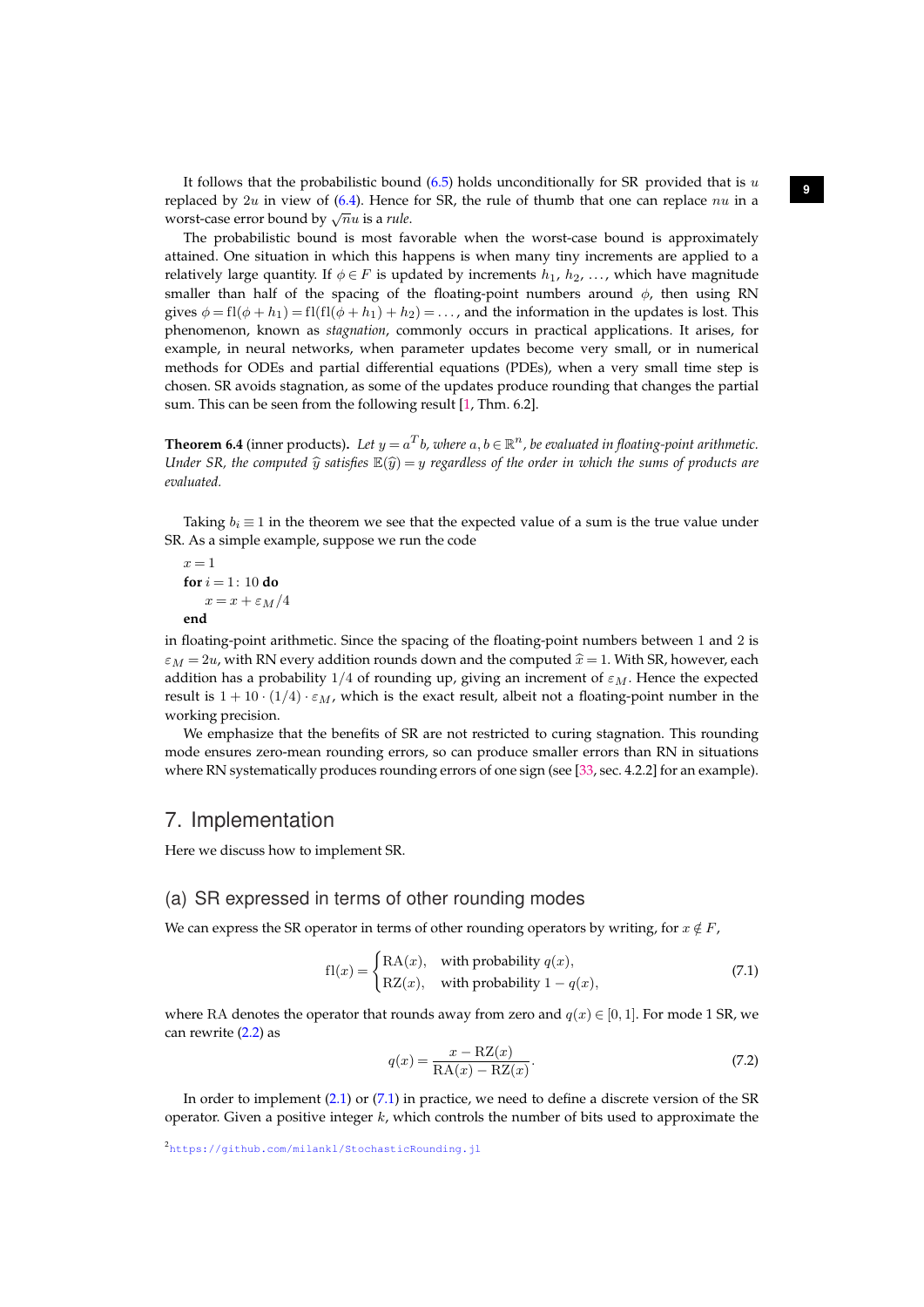<span id="page-10-2"></span>**Table 7.1.** Summary of SR implementations. Here, p is the target precision of rounding; k is the precision of the random **10** number used for SR; the "Type" column has "I" for integer or fixed-point arithmetic and "F" for floating-point arithmetic; the "Op." column indicates the class of operations supported or "Any" if rounding of any operation is supported; the "H/S" column has H if SR is in hardware and S if software; and in the "Applications" column ML and QC stand for machine learning and quantum computing, respectively.

<span id="page-10-4"></span>

| Reference                       | Type | $\boldsymbol{p}$ | $\boldsymbol{k}$ | Op.                     | H/S | Applications |
|---------------------------------|------|------------------|------------------|-------------------------|-----|--------------|
| Barnes et al. (1951) [5]        |      | 8                | 1                | $\times$ , /            | H   | General      |
| Gupta et al. (2015) [7]         |      | 18               | 30               | Dot prod.               | H   | ML           |
| Davies et al. (2018) [36]       |      |                  |                  | $\times$ , +            | H   | ML           |
| Higham & Pranesh $(2019)$ [2]   | F    | $\leq 64$        | 64               | Any                     | S   | General      |
| Hopkins et al. (2020) [37]      |      | 32               | $2 - 32$         | $\times$                | S   | ODE solve    |
| Mikaitis (2020) [8], [38]       | I, F | $<$ 32           | 32               | Any                     | H   | General      |
| Meurant (2020) [39]             | I, F | $\leq 64$        | 64               | Any                     | S   | General      |
| Fasi & Mikaitis (2020) [40]     | F    | $\leq 64$        | 64               | Any                     | S   | General      |
| Croci & Giles (2020) [41]       | F    | $<$ 32           | $32 - 64$        | $+, x, /$               | S   | General/PDEs |
| Fasi & Mikaitis (2021) [42]     | F    | $\boldsymbol{p}$ | $\boldsymbol{p}$ | $+, \times, /, \sqrt{}$ | S   | General      |
| Paxton et al. (2021) [43]       | F    | $<$ 32           | $32 - 64$        | Any                     | S   | General      |
| Klöwer $(2021)^2$               | F    | $\leq$ 32        | $32 - 64$        | Any                     | S   | General      |
| Krishnakumar & Zeng (2021) [44] |      | $\boldsymbol{n}$ | $m = n$          | $\times$                |     | ОC           |

continuous definition [\(2.1\)](#page-2-1), let P be a random precision- $k$  floating-point number drawn from the uniform distribution over the interval  $[0,1)$ .<sup>[3](#page-10-0)</sup> We have that, for  $x \notin F$ ,

<span id="page-10-1"></span>
$$
fl(x) = \begin{cases} RA(x), & \text{if } P < \frac{x - RZ(x)}{RA(x) - RZ(x)}, \\ RZ(x), & \text{if } P \ge \frac{x - RZ(x)}{RA(x) - RZ(x)}, \end{cases}
$$
(7.3)

where SR, RA, RZ round to some precision  $p$ . It is worth noting that the choice of the optimal  $k$  for implementing SR is one of the main open questions surrounding mode 1 SR. A lower value of  $k$ makes a hardware implementation cheaper but is expected to reduce the accuracy benefit that SR may potentially bring: setting  $k = 1$ , for example, gives mode 2 SR.

While [\(7.3\)](#page-10-1) is an accessible definition of SR, most of the implementations discussed in this section do not take the comparison-based approach that [\(7.3\)](#page-10-1) would suggest. On the contrary, they add bits from a random stream to the part of the number that will be truncated. The equivalence between this is idea, which we will discuss in much greater detail in Sections  $7(c)$  $7(c)$  and  $7(d)$ , and [\(7.3\)](#page-10-1) is shown in [\[42,](#page-29-3) Sec. 4].

Table [7.1](#page-10-2) compares the features of SR in a number of implementations available.

## <span id="page-10-3"></span>(b) Proposed IEEE 754 style properties of SR

The definition in the previous section does not cover edge cases such as overflow, underflow, and rounding of infinities and NaNs (not-a-number). In the following we propose our definition of SR for these edge cases by giving some properties of SR analogous to those of the rounding modes defined in the IEEE 754 standard [\[12\]](#page-27-11).

• If the exact number is in the range of the target format, SR should be performed as though the number was originally held in  $p + k$  bits and then rounded to p bits according to [\(2.1\)](#page-2-1). Here, the extra k bits refer to the *precision of SR*, as well as the number of random bits required.

<span id="page-10-0"></span> $3$ We remark that floating-point numbers are not uniformly distributed in [0, 1], but here we need the precision- $k$  random floating-point number to be sampled from that interval uniformly in the sense of real numbers. This is not a consideration required in the hardware algorithms in Section  $7(c)$  $7(c)$  since there SR is performed at the bit level, using uniformly distributed integers. Usage of other random number distributions in SR has been explored by Xia et al. [\[45\]](#page-29-6).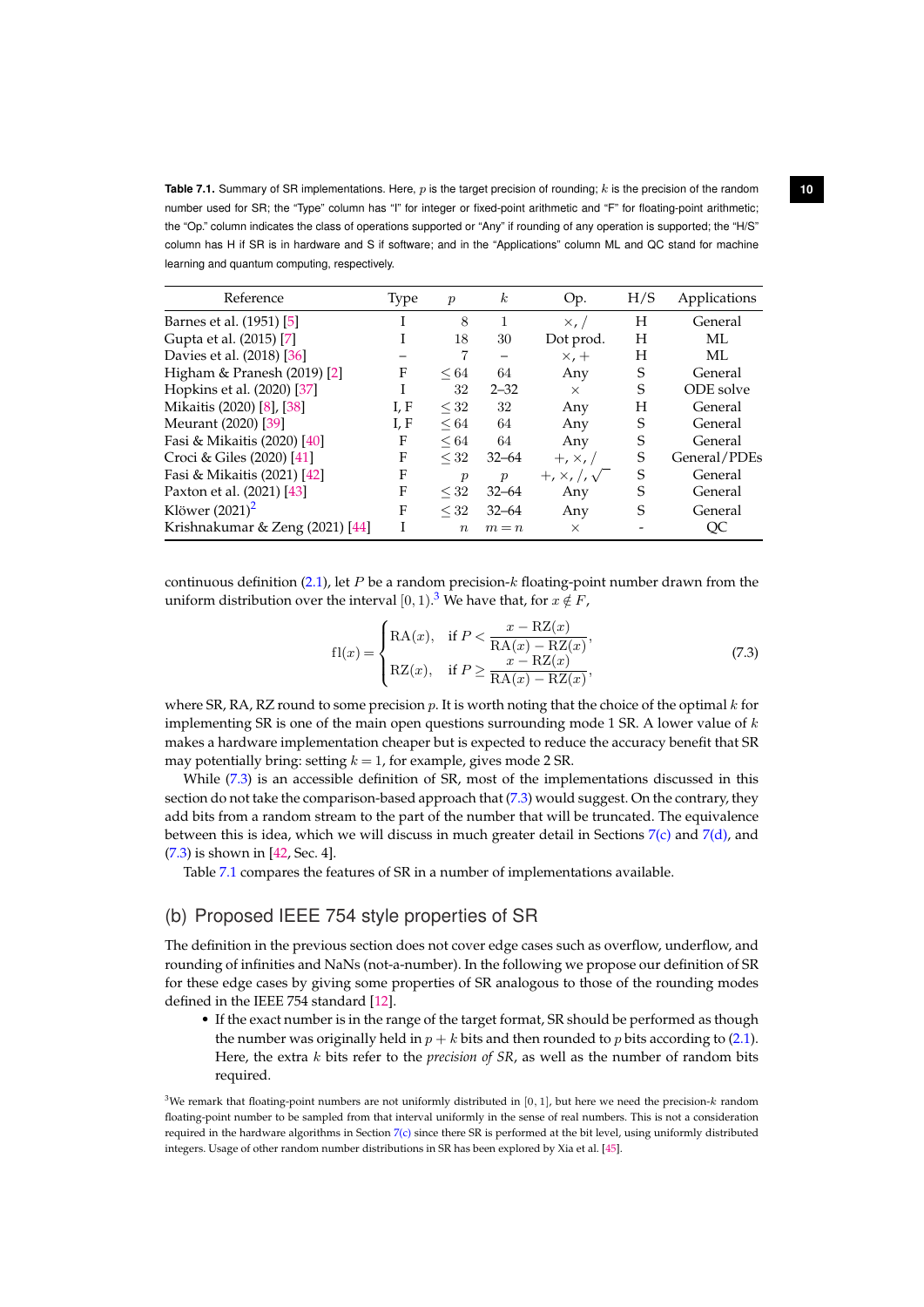- Overflows: if the exact number lies between the maximum representable number  $\pm f_{max}$ and the neighbouring value that is not representable in the target format and will be treated as ±∞, SR is performed as though the value is representable, to preserve the statistical information about the round-off bits.
- <span id="page-11-4"></span>• When the exact number is smaller than the smallest value representable in the target format, SR should round stochastically to one of the two neighbouring floating-point values in the target format, either zero or the smallest representable value, maintaining the sign.
- When subnormals are disabled or not supported in the target format and the exact value is in the range of underflow, SR should round either to zero or to the smallest normalised value, again without changing the sign.
- $\pm \infty$  and  $\pm 0$  should not be rounded (changed) by the SR operation. NaNs with payloads that cannot be represented in the target format should not be stochastically rounded: a NaN with an implementation-defined payload may be returned, as per IEEE 754 [\[12,](#page-27-11) Sec. 6.2.3] (relevant in a mixed-precision setting, for example converting binary64 to binary32).
- As in the standard rounding operations [\[12,](#page-27-11) Sec. 4.3], inexact, underflow, and overflow exceptions should be signalled by the SR operation.

### <span id="page-11-0"></span>(c) Modifying basic floating-point algorithms to include SR

Now we discuss how to modify classical algorithms for addition and multiplication of floatingpoint numbers [\[16,](#page-28-2) Ch. 7], [\[27,](#page-28-13) Sec. 4.2.1], [\[46,](#page-29-7) Ch. 8] in order to obtain algorithms that support SR and can readily be implemented in software or hardware. Algorithms for other operations to include SR such as fused multiply-add (FMA) or division can be similarly derived by modifying the original algorithms for the IEEE 754 arithmetic operations [\[16\]](#page-28-2), [\[46\]](#page-29-7). To the best of our knowledge, these algorithms are new in that no general methods to round to precision  $p$  taking normalisation into account had so far been proposed in the literature.

**Addition.** The sum  $r = o(x + y)$ , where  $o \in \{RN, RZ, RD, RU\}$  and x and y are binary floatingpoint numbers, can be computed as we now explain. Let  $x = (-1)^{s_x} \times m_x \times 2^{e_x-p+1}$  and  $y = (-1)^{s_y} \times m_y \times 2^{e_y - p + 1}$  be two normalised precision-p floating-point numbers. We assume that  $s_x = s_y = 0$ , which implies that x and y are positive, in order to avoid considering sign interactions which may transform the addition into a subtraction. This restriction does not affect our main observations pertaining to the implementation of SR. The role that the sign of the operands plays in this algorithm is discussed, for instance, in [\[16,](#page-28-2) Sec. 7.3]. We make additional observations about subtraction when necessary.

- <span id="page-11-2"></span>The sum  $r = \circ(x+y) = (-1)^{s_r} \times m_r \times 2^{e_r-p+1}$  is computed as follows.
	- (i) If  $e_y > e_x$ , swap x and y to ensure that  $e_x \ge e_y$ .
	- (ii) Alignment of the significands: compute  $m_y \times 2^{-(e_x-e_y)}$  by shifting  $m_y$  to the right by  $e_x - e_y$  places. Set  $e_r = e_x$ . It is not necessary to keep all the bits that are shifted out: maintaining only two bits plus a third *sticky bit* suffices—see below.
- (iii) Sum of the significands: compute  $m_t = m_x + m_y \times 2^{-(e_x e_y)}$ . At this step,  $m_t$  is an exact sum of the significands.
- <span id="page-11-3"></span>(iv) Normalisation of the result: since  $0 \le m_t < 2^{p+1}$ , we may need to normalise the result by shifting  $m_t$  to the right by one place (if  $m_t \geq 2^p$ ) and increasing  $e_r$  by 1 (note that a shift left may be needed with subtraction—see below).
- <span id="page-11-1"></span>(v) Rounding: the significand of the rounded sum,  $m<sub>r</sub>$ , is computed by rounding the normalised exact sum  $m_t$  to p significant bits according to  $\circ$ , and renormalising if required. At this point  $r$  is the correctly rounded sum of  $x$  and  $y$ .

In order to perform the rounding at step  $(v)$  of the algorithm, it may seem necessary to preserve all the bits that, being after the bit in the *p*th position, are dropped off during steps [\(ii\)](#page-11-2) and [\(iv\).](#page-11-3) It can be shown, however, that for  $\circ \in \{RN, RZ, RD, RU\}$  it suffices to keep only the first two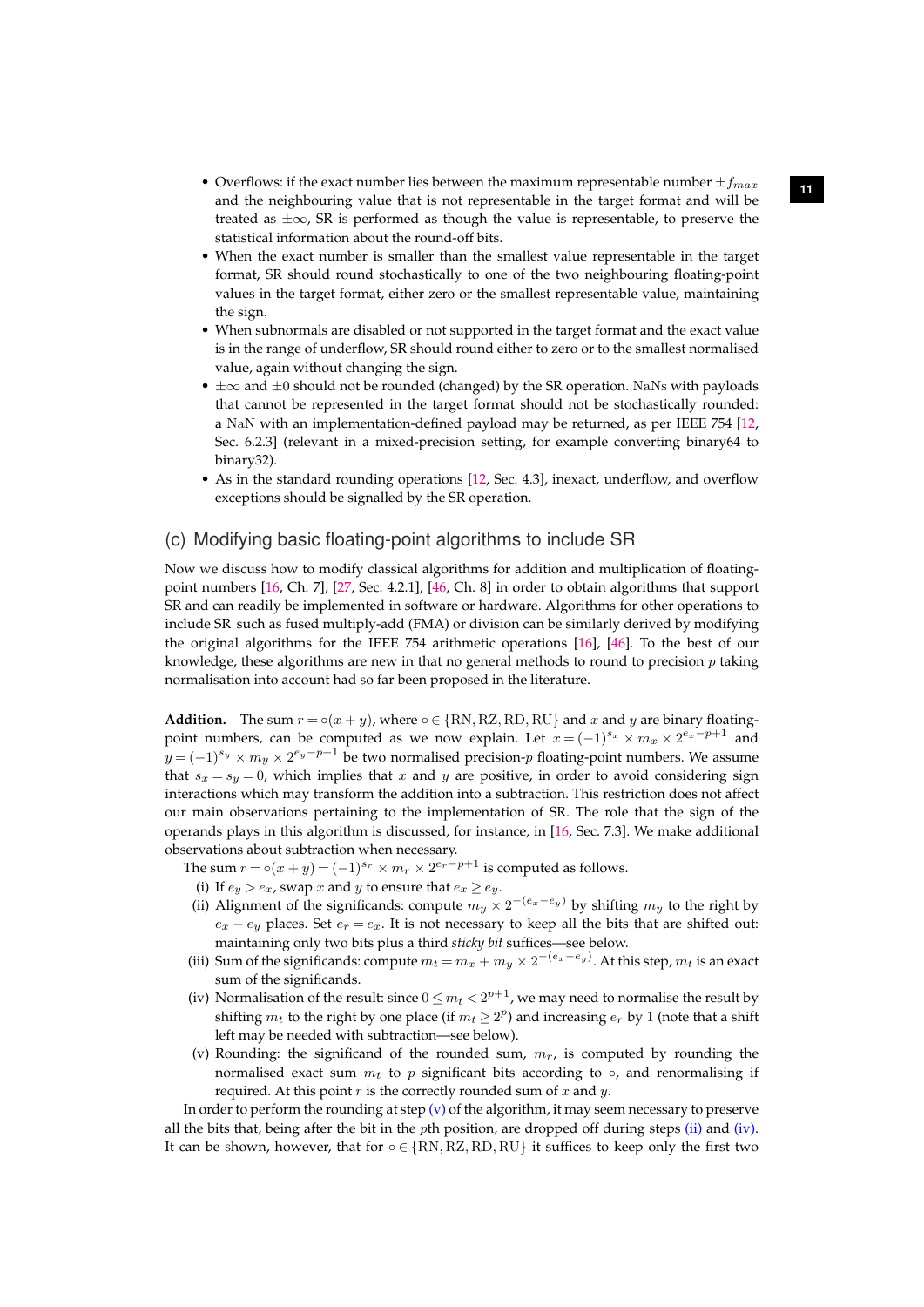<span id="page-12-1"></span>

<span id="page-12-0"></span>**Figure 7.1.** Alignment of bits in algorithms for stochastic rounding based on sums. The random bits are added to the significand  $m_t$  followed by the truncation of it. The detail of generating and adding the  $k$  random bits is implementation dependent—we may only add the  $k$  bits to the top  $k$  bits of the bottom part of the significand and then use a carry out bit to control the rounding of  $m<sub>r</sub>$  after the truncation, or we may pack the k random bits into a word of equivalent width of  $m_t$  and add it to  $m_t$  using integer arithmetic and the propagating carry will cause rounding in the top p bits.

discarded bits after the one in position p plus an extra specially computed bit. These are the *guard bit* G, in position  $p + 1$ , the *round bit* R, in position  $p + 2$ , and the *sticky bit* T, in position  $p + 3$ , which is a logical OR of all the bits after the  $(p + 2)$ nd. Together, these three bits are called in short the GRT bits [\[46,](#page-29-7) Sec. 8.4.3]. In the algorithm above, they are formed in step [\(ii\)](#page-11-2) and updated in step [\(iv\)](#page-11-3) if normalisation is required.

We now explain how the algorithm should be modified in order to include SR as an option in step [\(v\).](#page-11-1) Figure [7.1](#page-12-0) demonstrates stochastic rounding of  $m_t$  pictorially. We use the same notation as in Section [7](#page-9-0)[\(a\),](#page-9-3) and use k to denote the number of bits used for rounding, or equivalently the number of bits in the random number used to perform the rounding. In step [\(ii\),](#page-11-2) instead of computing the GRT bits from the shifted out bits of  $m_y$ , we keep the k trailing bits beyond that in position  $p$ . Depending on the implementation, it might be necessary to manipulate appropriately those extra bits when subtraction is considered. An alignment of more than  $p + k - 1$  bits is unnecessary, as in that case SR with  $k$  bits would not have any effect and the largest summand  $x$ would be returned unchanged. If a shift is required in step [\(iv\),](#page-11-3) the whole  $p + k$ -bit significand has to be shifted in order to keep the trailing  $k$  bits correct after the normalisation. In order to perform step  $(v)$ , it is necessary to generate k bits from a stream of uniformly distributed random bits. This operation is expensive, but can be performed asynchronously at any point before reaching the last step, as it does not require any information about x or y. Finally, the k bits from the random stream are added to the k bits immediately following the first p bits of the normalised  $m_t$ ; if this operation leads to a carry out, we increment the top  $p$  bits of  $m_t$  by 1 and truncate the bits after the first p bits to form the rounded significand  $m_r$ . Implementing SR by adding random bits to the fraction is almost universally used in the software and hardware implementations discussed in Section  $7(d)$  $7(d)$  and Section  $7(e)$  $7(e)$  below.

We need to consider normalisation and whether the  $k$  bits required for rounding could be altered by shifting. Shifting is necessary in three cases. First, when the addition of the significands causes a carry out,  $m_t$  is normalised by means of a one-place shift to the right, which does not violate the bottom k bits. Secondly, when the difference of exponents  $e_x - e_y$  is larger than 1, the smaller operand is aligned so that there are multiple zeros at the front and consequently only a left shift by one position may be required on effective subtraction. For this reason, one extra bit is needed to make sure that a 1 that drops off the  $p + k$  bits is shifted in correctly by the left shift. Thirdly, when the exponent difference is 1 cancellation may occur on effective subtraction and multiple left shifts may be required to normalise the result. Since the alignment was performed by shifting right by only one place, however, there is no risk of any bits being shifted beyond the  $(p + k)$ th position, and therefore no incorrect bits will be shifted in during the normalisation. Therefore, only one extra bit is necessary, and the width of  $m_t$  should be  $p + k + 1$  bits.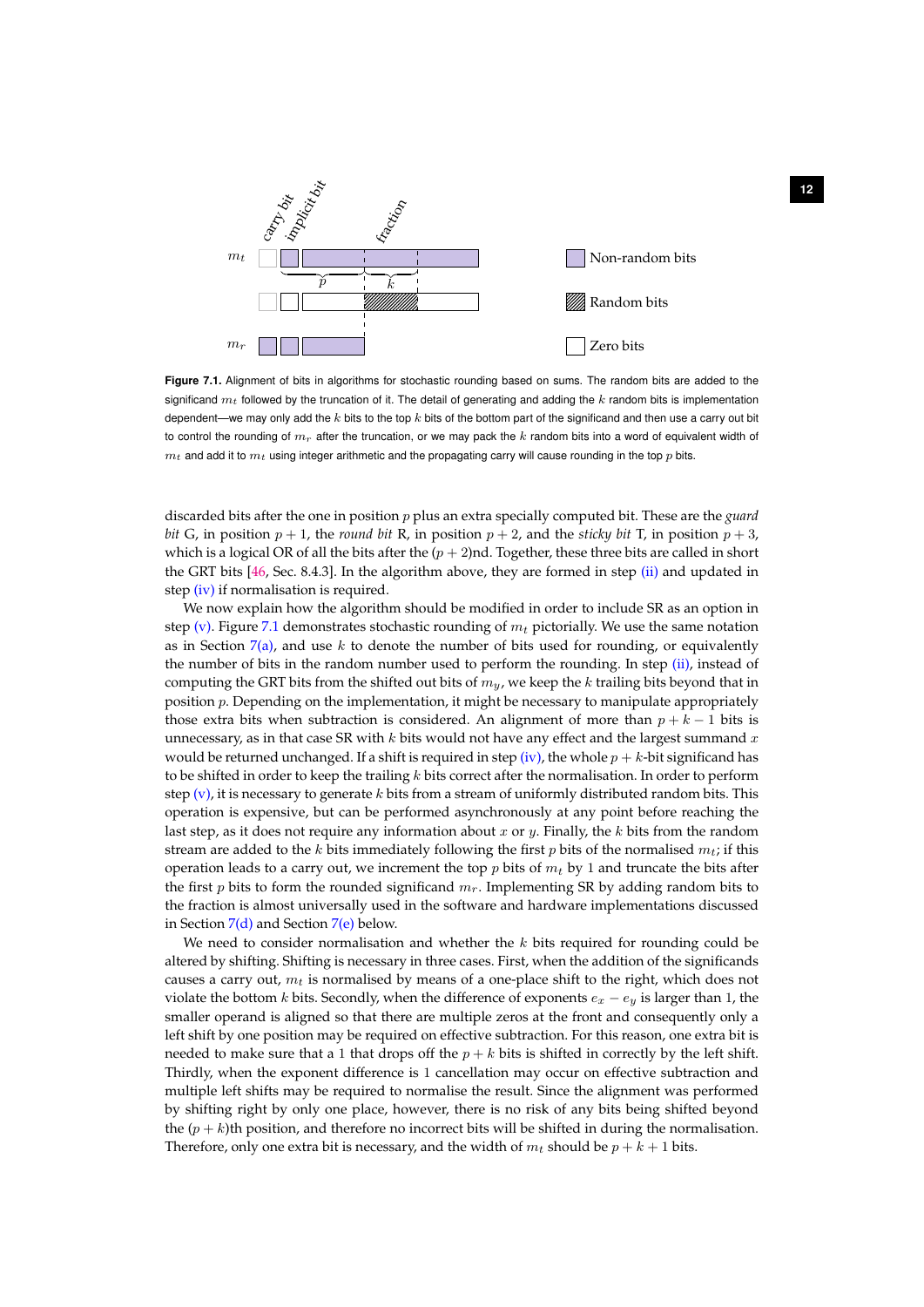**<sup>13</sup>** If the sum of two floating-point numbers is subnormal, then it is exact and no rounding is required [\[16,](#page-28-2) Thm. 4.2]. If one of the inputs is subnormal then the significand alignment step requires minor modification as per [\[16,](#page-28-2) Sec. 7.3.3] while the rest of the algorithm for the floatingpoint addition with SR remains the same.

Addition of floating-point numbers can result in the following exceptions: overflow, underflow, inexact, and NaN [\[46,](#page-29-7) p. 425]. With SR these may be handled as discussed Section [7](#page-9-0)[\(b\).](#page-10-3)

**Multiplication.** Given two normalised positive floating-point numbers  $x$  and  $y$  as in the previous section, the product  $r = o(x \times y)$  can be computed as follows.

- <span id="page-13-5"></span>(i) Product of the significands: compute the 2p-bit integer  $m_t = m_x \times m_y$ . The fact that  $2^{p-1} \leq m_x, m_y < 2^p$  implies that  $2^{2p-2} \leq m_t < 2^{2p}$ .
- (ii) Sum of the exponents: compute  $e_r = e_x + e_y$ . At this point we have the exact product  $m_t \times 2^{e_r - 2p + 2}.$
- <span id="page-13-2"></span>(iii) Normalisation of the result: if  $m_t \geq 2^{2p-1}$  we need to normalise the result by shifting the significand by one place to the right and increasing  $e_r$  by 1.
- <span id="page-13-1"></span>(iv) Rounding: the normalised exact product  $m_t$  is rounded to p significant bits according to  $\circ$ , giving  $m_r$ . At this point  $m_r$  is the rounded product of x and y.

As with addition, the G and T bits are required to perform the rounding in step [\(iv\)](#page-13-1) (the R bit is not required since left shifts cannot occur here). After the normalisation in step [\(iii\),](#page-13-2) the unrounded result will be in the top  $p$  bits, whereas the bottom  $p$  bits will be used for rounding. In order to implement SR with k random bits (in this case  $k < p$ , as  $m_t$  has at most 2p bits and there is no need to consider larger values of k) we need to add a k-bit random number to the top k of the bottom p bits of the internal significand  $m_t$ : a carry will increment the pth bit of the top segment of  $m_t$ , causing the number to round up. The significand of the stochastically rounded result will consist of the top p bits of  $m_t$ .

For subnormal values, a few modifications have to be incorporated in the multiplication algorithm. First of all, if both inputs are subnormal, then the product will be in the underflow range and SR can be handled as in Section [7](#page-9-0)[\(b\).](#page-10-3) If the inputs are normalised but yield a subnormal result, it is necessary to shift  $m_t$  right by more than one place in step [\(iii\),](#page-13-2) depending on how much the product's exponent differs from that of subnormals in the target format. If only one of the inputs is subnormal, then the product can be either normal or subnormal. Two approaches are taken in this case: either the subnormal input is normalised before the multiplication, or the product's significand is normalised by a left shift. We do not go into details as this does not change the SR algorithm (SR is performed in step [\(iv\)](#page-13-1) after the product has been normalised or denormalised as required), and refer the reader to [\[16,](#page-28-2) Sec. 7.4.2].

Multiplication of floating-point numbers can result in the following exceptions: overflow, underflow, inexact, and NaN [\[46,](#page-29-7) p. 438]. With SR these may be handled as discussed in Section [7](#page-9-0)[\(b\).](#page-10-3)

#### <span id="page-13-0"></span>(d) Simulation of SR in software

SR can be simulated in software in a straightforward fashion by relying on high precision floatingpoint arithmetic. The computation is performed in higher precision and the high-precision result is rounded using [\(7.1\)](#page-9-1), where  $q(x)$  in [\(7.2\)](#page-9-4) is based on the (higher-precision) approximation to  $x$  rather than on its exact value. This approach is easy to implement as long as higher-thanworking-precision arithmetic is available, be it in hardware, for instance when emulating binary32 rounding using binary64 arithmetic, or in software, through arbitrary precision libraries such as the GNU Multiprecision Library (GNU MPFR) [\[47\]](#page-29-8).

In practice, once the high precision solution has been computed, the rounding step can be performed in several ways. The MATLAB function  $\text{chop}^4$  $\text{chop}^4$  [\[2\]](#page-27-1) and the FLOATP\_Toolbox<sup>[5](#page-13-4)</sup> for MATLAB [\[39\]](#page-29-0) leverage the MATLAB random number generator to draw a random number  $r$ 

<span id="page-13-4"></span><span id="page-13-3"></span><sup>5</sup><https://gerard-meurant.pagesperso-orange.fr/floatp.zip>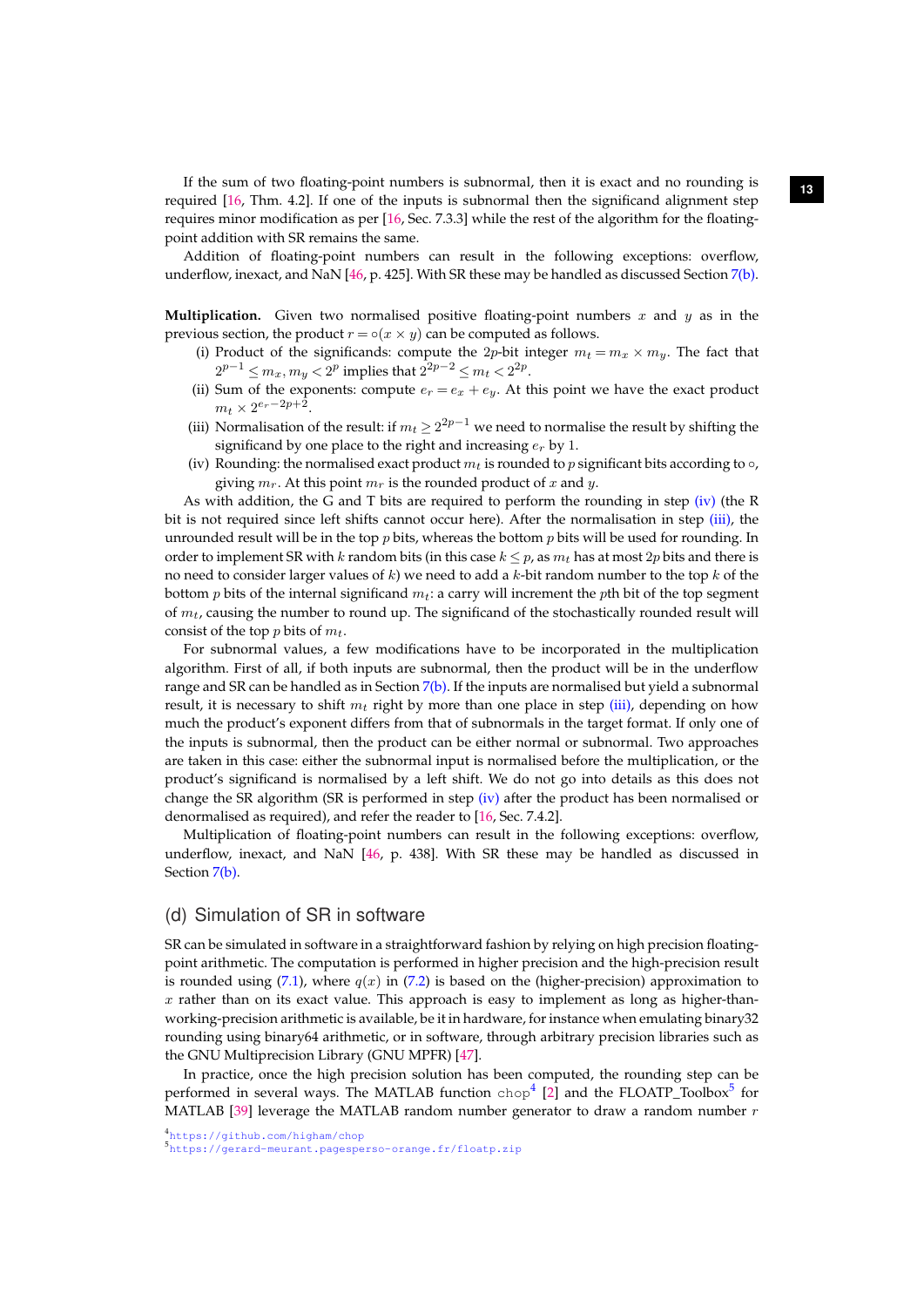|                           | $s \quad e+127$ | $m$ (without implicit bit) |                                     |                       |                  |
|---------------------------|-----------------|----------------------------|-------------------------------------|-----------------------|------------------|
| $\boldsymbol{\mathit{u}}$ |                 |                            | 0 10001100 0101001001 1111110011000 | 0x46293F98            | 10831.8984375    |
| $\boldsymbol{a}$          |                 |                            | 0 00000000 0000000000 1101001010011 | $0 \times 00001$ A 53 |                  |
| $n_{\rm}$                 |                 |                            | 0 10001100 0101001010 1100111101011 | 0x462959EB            | 10838.4794921875 |
| f(x)                      |                 |                            | 0 10001100 0101001010 0000000000000 | $0 \times 46294000$   | 10832            |

<span id="page-14-5"></span><span id="page-14-1"></span>**Figure 7.2.** Example: rounding a binary 32 number y to a format with  $p = 11$  significant digits (including the implicit bit) using the SR algorithm implemented in QPyTorch. The number n is the integer sum of the two bit strings representing  $y$ and m; fl(y) is obtained by zeroing out the trailing  $24 - p = 13$  trailing bits of n. For floating-point numbers, the three binary strings represent the sign  $(s)$ , the unbiased exponent  $(e)$ , and the integer significand without the implicit bit  $(m)$ ; the last group is further divided into a group of  $p - 1$  bits to keep and  $24 - p$  bits to zero out. We also report the hexadecimal string representing the numbers, and for floating-point numbers the corresponding exact decimal representations.

from the uniform distribution over the open interval  $(0, 1)$  and choose the rounding direction depending on whether r is larger or smaller than  $q(x)$ . These software packages directly implement SR through floating-point comparison operations as in [\(7.3\)](#page-10-1).

Most software favors the use of integer random numbers, integer arithmetic, and bit manipulation.

The implementation of SR in the QPyTorch<sup>[6](#page-14-0)</sup> package [\[48\]](#page-29-9), for example, rounds stochastically a binary32 number y to a floating-point format with precision  $p < 23$  as follows. First, it generates a 32-bit integer q by zeroing out the leading  $(p - 1) + 9$  bits of a 32-bit random integer. These zeros are introduced in positions that correspond to the sign of  $y$  (1 bit), its exponent (the next 8 bits), and the p most significant bits of its significand (the following  $p - 1$  bits, in view of the implicit bit conversion). Next, the algorithm computes  $n = \tilde{y} + q$ , where  $\tilde{y}$  is the binary representation of y seen as an integer, uses a bitmask to zero out the  $24 - p$  trailing digits of n, as 24 is the number of precision bits in a binary32 number, and finally returns the value thus obtained as a 32-bit floating-point number. An example illustrating this rounding technique is provided in Figure [7.2.](#page-14-1) The implementations in the CPFloat<sup>[7](#page-14-2)</sup> C library [\[40\]](#page-29-1) use an analogous technique when rounding binary32 as well as binary64 floating-point numbers to lower precision. The same approach is followed by Verificarlo<sup>[8](#page-14-3)</sup> [\[49\]](#page-29-10), an instrumentation tool which uses the GNU Compiler Collection (GCC) quad format as extended precision for binary64, and binary64 as extended precision for binary32.

The approach of simulating SR through extended precision is also used in the mcaquad backend of the Valgrind tool Verrou $^9$  $^9$  [\[50\]](#page-29-11), [\[51\]](#page-29-12). Verrou offers a second backend, called  $\,$ v $\,$ e $\,$ r $\,$ ou,  $\,$ which performs stochastic rounding without using higher precision. The algorithms in the verrou backend use double-double arithmetic, and emulate high precision computations implicitly by representing numbers with at least 106 bit of precision as the unevaluated sum of two binary64 values. These techniques are based on reduction operations [\[12,](#page-27-11) Sec. 9.4], also known as error-free transformations, and are used to approximate the distance between the exact result of a computation and the two rounding candidates in binary64 arithmetic. These are then used to approximate the rounding probabilities.

Fasi and Mikaitis [\[42\]](#page-29-3) propose a similar but more general approach for implementing in software stochastically rounded elementary arithmetic operations: addition/subtraction, multiplication, division, and extraction of the square root. For each operation, they propose two algorithms, one that uses only RN, and one that combines it with RZ, RU, and RD. These algorithms compute first the result of the elementary arithmetic operation and then the error induced by the rounding. The rounding direction is chosen by adding a pre-generated random

<span id="page-14-4"></span><span id="page-14-3"></span><span id="page-14-2"></span><span id="page-14-0"></span><sup>6</sup><https://github.com/Tiiiger/QPyTorch> <sup>7</sup><https://github.com/mfasi/cpfloat> <sup>8</sup><https://github.com/verificarlo/verificarlo> <sup>9</sup><https://github.com/edf-hpc/verrou>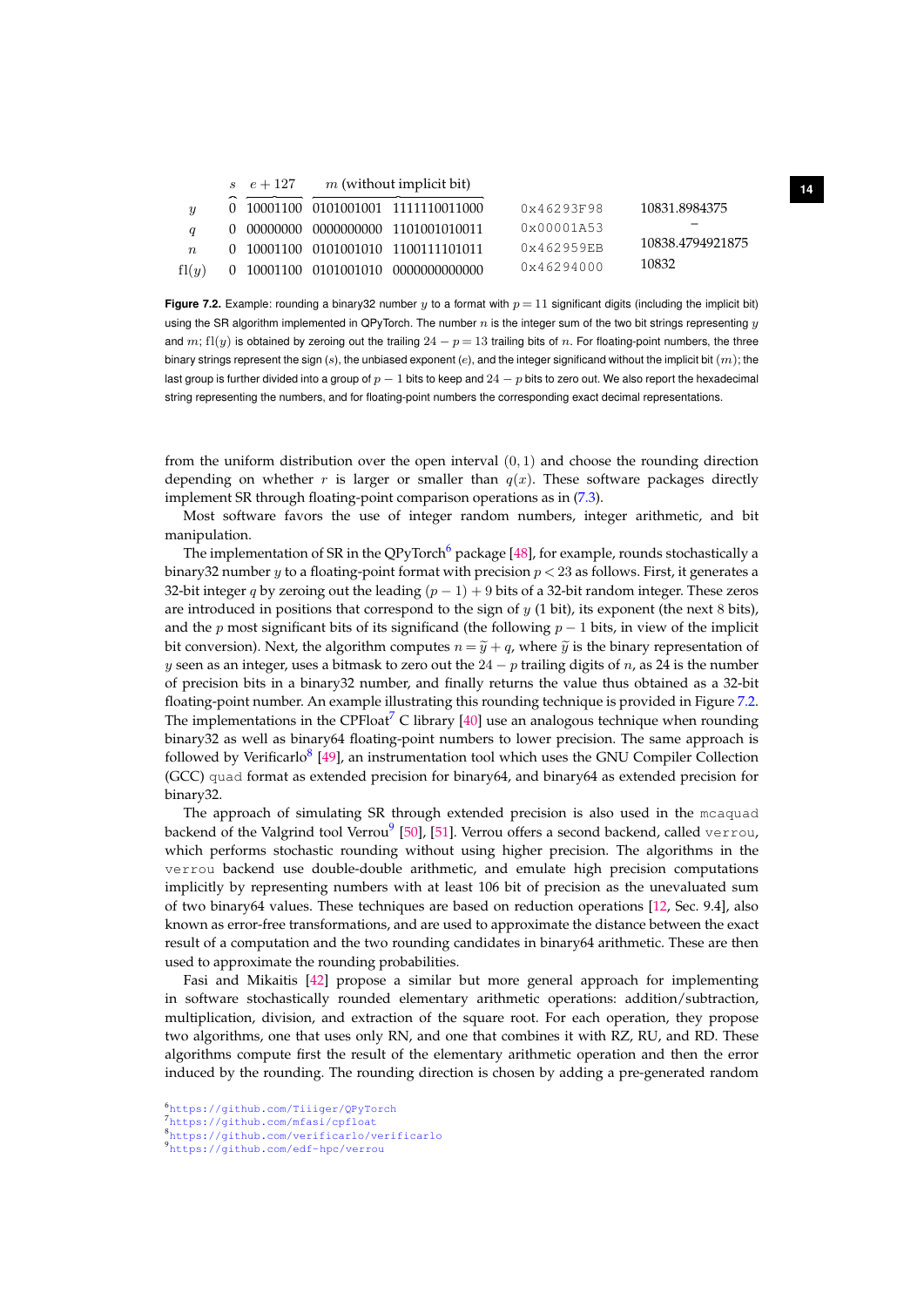number to the computed error, and then adding this quantity to the result of the operation—15 Fasi and Mikaitis [\[42\]](#page-29-3) show that this procedure is equivalent to the direct implementation of SR via [\(7.3\)](#page-10-1), which relies on a comparison-based approach. In numerical experiments, both types of algorithms are faster than a C implementation that relies on the GNU MPFR library, and the RNonly versions are faster on x86 architectures, where switching the rounding mode incurs a high performance penalty [\[16,](#page-28-2) Sec. 12.3.2].

<span id="page-15-4"></span>Klöwer's Julia software package StochasticRounding.j $l^{10}$  $l^{10}$  $l^{10}$  defines three new Julia floatingpoint types that automatically include SR. These correspond to bfloat16, binary16, and binary32 (see Table [4.1\)](#page-4-1), and use the Xoroshiro128Plus fast pseudo-random number generator (PRNG).<sup>[11](#page-15-2)</sup> Composability and type flexibility in Julia enable SR computations in single and half precision in a large number of numerical software and mathematical libraries. Automatic application of SR operations is extremely advantageous from a user standpoint, as it allows significant code simplification. To implement  $(7.3)$ , the implementation is also based on the approach of adding random bits to the part of the floating-point number that will be truncated.

In terms of fixed-point arithmetic with SR, Hopkins et al. [\[37\]](#page-28-23) and Mikaitis [\[38\]](#page-28-24) have recently implemented a set of rounding and multiplication operations $12$  and used them on low power ARM integer processors. Multiplication routines for various fixed-point formats in the ISO 18037 embedded C standard [\[52\]](#page-29-13) were developed by exploiting the fact that ARM processors return the full-precision result of integer multiplication using two registers: multiplying two 32-bit fixedpoint values, for example, returns the exact 64-bit result with all the information of integer and fraction bits of products preserved. The bottom bits of the fraction can then be used to round the results to one of the standard fixed-point formats stochastically. In this implementation the comparisons between the random numbers and the round off bits are implemented directly as in [\(7.3\)](#page-10-1), except using integer arithmetic.

#### <span id="page-15-0"></span>(e) Overview of available devices and patents

Now we review hardware designs discussed in the literature, some of which are already available in commercial hardware.

The Graphcore Intelligence Processing Unit (IPU) is a highly parallel machine learning accelerator that supports SR for binary32 and binary16 arithmetic [\[53,](#page-29-14) Sec. 2.1], [\[54,](#page-29-15) Ch. 10], [\[55\]](#page-29-16) (see Table [4.1\)](#page-4-1). The patent filed by Graphcore [\[56\]](#page-29-17) reveals some technical details that are not specified in the documentation but may reflect the hardware implementation of the IPU. The document explains how binary32 values are stochastically rounded to binary16 precision in hardware by using a PRNG, also implemented in hardware—this kind of conversion might be performed in the IPU, although this is not reported. The algorithm begins by generating a 24-bit random number, that is, one random bit for each bit in the significand of a binary32 value. It then uses 13 or more of those bits to round a number to binary16. The number of random bits that are actually used depends on whether rounding will result in a normal or subnormal number. The actual rounding is performed by adding these random bits to the part of the significand that will be discarded. This operation may generate a carry bit to be added to the least significant bit of the significand of the input truncated to 11 significant bits. A nonzero carry bit will cause the absolute value of the number to round up. This type of implementation is used in most of the references mentioned below.

Two patents filed by IBM disclose methods for implementing floating-point adders [\[57\]](#page-29-18) and multipliers [\[58\]](#page-29-19) that use SR. The authors demonstrate the techniques on an 8-bit data type, but mention binary32 and binary64 as examples of other formats to which the approach can be applied. The procedures require a fixed number of random bits be loaded into a register, but the patents do not explicitly mention how these bits should be generated. SR is performed by using the bits that drop off when fitting the result of the adder or multiplier into the 8-bit format,

<span id="page-15-1"></span><sup>10</sup><https://github.com/milankl/StochasticRounding.jl>

<span id="page-15-2"></span><sup>11</sup><https://juliarandom.github.io/RandomNumbers.jl/stable/man/xorshifts/>

<span id="page-15-3"></span><sup>12</sup>[https://github.com/SpiNNakerManchester/spinn\\_common/blob/master/include/round.h](https://github.com/SpiNNakerManchester/spinn_common/blob/master/include/round.h)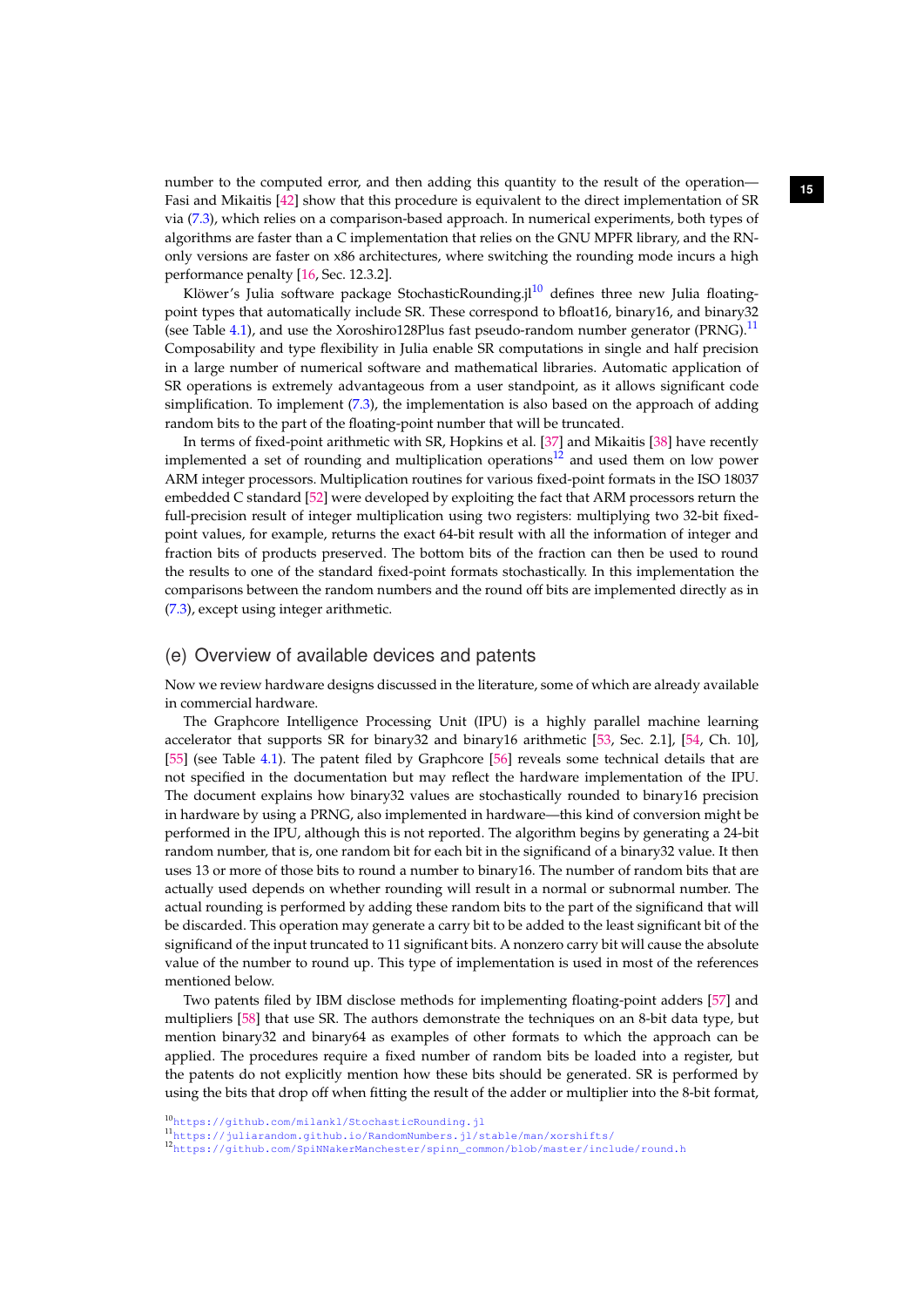**<sup>16</sup>** and as in the case of the Graphcore IPU, the rounding step is implemented by adding the random bit stream to the round off bits, in both the adder [\[58\]](#page-29-19) and the multiplier [\[57\]](#page-29-18). It is not mentioned, however, whether the sum is normalised before being rounded, and if so whether the bits that are to be shifted out during the normalisation are also taken into account when rounding—in the algorithms outlined in Section [7](#page-9-0) we propose that the rounding step should be performed after the normalisation for a correct implementation.

<span id="page-16-1"></span>A patent from AMD describes methods and circuits to use SR in conjunction with integer adders or accumulators [\[59\]](#page-29-20). The document shows the design of 1) a mixed-precision adder that computes the sum of a 32-bit and a 16-bit number by using a 16-bit random number supplied through a third input lane, and 2) a 32-bit accumulator which takes as inputs both the next 16 bit value to accumulate and a 16-bit random number, and returns a 16-bit stochastically rounded sum—once again, SR is implemented by adding random bits to the round-off digits, as was the case for the Graphcore IPU. The pseudo-random numbers in the proposed SR unit are generated with a *linear-feedback shift register* (LFSR), but no specific algorithm is mentioned.

A patent from NVIDIA demonstrates a method to round stochastically floating-point values to lower precision, using a fixed, programmable, or computable rounding bit position [\[60\]](#page-29-21). The authors explain how to round binary64 values to binary32, and binary32 values to binary16 and bfloat16. A distinctive feature of this design is that it performs SR by using the bottom bits of the significand of the number to be rounded without relying on a random number generator [\[60,](#page-29-21) Fig. 2B]. For example, the 23-bit fraction of a binary32 number can be rounded to the 10-bit fraction of a binary16 value by setting  $k = 8$ , taking the bottom 8 bits of the fraction in place of a random bit stream, aligning and adding them to the significand as in Figure [7.1,](#page-12-0) and finally setting the 13 least significant bits to zero. The authors note that this method for performing SR has an advantage over using real random numbers, since it is deterministic and cheaper to implement. They do not mention, however, whether replacing the random number with part of the input causes SR to lose any of its desirable properties.

Gupta et at. [\[7\]](#page-27-6) discuss the hardware prototype of a fixed-point matrix multiplier based on a 2D *systolic array architecture* and demonstrate experimental results from a *field-programmable gate array* (FPGA) implementation. Each node of the systolic array is a *multiply-and-accumulate digital signal processing* (MACC DSP) unit that multiplies two integers and accumulates the result into an internal register. Each element of the matrix product is produced by a single MACC DSP unit. The hardware is generalised, but the authors report results for an implementation in which each MACC DSP unit accepts inputs of at most 18 bits and accumulate the partial results in an internal 48-bit register. When the matrix product is computed, each 48-bit element is passed through a SR unit (there is one for each column of the 2D array of MACC DSP units) to produce the 18 bit rounded and saturated results. The pseudo-random numbers needed to implement SR are generated using a LFSR. The 30 random bits are added to the 30 least significant bits of the 48-bit internal register. This may cause a carry to propagate to the 18 most significant bits of the result. Finally, the trailing 30 bits are set to zero, thereby producing the rounded number.

<span id="page-16-0"></span>The Intel Loihi [\[36\]](#page-28-22) and the SpiNNaker2 [\[8\]](#page-27-7), [\[38\]](#page-28-24), [\[61\]](#page-29-22) digital *neuromorphic* processors include SR. The Intel Loihi processor has multiply-accumulate hardware that computes a 7-bit approximation to  $x[t] = \alpha \cdot x[t-1] + \delta \cdot s[t]$  (with  $s[t] \in \{0,1\}$ ,  $\alpha$  a decay factor, and  $\delta$  an impulse amount added at each step). It is not specified where SR is applied in this computation, what precision and type of random numbers are used, and how SR is implemented. The SpiNNaker2 SR accelerator rounds and saturates 64-, 32-, or 16-bit to 32- or 16-bit fixed-point numbers with SR. As a special case it also includes rounding from IEEE 754 binary32 to bfloat16. The random bits needed for rounding are produced using the 32-bit hardware pseudo-random number generator available on SpiNNaker2 [\[61\]](#page-29-22). The number of bits to be used for rounding is programmable for fixed-point formats (it can be anything between 1 and 32 bottom bits of the input) and is fixed to 16 for binary32-to-bfloat16 rounding. As in the implementations mentioned above, SR is performed by adding the random bits to the round-off bits (Figure [7.1\)](#page-12-0).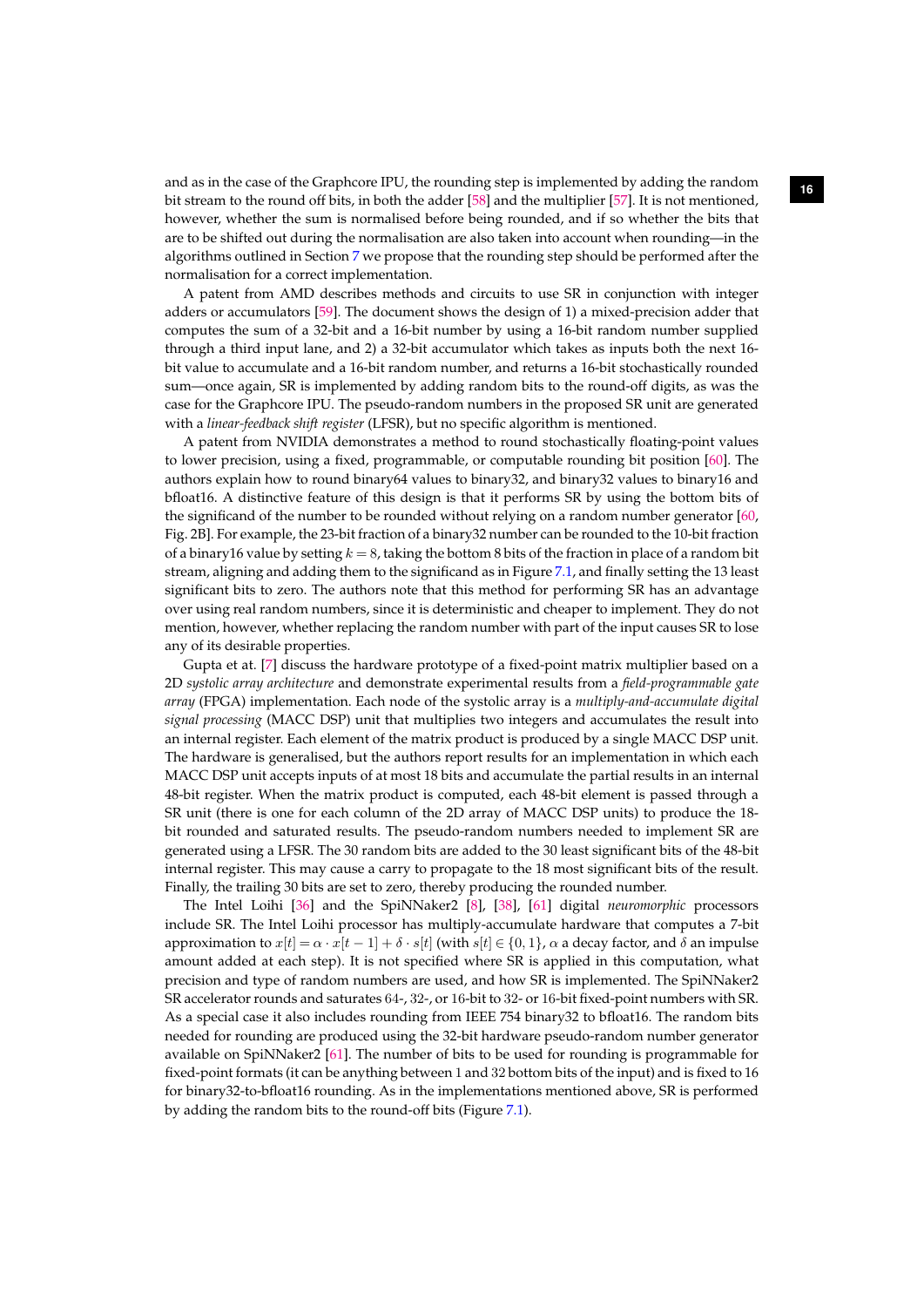<span id="page-17-3"></span>

<span id="page-17-2"></span>**Figure 8.1.** Relative errors for computing  $\sum_{i=1}^{n} 1/i$  with RN and SR. The densely dashed and dash-dotted lines are the worst-case error bound for RN and the probabilistic error bound for SR (with  $\lambda = 1$ ), respectively. Stochastic rounding experiments are repeated 10 times; the solid line represents the average error, the edges of the shaded area the minimum and maximum error.

## 8. Applications

In applications, SR can replace existing rounding modes (usually RN) either globally or in certain parts of an algorithm, and either true random numbers or pseudo-random numbers can be used. The latter are often preferred as they ensure reproducibility of the result. In this section we review applications where SR has been applied, and in some cases provide MATLAB experiments for demonstration, which are made available on GitHub<sup>[13](#page-17-0)</sup>.

#### (a) Numerical linear algebra

For most numerical linear algebra algorithms, rounding error analysis builds on Lemma [6.1,](#page-8-2) or some variation of it, thus these algorithms can benefit from the smaller bound guaranteed for SR by the probabilistic error analysis of Theorem [6.2.](#page-8-3) For inner products, in particular, we have the following result [\[1,](#page-27-0) Thm. 4.8].

**Theorem 8.1** (inner products). Let  $y = a^Tb$ , where  $a, b \in \mathbb{R}^n$ , be evaluated in floating-point arithmetic *with SR. Then for any constant*  $\lambda > 0$  *the computed*  $\hat{y}$  *satisfies* 

$$
\widehat{y} = (a + \Delta a)^T b = a^T (b + \Delta b), \quad |\Delta a| \le \widetilde{\gamma}_n(\lambda) |a|, \quad |\Delta b| \le \widetilde{\gamma}_n(\lambda) |b| \tag{8.1}
$$

with probability at least  $1 - 2n \exp(-\lambda^2/2)$  regardless of the order of evaluation.

The worst-case error bound corresponding to [\(8.1\)](#page-17-1) has the same form but with the constant  $\tilde{\gamma}_n(\lambda)$  replaced by  $\gamma_n$ , which is roughly a factor  $\sqrt{n}$  larger [\[15,](#page-28-1) sec. 3.1].

As a special case we can take  $b_i \equiv 1$  and deduce that

<span id="page-17-1"></span>
$$
\left| \sum_{i=1}^{n} a_i - \mathrm{fl} \left( \sum_{i=1}^{n} a_i \right) \right| \leq \widetilde{\gamma}_n \sum_{i=1}^{n} |a_i|.
$$

<span id="page-17-0"></span><sup>13</sup><https://github.com/mmikaitis/stochastic-rounding-survey-experiments>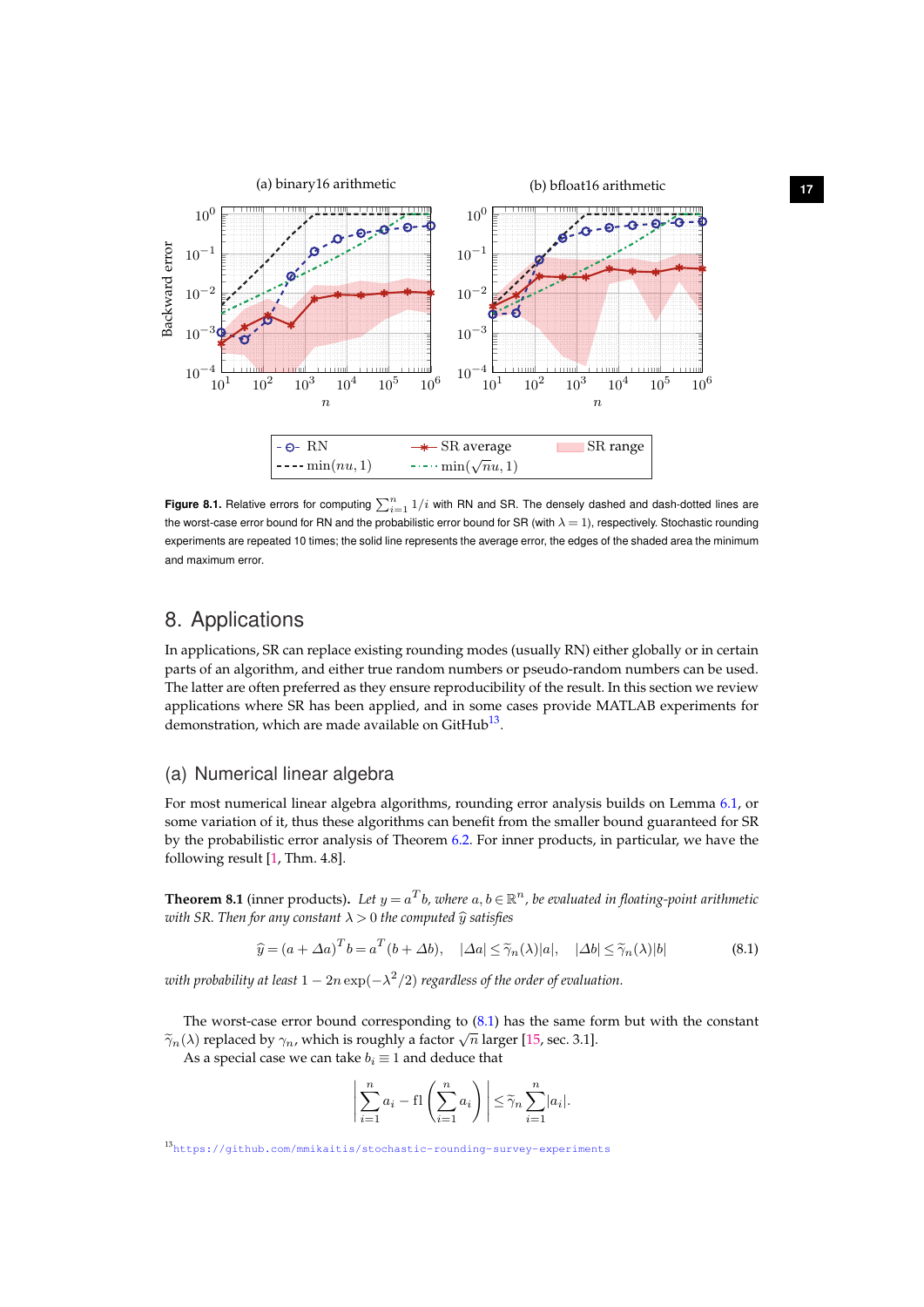<span id="page-18-3"></span>

<span id="page-18-2"></span>**Figure 8.2.** Backward error for computing  $y = Ax$  with RN and SR, where  $A \in \mathbb{R}^{100 \times n}$  is a random matrix with entries drawn uniformly at random from the interval  $[0, 1]$ . The densely dashed and dash-dotted lines are the worst-case error bound for RN and the probabilistic error bound for SR (with  $\lambda = 1$ ), respectively. Stochastic rounding experiments are repeated 10 times; the solid line represents the average error, and the edges of the shaded area the minimum and maximum error.

Figure [8.1](#page-17-2) plots the relative errors for the sum  $\sum_{i=1}^n \mathrm{fl}(1/i)$  computed in binary16 (Table [4.1\)](#page-4-1) with RN and SR for a range of n. Note that the summands are already converted to binary16 (with RN), so the only errors are in the summation. This example models a very slowly growing sum of decaying summands. We see that SR has much smaller errors than RN for larger  $n$  and that the errors for SR are mostly well within the probabilistic bound with  $\lambda = 1$ .

Matrix products are considered in the following result [\[1,](#page-27-0) Thm. 4.9], in which we denote by  $a_i$ the *j*th column of a matrix  $A$ .

**Theorem 8.2** (matrix–matrix products). Let  $C = AB$  with  $A \in \mathbb{R}^{m \times n}$  and  $B \in \mathbb{R}^{n \times p}$  be evaluated in *floating-point arithmetic with SR. For any*  $\lambda > 0$  *the jth column of the computed*  $\widehat{C}$  *satisfies* 

<span id="page-18-0"></span>
$$
\widehat{c}_j = (A + \Delta A_j)b_j, \quad |\Delta A_j| \le \widetilde{\gamma}_n(\lambda)|A|, \quad j = 1, \dots, n,
$$
\n(8.2)

*with probability at least* 1 − 2mn exp(−λ 2 /2)*, and hence*

<span id="page-18-1"></span>
$$
|C - \widehat{C}| \le \widetilde{\gamma}_n(\lambda)|A||B| \tag{8.3}
$$

with probability at least  $1 - 2mnp\exp(-\lambda^2/2).$ 

The worst-case error bounds corresponding to [\(8.2\)](#page-18-0) and [\(8.3\)](#page-18-1) have the same form but with  $\tilde{\gamma}(\lambda)$ replaced by  $\gamma_n$  [\[15,](#page-28-1) Sec. 3.5].

This result is illustrated in Figure [8.2,](#page-18-2) which plots the backward error for computing a matrixvector product  $y = Ax$  where  $A \in \mathbb{R}^{100 \times n}$  and  $x \in \mathbb{R}^n$  have entries sampled from the uniform distribution over  $[0, 1]$ . We see that RN attains its worst-case rate of error growth and hits a relative error of 1, whereas SR has slower error growth and maintains some accuracy for all  $n$ . In fact, stagnation (see Section [6](#page-7-0)[\(a\)\)](#page-8-5) occurs in this example when  $n \gtrsim 10^3$  for binary16 and when  $n \gtrsim 10^2$ for bfloat16, as shown by the increased rate of error growth from these points onwards for RN.

As this rounding error analysis and the examples illustrate, SR is especially useful for large scale and/or low precision computations.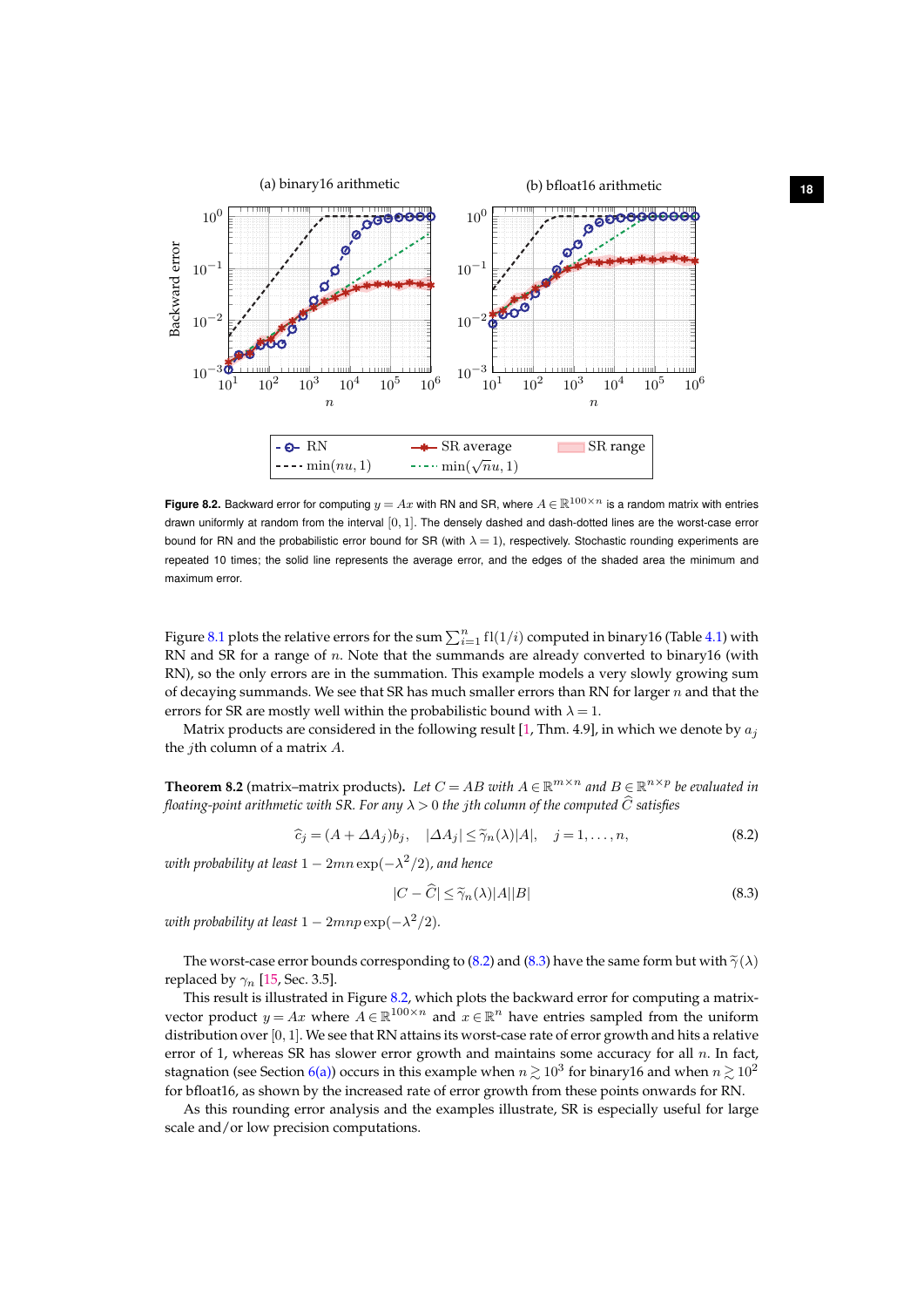## **<sup>19</sup>** (b) Machine learning

<span id="page-19-0"></span>The use of SR in neural networks is not a new idea. Höhfeld and Fahlman [\[62\]](#page-30-0), [\[63\]](#page-30-1) proposed it in 1992, calling it probabilistic rounding. Today, SR is being used in machine learning in conjunction with half precision arithmetic, not least because of its ability to avoid the problem of stagnation that affects RN. Gupta et al. [\[7\]](#page-27-6) show that SR can be used for training deep neural networks in 16-bit fixed-point arithmetic with little or no degradation in the classification accuracy. Su et al. [\[64\]](#page-30-2) successfully train neural networks in 8-bit fixed-point arithmetic using SR and offer some suggestions as to why SR is beneficial in this context. Muller and Indivieri [\[65\]](#page-30-3) use SR (called *randomised rounding* or *online stochastic*) to map continuous neural network weights to a discrete low precision fixed-point representation. It is shown that with SR the networks can perform well with lower precision weights than required with the standard rounding.

Essam et al. [\[66\]](#page-30-4) combine SR with dynamic precision fixed-point arithmetic formats (variable integer scaling factors) in training neural networks. Na et al. [\[67\]](#page-30-5) implement SR with dynamic fixed-point arithmetic in hardware for neural network applications. Used to train neural networks with 24-bit fixed-point numbers, SR provides performance similar to that of binary32, but with lower hardware area and energy costs. The authors also show that without SR even 64-bit arithmetic is not enough to train the kinds of neural networks they used.

Joardar et al. [\[68\]](#page-30-6) implement a 32- to 16-bit fixed-point arithmetic SR unit in an in-memory computing device for neural network training, based on *resistive random access memory* (ReRAM), which uses an LFSR 16-bit pseudo-random number generator. They report that SR added negligible ReRAM cell area overhead with each SR circuit adding less than 1%. SR was implemented by adding a 16-bit pseudo-random number to the bottom 16 bits of a 32-bit addition result, following by truncating the result to 16 bits—the same technique as used in most of the hardware designs mentioned in Section [7.](#page-9-0)

SR has also been applied in machine learning with floating-point arithmetic. Wang et al. [\[69\]](#page-30-7) train neural networks in 8-bit floating-point arithmetic with SR, obtaining factor 2–4 speedups over 32-bit training. Zamirai et al. [\[70\]](#page-30-8) find that either of SR and compensated summation [\[15,](#page-28-1) Sec. 4.3] enables training in bfloat16 to match 32-bit training. Liu et al. [\[71\]](#page-30-9) use mode 2 SR and show faster convergence in training using 16-bit fixed-point numbers. They modify mode 2 SR, in that instead of rounding only the values that are not representable, all values are rounded, including those that are exactly representable in the current floating-point format. Mellempudi et al. [\[72\]](#page-30-10) show that training neural networks using SR with 8-bit floating-point numbers yields performance comparable to that of binary32. Ortiz et al. [\[73\]](#page-30-11) compare 12-bit fixed- and floatingpoint formats with and without SR with binary32 arithmetic in the training of neural networks. They find that SR can be very useful in improving the accuracy: in their experiments with a 12-bit fixed-point format, using RN produced a training accuracy of just 10%, while switching to SR produced a training accuracy on par with that of binary32 arithmetic [\[73,](#page-30-11) Table 2].

Zhang, McDanel and Kung [\[74\]](#page-30-12) use SR with the Block Floating Point (BFP) [\[75,](#page-30-13) p. 26] number representation technique in a training system for deep neural networks. Their system exploits BFP of variable precision over the whole training process, based on the number of training iterations and neural network layers used. In this work SR is applied in conversion of floating-point values to a lower precision BFP representation [\[74,](#page-30-12) Sec. III]. There is some indication [\[74,](#page-30-12) Fig. 4] that SR is implemented, similarly to most implementations reviewed here, by adding random bit streams to parts of numbers later truncated (as shown in Figure [7.1\)](#page-12-0). A hardware implementation of the proposed training method is also presented, with a matrix multiplier in BFP with SR [\[74,](#page-30-12) Sec. V]. To perform SR in hardware, the authors use 8-bit random binary streams from an LFSR which they sum with the significands of BFP numbers [\[74,](#page-30-12) Sec. V-C], followed by truncation of the bottom bits. The authors report a 2-6 $\times$  speedup over prior approaches when using variable precision BFP for this application. At the same time they report having similar accuracy to previous approaches, which is attributed to the combination of variable precision BFP and SR.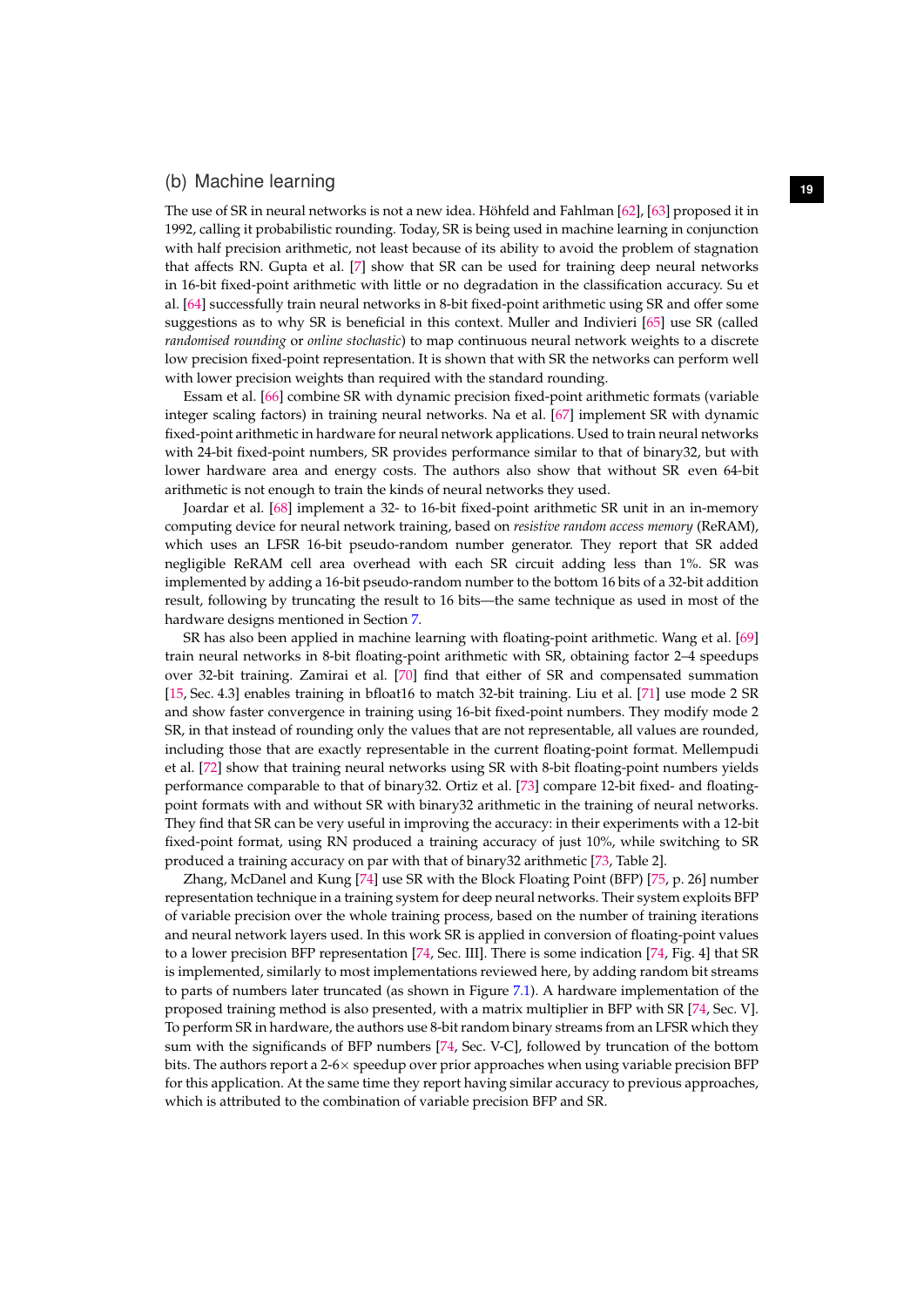We note that the survey by Wang et al. [[76\]](#page-30-14) of custom hardware for deep learning includes 20 a review of work that uses SR. Another survey by Lee et al. [\[77\]](#page-30-15) reviews arithmetic- and implementation-level techniques in deep learning and includes various works that use SR.

There are many more examples of SR being of use in low precision machine learning applications. For more details, see the references cited in the papers discussed above.

### <span id="page-20-0"></span>(c) Numerical verification software

Numerical verification software uses SR to explore the propagation of rounding errors in applications: a particular computation is repeated multiple times and the distribution of errors from these runs is used to draw conclusions about the sensitivity of a code to rounding errors. Mode 2 SR, known as stochastic arithmetic [\[78\]](#page-30-16), is used for example in the CADNA library [\[79\]](#page-30-17).

An approach that includes as options both mode 1 and mode 2 SR is Monte Carlo arithmetic [\[80\]](#page-30-18), [\[81\]](#page-30-19), a method used by tools such as Verificarlo [\[49\]](#page-29-10) and Verrou [\[50\]](#page-29-11), [\[51\]](#page-29-12). Monte Carlo arithmetic is more general than SR, not least because as well as randomly rounding the result of a floating-point operation it can also randomly perturb its inputs and output.

### (d) Ordinary differential equations

The analysis of rounding errors in ODEs typically follows the classical convergence theory of timestepping methods [\[29\]](#page-28-15), [\[82\]](#page-30-20), in which the global error introduced by the ODE integration procedure is expressed in terms of the local errors introduced at each time step, and the global error is bounded in terms of the stepsize  $h$ , which we will assume is fixed. These local errors are comprised of both (local) truncation errors and (local) rounding errors. It is clear that unless the contribution to the global error from rounding errors decays to zero at the same rate as the contribution from truncation error the overall convergence of the method can be impacted. Unfortunately, the analysis by Henrici [\[29\]](#page-28-15), [\[82\]](#page-30-20) shows that the global error of an order- $p$  ODE solver under RN is  $O(uh^{-1} + h^p)$ . The  $O(uh^{-1})$  term is often overlooked in the literature, and indeed in binary64 arithmetic the unit roundoff  $u$  is usually small enough to make it negligible for the stepsizes h of interest, but the  $O(uh^{-1})$  term cannot be neglected when computations are performed in reduced precision arithmetic.

While not explicitly mentioning SR, early work by Henrici in the 1960s [\[29\]](#page-28-15), [\[82\]](#page-30-20) and by Arató in the 1980s [\[83\]](#page-30-21) considers rounding errors arising in ODE solvers as independent (rather than mean-independent) random variables of zero mean. Henrici indicates that whenever rounding errors have this random structure the term  $O(u\varDelta t^{-1})$  can be replaced with a term characterised by a milder growth in  $\Delta t$ . The analysis by Arató in [\[83\]](#page-30-21) rewrites the problem of estimating the global rounding error as the solution of a stochastic differential equation. It is curious that stochastic differential equations have not yet appeared in the actual analysis of SR errors for ODEs and PDEs.

It has been shown experimentally that SR can alleviate the accumulation of rounding errors in ODE solvers. Hopkins et al. [\[37\]](#page-28-23) and Mikaitis [\[38\]](#page-28-24) use, on an ODE that models neurons in two configurations, four different solvers including RK2 Midpoint and RK3 Heun. They compare the results obtained in fixed-point arithmetic with those obtained using the same solvers run in binary32 and binary64 arithmetics. For the fixed-point solvers, they consider three rounding variants in the multiplication operation: bit truncation, RN, and mode 1 SR. In the experiments, 32-bit fixed-point arithmetic with SR in multipliers shows accuracy similar to that of binary64 arithmetic in all cases, while fixed-point arithmetic with RN and bit truncation, as well as binary32 arithmetic, accumulate significant errors in the progression of the ODE system, ending up with a very different neuron behaviour.

Floating-point arithmetics (binary16, bfloat16, binary32) with SR in adds and multiplies have been considered by Fasi and Mikaitis [\[42\]](#page-29-3). ODEs exhibiting exponential decay were solved with Euler, midpoint, and Heun solvers. For very small timesteps, where rounding errors dominate the overall error of the solution, using SR produced a final solution error lower than that of RN.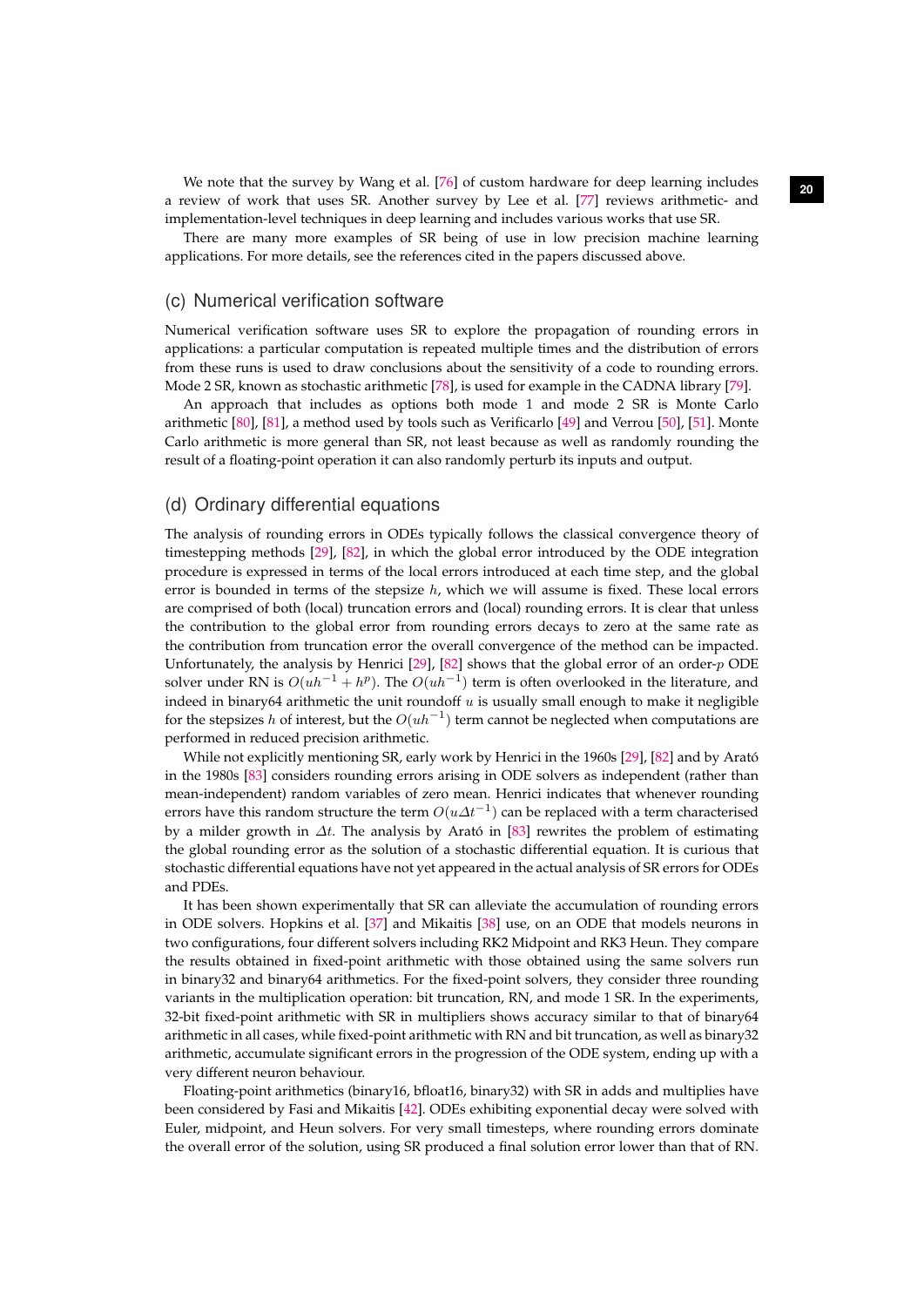<span id="page-21-2"></span>

<span id="page-21-0"></span>**Figure 8.3.** Absolute errors in the forward Euler method for an ODE with exponentially decaying solutions with different floating-point arithmetics and rounding modes. Stochastic rounding experiments are repeated 10 times; the solid line represents the average error, the edges of the shaded area the minimum and maximum error. The stepsize is the interval length divided by  $n$ . The experiment is adapted from  $[42]$ .

Figure [8.3](#page-21-0) shows this for the solution errors with the forward Euler method solved in various arithmetics.

The ODE system

<span id="page-21-1"></span>
$$
u'(t) = v(t), \t u(0) = 1,\n v'(t) = -u(t), \t v(0) = 0,
$$
\t(8.4)

whose solution is the unit circle in the  $(u, v)$  plane, was solved using binary16 and bfloat16 arithmetics for increasingly smaller integration steps [\[42,](#page-29-3) Sec. 8.3.2]. The results in Figure [8.4](#page-22-0) for the forward Euler method with  $h = 2\pi/n$  demonstrate that with RN the computed solutions are not meaningful for very small integration steps, while with SR the computed solution reproduces the unit circle quite well.

### (e) Partial differential equations

Little is known about the interplay between SR and the typical algorithmic components of PDE solvers, namely sparse iterative solvers, preconditioning, optimization, and timestepping methods.

Croci and Giles [\[41\]](#page-29-2) analyze the effects of RN and SR in the solution of the heat equation with Runge–Kutta methods and finite differences, and explain how the numerical scheme should be implemented in order to reduce rounding errors. The analysis for RN yields the same  $O(u\varDelta t^{-1})$ rate in all dimensions as in Henrici's work on ODEs [\[29\]](#page-28-15), [\[82\]](#page-30-20), and in related work on the heat equation by Jézéquel [\[84\]](#page-31-0). On the other hand, using SR yields considerably smaller error bounds. In fact, Croci and Giles prove that the leading-order component of the rounding errors introduced by SR are zero-mean random variables that are independent in space and meanindependent in time. Thanks to this lack of correlation, much milder blow-up rates are obtained for the global rounding errors, essentially  $O(u\Delta t^{-1/4})$  in 1D,  $O(u|\log(\Delta t)|^{1/2})$  in 2D, and  $O(u)$ in 3D. Interestingly, rounding errors become asymptotically smaller as the dimension increases: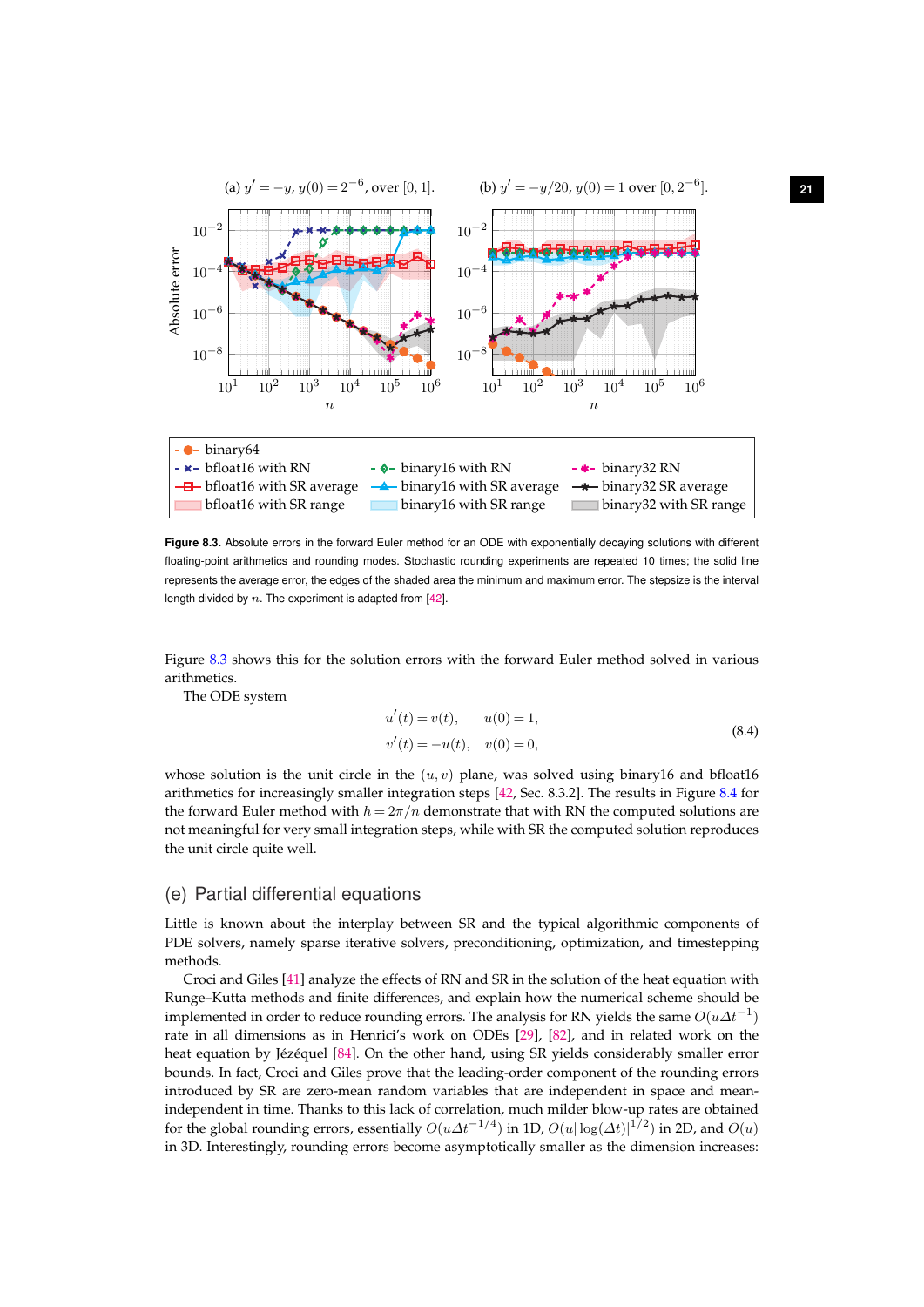<span id="page-22-2"></span>

<span id="page-22-0"></span>Figure 8.4. Computed solutions from the forward Euler method with SR and RN for the ODE system [\(8.4\)](#page-21-1). The exact solution is the unit circle. The  $x$ - and  $y$ -axis represent  $u$  and  $v$ , respectively. Note that in (d) and (h) only a small part of the solution computed with round-to-nearest is visible (marked with an arrow) since the ODE solver failed because of stagnation. The experiment is adapted from [\[42\]](#page-29-3). Stochastic rounding experiments are repeated 10 times; the solid line represents the average trajectory, the edges of the shaded area the points that are farthest from the exact solution in the Euclidian distance.

the larger the dimension, the more error cancellation occurs because of the spatial independence of the SR errors.

The lack of error correlation and the zero-mean property are not solely responsible for the success of SR for this problem. Croci and Giles also show that the RN solution is prone to stagnation, and in fact the phenomenon may occur from the very first step if  $\Delta t$  is small enough to cause the RN solution to never move away from the initial condition. On the other hand, SR is resilient to stagnation, which did not affect the SR solution in numerical experiments.

In unpublished work, these results have been extended to linear parabolic PDEs and the finite element method and, together with numerical experimentation in binary16 and bfloat16 precision, show that while RN can fail to compute meaningful solutions, SR computations always exhibit near-machine-precision accuracy for sufficiently small timesteps and mesh sizes. We expect similar results as in the parabolic case to hold for hyperbolic PDEs, with the exception perhaps of the stagnation behaviour.

Here we consider a diffusion equation with Dirichlet boundary conditions,

$$
\begin{cases}\nu_t(t,x) = \nabla \cdot (D(x)\nabla u(t,x)) + f(x), & x \in \mathcal{D} = [0,1]^d, \quad t \in [0,1], \\
u(0,x) = u_0(x), \quad u(t,s) = 1, & s \in \partial \mathcal{D}, \quad t \in [0,1],\n\end{cases}
$$
\n(8.5)

where

<span id="page-22-1"></span>
$$
D(x) = \begin{cases} \frac{1}{2} (\sin(\pi x)^2 + 1), & \text{in 1D,} \\ \frac{1}{3} \begin{bmatrix} \sin(\pi x_1)^2 + 1 & \sin(\pi x_1) \cos(\pi x_2) \\ \sin(\pi x_1) \cos(\pi x_2) & \cos(\pi x_2)^2 + 1 \end{bmatrix}, & \text{in 2D,} \end{cases}
$$

**22**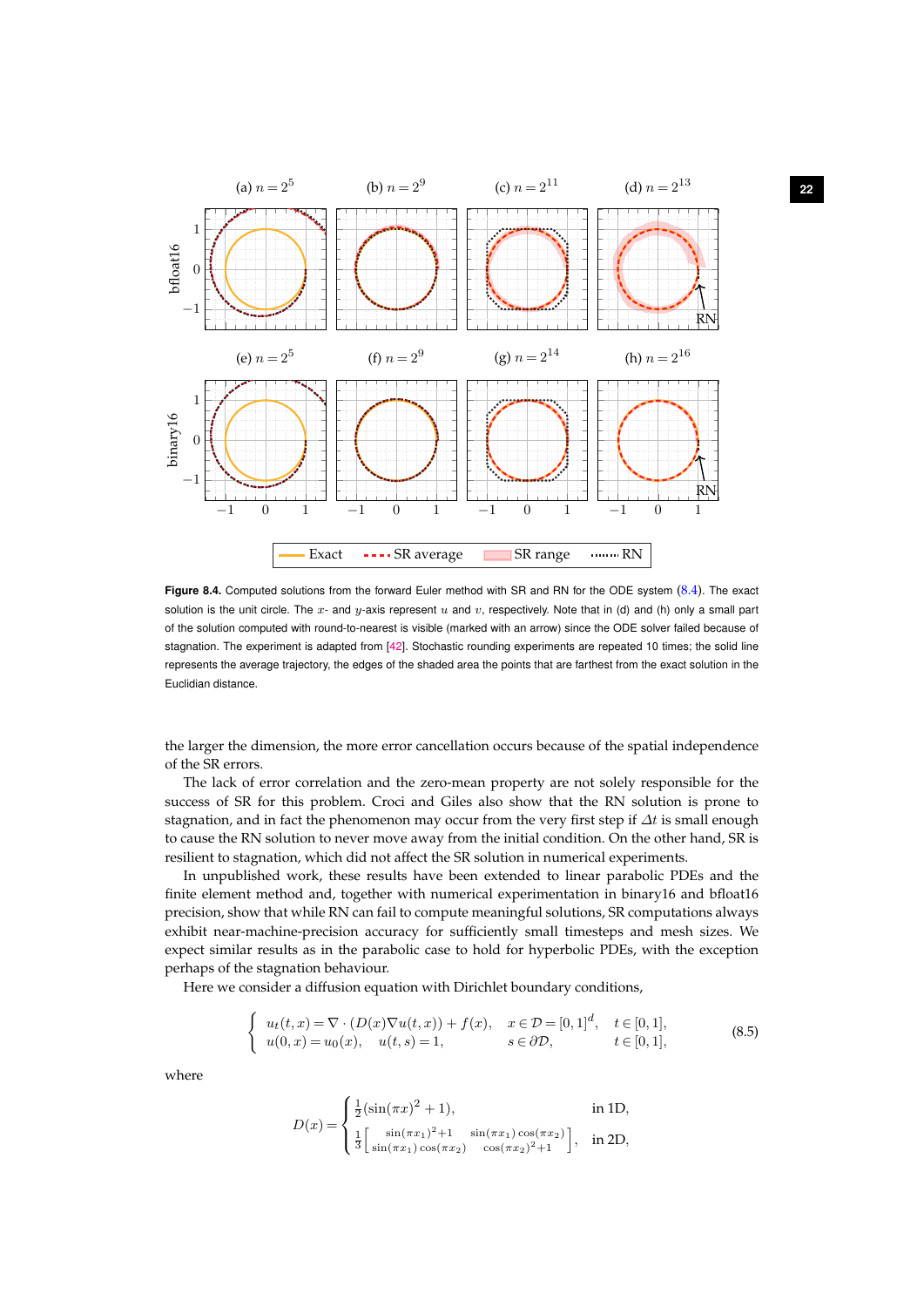<span id="page-23-1"></span>

<span id="page-23-0"></span>**Figure 8.5.** Comparison between the numerical steady-state solutions obtained with RN and SR with forward Euler and the bfloat16 format for different initial conditions. All SR solutions essentially converge to the same steady-state. On the other hand, when RN is used different initial conditions lead to different steady-state solutions. The noise term in the initial condition has been obtained by sampling independent standard Gaussian random variables at each mesh node.

and  $f(x)$  is chosen so that the exact solutions to  $(8.5)$  at steady-state is

$$
u(\infty, x) = \begin{cases} 16(x(1-x))^{2} + 1, & \text{in 1D,} \\ (16x_{1}x_{2}(1-x_{1})(1-x_{2}))^{2} + 1, & \text{in 2D.} \end{cases}
$$

By using the bfloat16 format with RN and SR, in Figure [8.5](#page-23-0) we show the effect of stagnation on the numerical steady-state solution of this problem in 1D as we vary the initial condition. We solve [\(8.5\)](#page-22-1) using the finite element method with piecewise linear basis functions and the forward and backward Euler schemes. We note that the RN solution always stagnates close to the initial condition, while SR successfully captures the correct steady-state solution.

In Figure [8.6](#page-24-0) we plot the relative (i.e., normalised by the unit roundoff) global rounding errors for both RN and SR against the theoretical bounds of Croci and Giles [\[41\]](#page-29-2). While the RN error indeed grows linearly with  $\Delta t^{-1}$  until stagnation, the SR error increases very mildly in 1D and almost unnoticeably in 2D. For a similar 3D problem (not shown), the errors are just bounded by a multiple of the unit roundoff. It therefore seems that SR is able to control the growth of rounding errors without requiring more accurate summation techniques such as that in [\[85\]](#page-31-1).

Paxton et al. [\[43\]](#page-29-4) investigate experimentally the effects of RN and SR in chaotic ODE and PDE systems related to climate modelling: the Lorenz system, heat diffusion, a nonlinear shallowwater model for turbulent flow over a ridge, and a coarse resolution global atmospheric model with simplified parameterisations. They simulate these models in various precisions using from 62- to 10-bit floating-point formats and compare their results via the Wasserstein distance, a metric used to measure the discrepancy between probability distributions. They find that SR can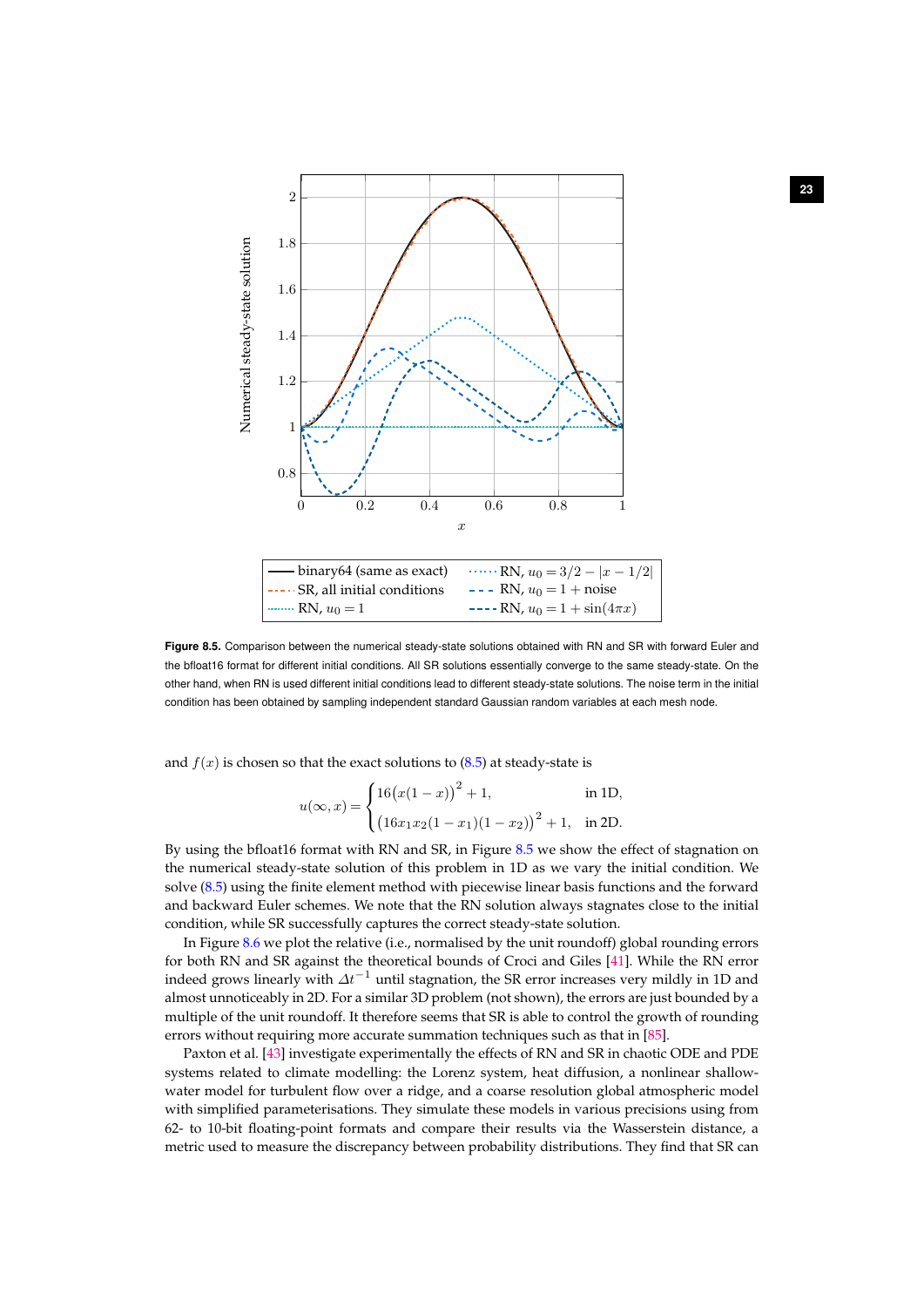<span id="page-24-2"></span>

<span id="page-24-0"></span>**Figure 8.6.** Plot of the relative global rounding error in the  $L^2$  norm for the solution of  $(8.5)$  in 1D (left) and 2D (right) with forward and backward Euler (FE and BE respectively) and the bfloat16 format. We circled the RN data points for which the solution stagnates at the initial condition. The error behavior matches the theoretical predictions from [\[41\]](#page-29-2). The SR errors are average errors computed within 2 digits of accuracy as in [\[41\]](#page-29-2). The worst-case SR errors were only a small constant factor larger than the average and are thus omitted.

effectively mitigate the growth of rounding errors in both simple heat diffusion and turbulent models. Furthermore, they report the occurence of stagnation when RN is used to solve the heat equation, confirming the results in [\[41\]](#page-29-2).

Overall, the findings by Paxton et al. show that reduced precision with SR is a valid alternative to standard binary64 precision computations. The authors also suggest that SR might become relevant in next-generation climate models.

## (f) Quantum mechanics

In quantum mechanics, an integer variant of SR has been used by several authors in order to estimate the dominant eigenvalues of Hamiltonian matrices using Monte Carlo versions of the power iteration. The goal is to compute the ground-state eigenvector  $\varphi_0$  of a Hamiltonian matrix H as a linear combination of a set of *basis states*  $|0\rangle$ , ...,  $|n\rangle$ . The coefficients of the linear combination, or *basis-state amplitudes*, are the inner products  $c_i = \langle i | \varphi_0 \rangle$ . At each step of the power method, the coefficient  $c_i$  is approximated by an integer  $n_i^{(k)}$ , and for all  $i$  the approximations at step  $k + 1$  are computed from those at step k. Once the iteration has converged numerically, the basis-state amplitude for the state  $|i\rangle$  is estimated as the average value of  $n_i^{(k)}$  over  $k.$ 

Nightingale and Blöte [\[86\]](#page-31-2) are the first to suggest the use of SR for the solution of this problem. They use a random-walk model, and in their work the integers  $n_i^{(k)}$  count the number of random walkers that are in state  $|i\rangle$  at iteration k. The integer SR function used in this work is

<span id="page-24-1"></span>
$$
f1(x) = \begin{cases} [x] + 1 & \text{with probability } x - [x], \\ [x] & \text{with probability } 1 - (x - [x]), \end{cases}
$$
(8.6)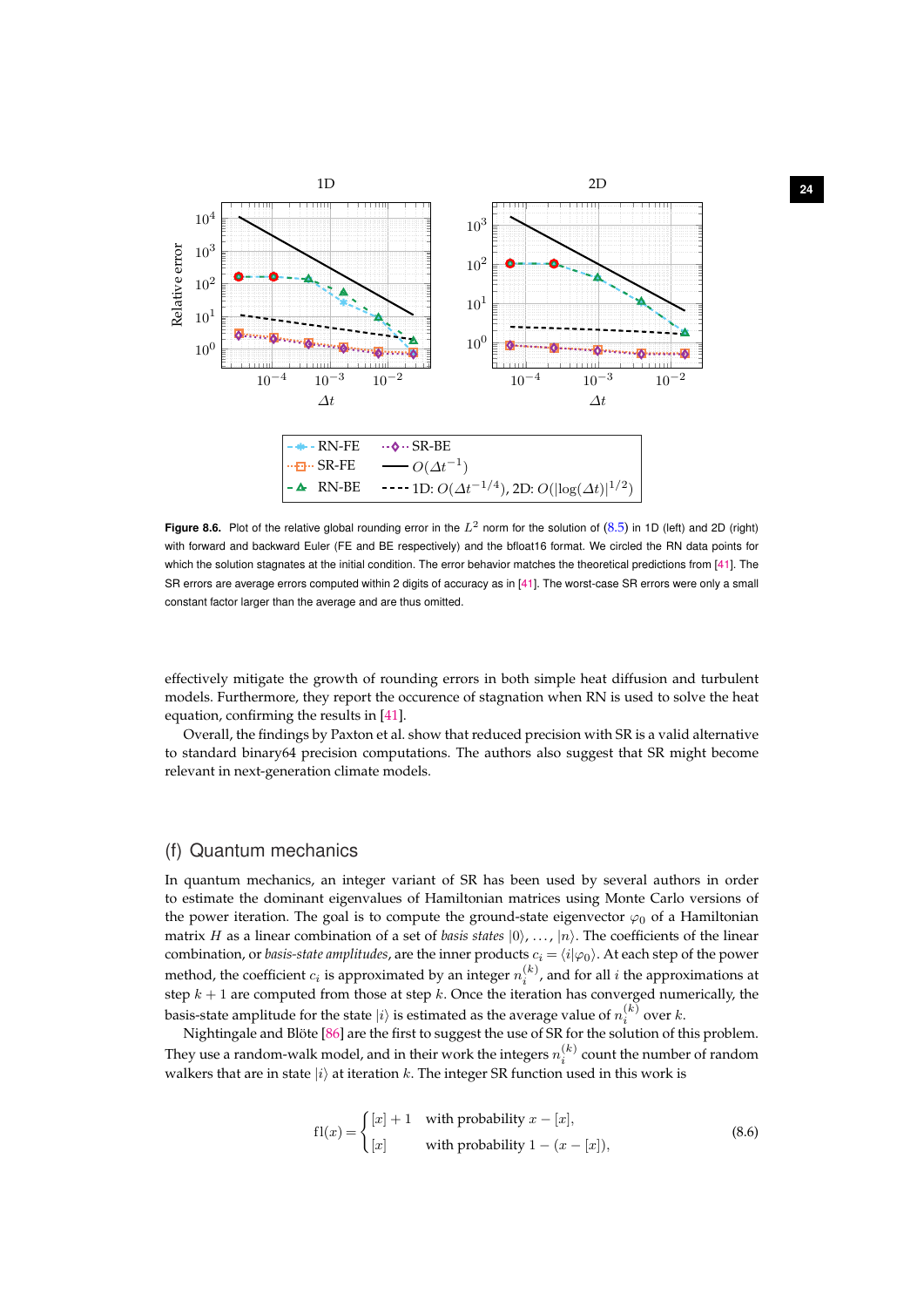where  $[x]$  denotes the integer part of  $x \in \mathbb{R}$ , defined by

$$
[x] = \begin{cases} \lfloor x \rfloor & x \ge 0, \\ \lceil x \rceil & x < 0. \end{cases}
$$

<span id="page-25-0"></span>Allton, Yung, and Hamer [\[87\]](#page-31-3) improve on this idea by suggesting a new scheme, called *stochastic truncation*, further developed by Hamer et al. [\[88\]](#page-31-4) and Hamer and Court [\[89\]](#page-31-5). All these variants of the stochastic truncation method use essentially the same rounding function [\(8.6\)](#page-24-1).

Price, Hamer, and O'Shaughnessy [\[90\]](#page-31-6) propose a variation of [\(8.6\)](#page-24-1) which essentially applies integer SR only to a specific interval:

$$
fl(x) = \begin{cases} x, & x \ge 1, \\ 1, & 1 > x > P, \\ 0, & P \ge x > 0, \end{cases}
$$

where  $P$  is a random number from the interval [0, 1]. This rounding operator keeps the "exact" value of  $x$  for large  $x$  but allows some of the values below 1 to be stochastically replaced by 0.

#### (g) Quantum computing

Krishnakumar and Zeng [\[44\]](#page-29-5) show how to implement mode 1 and 2 SR for quantum computing applications and demonstrate that mode 1 provides accuracy or circuit complexity improvements. Mode 1 SR in this work is called *quantum rounding*. It is shown that quantum rounding can be implemented by utilizing the fact that quantum computing has a probabilistic component measuring a state of a quantum register can return different results with certain probabilities. The authors show that a quantum rounding circuit can be made to round with proportional probabilities according to mode 1 SR of [\(2.1\)](#page-2-1). Once such a circuit is used multiple times to measure the value of a quantum register (as is commonly done in quantum computing in order to improve confidence in the results), the average value will be more accurate because of the properties of mode 1 SR. The authors show that implementing fixed-point multiplication in a fault-tolerant quantum setting requires 2 to 3 times less resources for the same accuracy targets, compared with when RN is used.

#### (h) Other applications

Various other applications use SR in one way or another. We give overviews of a few such applications.

In digital signal processing, SR goes under the name *random rounding* and has been considered for fixed-point arithmetic. Callahan [\[91\]](#page-31-7) demonstrates a simple 16-bit filter that is more accurate with SR than with the standard rounding. Two hardware implementations of SR are also demonstrated, and one of them interestingly does not require random number generation but uses a value that is perturbed on each rounding operation.

Bargh et al. [\[92\]](#page-31-8) and Tran et al. [\[93\]](#page-31-9) address the problem of preserving privacy when publicly releasing data sets. Their goal is to find the best ways to minimise the disclosure of personal information and share only data that does not infringe peoples' privacy. One of the aspects considered is how to transform sensitive information in specific cells of tabulated data. In [\[92,](#page-31-8) Sec. 4.2.2], rounding is discussed as an alternative to suppression, which is the simple removal of values that are at risk of disclosing private information, a process which may potentially delete useful data. In this research SR, under the name of *random rounding* [\[94,](#page-31-10) Sec. 5.4.3], is used to round numerical data to one of the two nearest integer multiples of a given base. In base 10, for example, the number 26 would be rounded to 20 or to 30 with probabilities 40% and 60% respectively. SR is useful here as it does not always increase large values and decrease small ones as round to nearest would [\[92\]](#page-31-8). Being unbiased, moreover, SR can hide the information about the original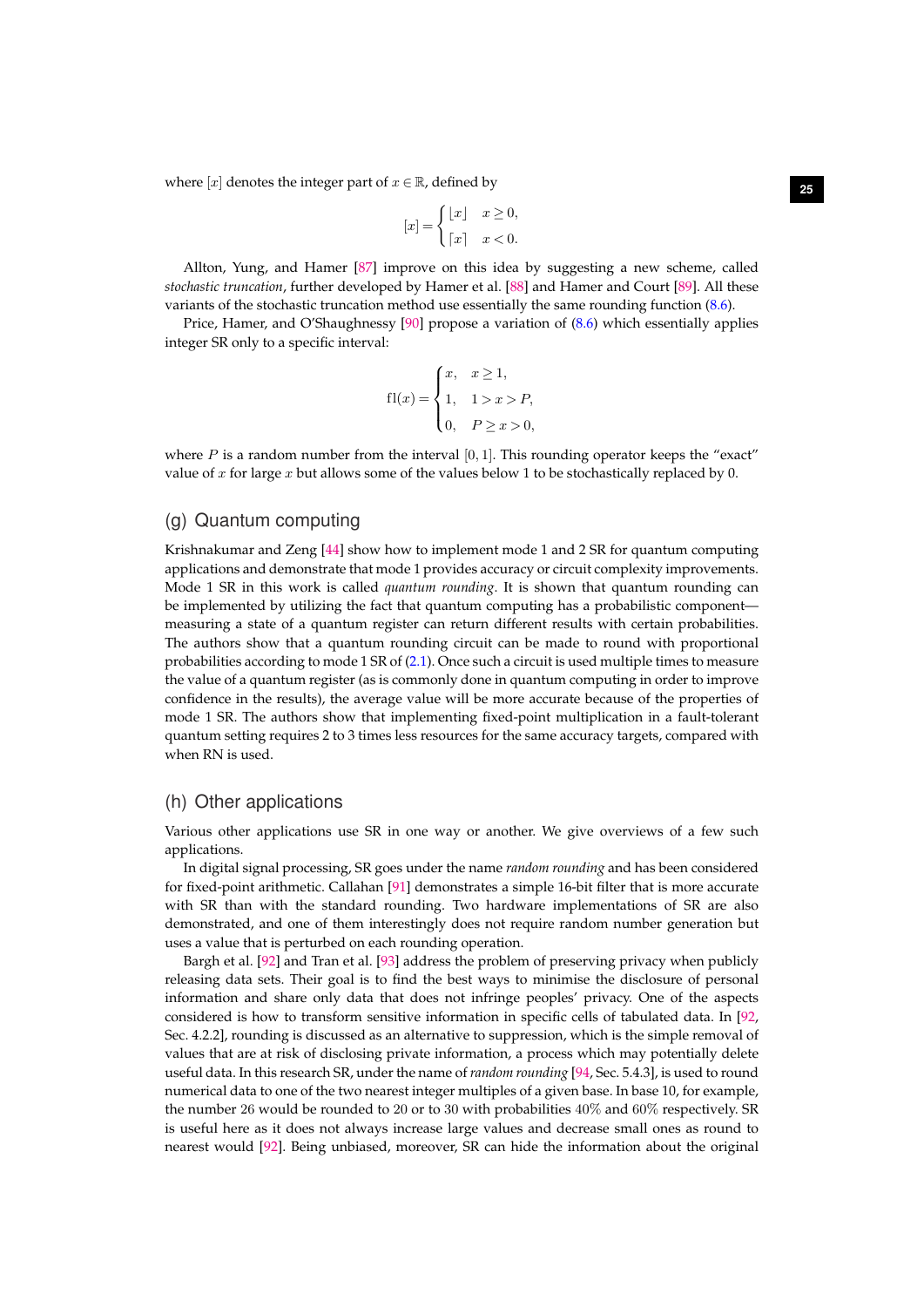**<sup>26</sup>** data [\[94\]](#page-31-10), and may even provide protection against *differencing*, where sensitive information can be extracted from the differences in multiple tables [\[94\]](#page-31-10).

Rounding to integer in a stochastic fashion is also considered by Gösgens et at. [\[95\]](#page-31-11) in the study of models for the spread of infections, by Matter and Potgieter [\[96\]](#page-31-12), to solve a problem of resource allocation, and by Hörls and Balac [\[97\]](#page-31-13), for exploring travel demand in cities using transport simulations.

<span id="page-26-0"></span>Wu [\[98\]](#page-31-14) explores SR and a modification of it called *dither rounding* in the context of stochastic computing. Dither rounding is more complex than SR, as it requires keeping track of the number of rounding operations performed. However, Wu shows that dither rounding can achieve similar accuracy, but with lower variance, in matrix multiplication and in machine learning algorithms for digit classification.

There is some connection between SR and the technique of *dither* that is a common component in audio analogue-to-digital and digital-to-analogue conversion [\[99–](#page-31-15)[101\]](#page-31-16). In analogue-to-digital conversion, dither relates to the randomization the analogue signal undergoes before being converted to a low-precision quantised digital representation [\[100\]](#page-31-17). The same term is used by the authors to refer to the randomization at the other end, when converting a digital signal back to analogue. For example, the following excerpt from [\[100\]](#page-31-17) discusses a method of dither of the digital signal that is similar to an implementation of SR mode 1 where a set of random bits are added to the part of fraction to be truncated.

*If a digital manipulation (such as a gain reduction) is performed, there may be a tendency to take the intermediate higher precision numbers generated by the multiplication and simply truncate or round them to the bit width of the system. This will in many cases leave the signal improperly dithered. [...] The fractional truncated bits have some influence on the dither, in keeping with their relative position. If cost or processing time were no object, then any digital manipulation should be carried out with full accuracy, and the dither carry bit (0 or 1) can be determined by an appropriate digital random number added to the bits to be truncated. In practice such schemes would probably work well by considering only the first 3 or 4 bits to be truncated.*

See also [\[100,](#page-31-17) Fig. 9] for a diagram that sketches an implementation of SR mode 1 in an integer multiplier.

## 9. Conclusions

Hardware units supporting stochastic rounding are not yet widely available, but have started to appear: as we discussed in Section [7](#page-9-0)[\(e\),](#page-15-0) Graphcore and Intel are producing processors with SR built in. Patents from AMD, NVIDIA, IBM, and other computing companies describing implementations of SR in fixed- or floating-point arithmetic units show that this rounding mode could become more widely available in the future.

When hardware is not available, simulation in software of arithmetics with SR can be used to explore its behaviour. Multiple simulators have been developed, as discussed in Section [7](#page-9-0)[\(d\).](#page-13-0) These are available in various forms for MATLAB, C, Julia, and Python.

Rounding error analysis with SR, discussed in Section  $6$ , shows that compared with the standard rounding modes, SR guarantees probabilistic errors bounds significantly smaller than the worst-case bounds and it also avoids the problem of stagnation (Section  $6(a)$  $6(a)$ ), where small values are lost to rounding when they are added to an increasingly large accumulator. This explains the success of SR in the applications described in Section [8.](#page-16-0)

We covered work utilizing SR in various forms, in numerical linear algebra, machine learning, ODE and PDE solvers, quantum computing, and other areas. The wide array of applications in which SR has been tried and led to improved accuracy demonstrates that it is a useful technique to consider when arithmetics with standard rounding modes are insufficiently accurate. SR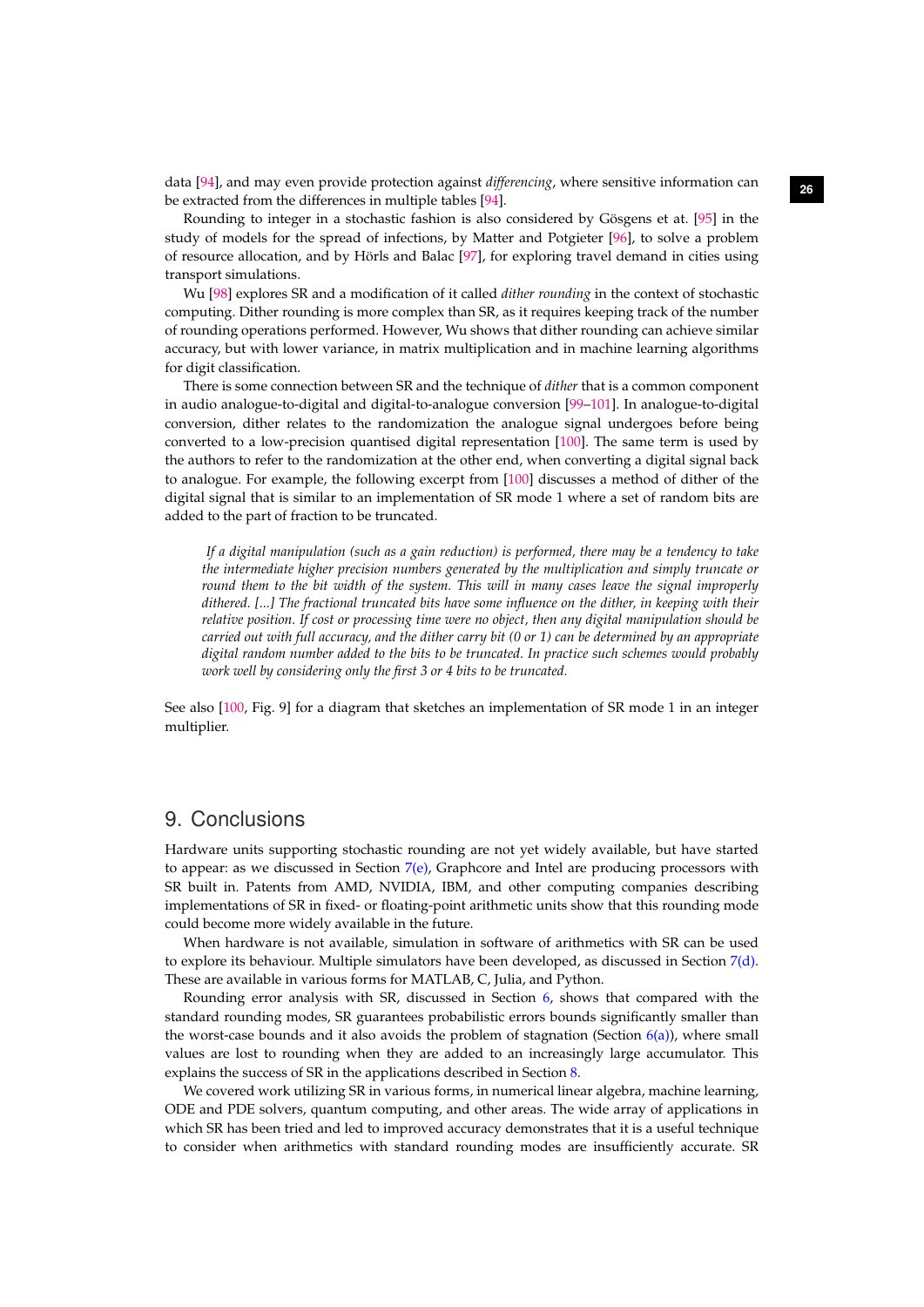**<sup>27</sup>** provides a useful alternative to extended precision registers, arbitrary-precision libraries, multiword representations and arithmetics, compensated algorithms, and other means for improving accuracy.

Acknowledgements. We thank Claude-Pierre Jeannerod, the academic editor, and the two anonymous referees for their feedback, which helped us improve the presentation of the work.

Ethics. This statement is not relevant to this work

Data Accessibility. This article has no additional data.

Authors' Contributions. All authors collected and reviewed the literature, wrote drafts of the survey, and approved the final version for publication.

Competing Interests. The authors declare no competing interests.

Funding. MC, NJH, and MM were supported by Engineering and Physical Sciences Research Council grant EP/P020720/1. MF was supported by Wenner-Gren Foundations grant UPD2019-0067. NJH was also supported by the Royal Society. TM was supported by the InterFLOP project (ANR-20-CE46-0009) of the French National Agency for Research.

## **References**

- <span id="page-27-0"></span>1. Connolly MP, Higham NJ, Mary T. 2021 Stochastic Rounding and Its Probabilistic Backward Error Analysis. *SIAM J. Sci. Comput.* **43**, A566–A585. (Cited on pp. [2,](#page-2-3) [6,](#page-6-1) [7,](#page-7-3) [8,](#page-8-6) [9,](#page-9-5) [17,](#page-17-3) [18.](#page-18-3))
- <span id="page-27-1"></span>2. Higham NJ, Pranesh S. 2019 Simulating Low Precision Floating-Point Arithmetic. *SIAM J. Sci. Comput.* **41**, C585–C602. (Cited on pp. [2,](#page-2-3) [10,](#page-10-4) [13.](#page-13-5))
- <span id="page-27-2"></span>3. Forsythe GE. 1950 Round-Off Errors in Numerical Integration on Automatic Machinery. *Bull. Amer. Math. Soc.* **56**, 55–64. (Cited on p. [3.](#page-3-3))
- <span id="page-27-3"></span>4. Huskey HD. 1949 On the Precision of a Certain Procedure of Numerical Integration. *J. Res. Nat. Bur. Standards* **42**, 57–62. With an appendix by Douglas R. Hartree. (Cited on p. [3.](#page-3-3))
- <span id="page-27-4"></span>5. Barnes RCM, Cooke-Yarborough EH, Thomas DGA. 1951 An Electronic Digital Computor Using Cold Cathode Counting Tubes for Storage. *Electronic Eng.* **23**, 286–291. (Cited on pp. [3,](#page-3-3) [10.](#page-10-4))
- <span id="page-27-5"></span>6. Forsythe GE. 1959 Reprint of a Note on Rounding-Off Errors. *SIAM Rev.* **1**, 66–67. (Cited on p. [3.](#page-3-3))
- <span id="page-27-6"></span>7. Gupta S, Agrawal A, Gopalakrishnan K, Narayanan P. 2015 Deep Learning with Limited Numerical Precision. In Bach F, Blei D, editors, *Proceedings of the 32nd International Conference on Machine Learning* vol. 37*Proceedings of Machine Learning Research* pp. 1737–1746 Lille, France. PMLR. (Cited on pp. [3,](#page-3-3) [10,](#page-10-4) [16,](#page-16-1) [19.](#page-19-0))
- <span id="page-27-7"></span>8. Mikaitis M. 2021 Stochastic Rounding: Algorithms and Hardware Accelerator. In *2021 International Joint Conference on Neural Networks (IJCNN)* Shenzhen, China. Institute of Electrical and Electronics Engineers. (Cited on pp. [3,](#page-3-3) [10,](#page-10-4) [16.](#page-16-1))
- <span id="page-27-8"></span>9. Hull TE, Swenson JR. 1966 Tests of Probabilistic Models for Propagation of Roundoff Errors. *Comm. ACM* **9**, 108–113. (Cited on pp. [3,](#page-3-3) [8.](#page-8-6))
- <span id="page-27-9"></span>10. IEEE Computer Society. 1985 *IEEE Standard for Binary Floating-Point Arithmetic, ANSI/IEEE Standard 754-1985*. Piscataway, NJ, USA: Institute of Electrical and Electronics Engineers. Reprinted in SIGPLAN Notices, 22(2):9–25, 1987. (Cited on p. [4.](#page-4-2))
- <span id="page-27-10"></span>11. IEEE Computer Society. 2008 *IEEE Standard for Floating-Point Arithmetic, IEEE Std 754-2008 (revision of IEEE Std 754-1985)*. Piscataway, NJ, USA: Institute of Electrical and Electronics Engineers. (Cited on p. [4.](#page-4-2))
- <span id="page-27-11"></span>12. IEEE Computer Society. 2019 *IEEE Standard for Floating-Point Arithmetic, IEEE Std 754-2019 (revision of IEEE Std 754-2008)*. Piscataway, NJ, USA: Institute of Electrical and Electronics Engineers. (Cited on pp. [4,](#page-4-2) [5,](#page-5-3) [6,](#page-6-1) [10,](#page-10-4) [11,](#page-11-4) [14.](#page-14-5))
- <span id="page-27-12"></span>13. Trader T. 2016 IBM Advances Against x86 with Power9. Accessed 21 May 2021. (Cited on p. [4.](#page-4-2))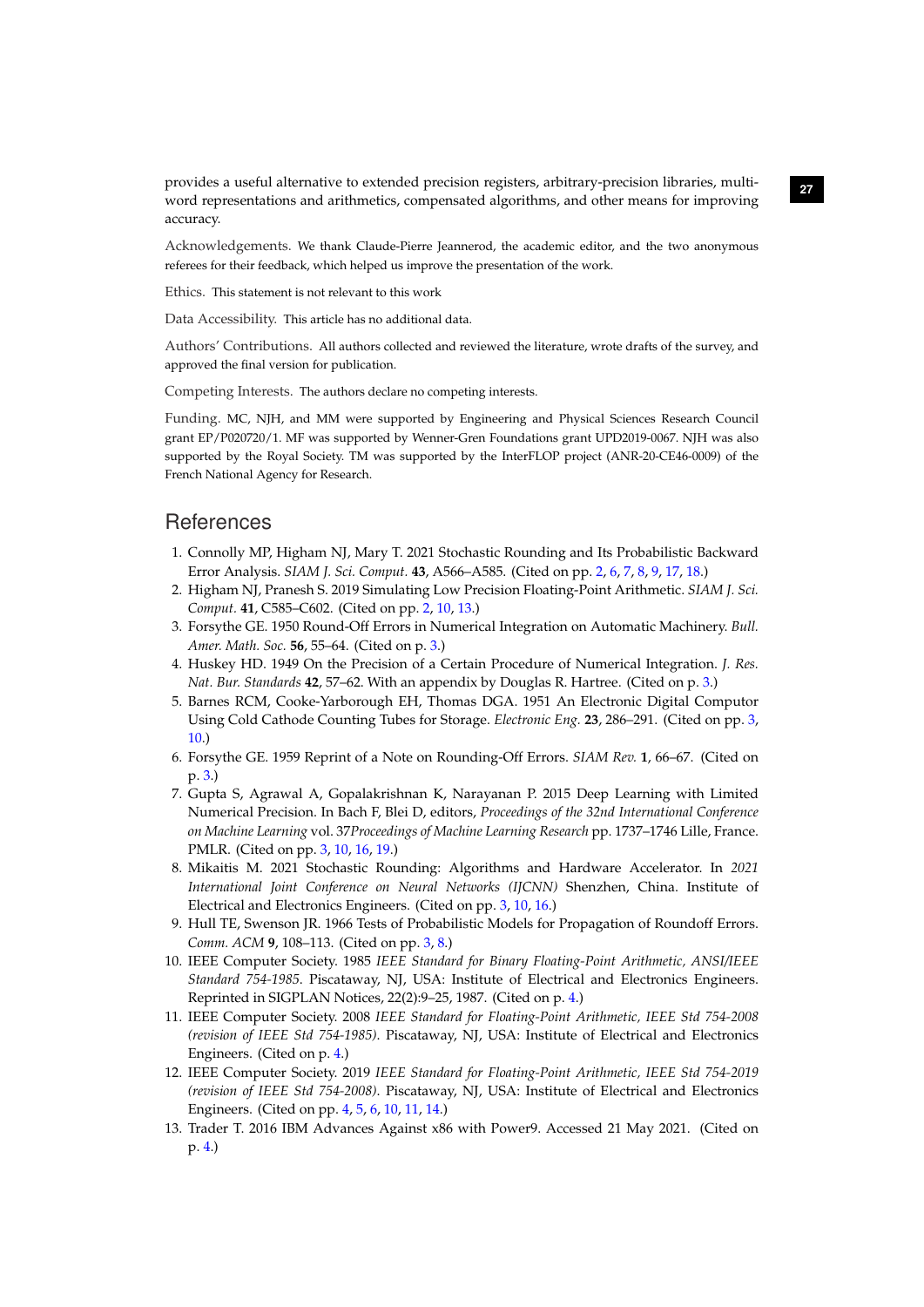- <span id="page-28-0"></span>**<sup>28</sup>** 14. Lichtenau C, Carlough S, Mueller SM. 2016 Quad Precision Floating Point on the IBM z13. In *Proocedings of the 23rd IEEE Symposium on Computer Arithmetic* pp. 87–94. (Cited on p. [4.](#page-4-2))
- <span id="page-28-1"></span>15. Higham NJ. 2002 *Accuracy and Stability of Numerical Algorithms*. Philadelphia, PA, USA: Society for Industrial and Applied Mathematics second edition. (Cited on pp. [5,](#page-5-3) [6,](#page-6-1) [7,](#page-7-3) [17,](#page-17-3) [18,](#page-18-3) [19.](#page-19-0))
- <span id="page-28-2"></span>16. Muller JM, Brunie N, de Dinechin F, Jeannerod CP, Joldes M, Lefèvre V, Melquiond G, Revol N, Torres S. 2018 *Handbook of Floating-Point Arithmetic*. Birkhäuser 2nd edition. (Cited on pp. [5,](#page-5-3) [7,](#page-7-3) [11,](#page-11-4) [13,](#page-13-5) [15.](#page-15-4))
- <span id="page-28-3"></span>17. Roux P. 2014 Innocuous Double Rounding of Basic Arithmetic Operations. *J. Formaliz. Reason.* **7**, 131–142. (Cited on p. [5.](#page-5-3))
- <span id="page-28-4"></span>18. Rump SM. 2017 IEEE754 Precision- $k$  base-β Arithmetic Inherited by Precision- $m$  Base-β Arithmetic for k < m. *ACM Trans. Math. Software* **43**, 1–15. (Cited on p. [5.](#page-5-3))
- <span id="page-28-5"></span>19. Boldo S, Melquiond G. 2008 Emulation of a FMA and Correctly Rounded Sums: Proved Algorithms Using Rounding to Odd. *IEEE Trans. Comput.* **57**, 462–471. (Cited on p. [5.](#page-5-3))
- <span id="page-28-6"></span>20. Boldo S, Melquiond G. 2005 When Double Rounding is Odd. In *17th IMACS World Congress* Paris, France. (Cited on p. [5.](#page-5-3))
- <span id="page-28-7"></span>21. Intel Corporation. 2018 BFLOAT16—Hardware Numerics Definition. White paper. Document number 338302-001US. (Cited on p. [5.](#page-5-3))
- <span id="page-28-8"></span>22. Arm Limited. 2020 Arm Architecture Reference Manual. Technical Report ARM DDI 0487G.b (ID072021). Accessed 9 August 2021. (Cited on p. [5.](#page-5-3))
- <span id="page-28-9"></span>23. NVIDIA Corporation. 2020 NVIDIA A100 Tensor Core GPU architecture. NVIDIA whitepaper v1.0. (Cited on p. [5.](#page-5-3))
- <span id="page-28-10"></span>24. Intel Corporation. 2021 Intel Architecture Instruction Set Extensions and Future Features Programming Reference. Technical Report 319433-044. Accessed 9 August 2021. (Cited on p. [5.](#page-5-3))
- <span id="page-28-11"></span>25. Sterbenz PH. 1974 *Floating-Point Computation*. Englewood Cliffs, NJ, USA: Prentice-Hall. (Cited on p. [6.](#page-6-1))
- <span id="page-28-12"></span>26. Goldberg D. 1991 What Every Computer Scientist Should Know About Floating-Point Arithmetic. *ACM Comput. Surv.* **23**, 5–48. (Cited on p. [7.](#page-7-3))
- <span id="page-28-13"></span>27. Knuth DE. 1997 *The Art of Computer Programming* vol. 2: Seminumerical Algorithms. Reading, MA, USA: Addison-Wesley 3rd edition. (Cited on pp. [7,](#page-7-3) [11.](#page-11-4))
- <span id="page-28-14"></span>28. von Neumann J, Goldstine HH. 1947 Numerical Inverting of Matrices of High Order. *Bull. Amer. Math. Soc.* **53**, 1021–1099. (Cited on p. [8.](#page-8-6))
- <span id="page-28-15"></span>29. Henrici P. 1962 *Discrete Variable Methods in Ordinary Differential Equations*. New York: Wiley. (Cited on pp. [8,](#page-8-6) [20,](#page-20-0) [21.](#page-21-2))
- <span id="page-28-16"></span>30. Henrici P. 1964 *Elements of Numerical Analysis*. New York: Wiley. (Cited on p. [8.](#page-8-6))
- <span id="page-28-17"></span>31. Henrici P. 1966 Test of Probabilistic Models for the Propagation of Roundoff Errors. *Comm. ACM* **9**, 409–410. (Cited on p. [8.](#page-8-6))
- <span id="page-28-18"></span>32. Wilkinson JH. 1961 Error Analysis of Direct Methods of Matrix Inversion. *J. ACM* **8**, 281–330. (Cited on p. [8.](#page-8-6))
- <span id="page-28-19"></span>33. Higham NJ, Mary T. 2019 A New Approach to Probabilistic Rounding Error Analysis. *SIAM J. Sci. Comput.* **41**, A2815–A2835. (Cited on pp. [8,](#page-8-6) [9.](#page-9-5))
- <span id="page-28-20"></span>34. Higham NJ, Mary T. 2020 Sharper Probabilistic Backward Error Analysis for Basic Linear Algebra Kernels with Random Data. *SIAM J. Sci. Comput.* **42**, A3427–A3446. (Cited on p. [8.](#page-8-6))
- <span id="page-28-21"></span>35. Ipsen ICF, Zhou H. 2020 Probabilistic Error Analysis for Inner Products. *SIAM J. Matrix Anal. Appl.* **41**, 1726–1741. (Cited on p. [8.](#page-8-6))
- <span id="page-28-22"></span>36. Davies M, Srinivasa N, Lin TH, Chinya G, Cao Y, Choday SH, Dimou G, Joshi P, Imam N, Jain S, Liao Y, Lin CK, Lines A, Liu R, Mathaikutty D, McCoy S, Paul A, Tse J, Venkataramanan G, Weng YH, Wild A, Yang Y, Wang H. 2018 Loihi: A Neuromorphic Manycore Processor with On-Chip Learning. *IEEE Micro* **38**, 82–99. (Cited on pp. [10,](#page-10-4) [16.](#page-16-1))
- <span id="page-28-23"></span>37. Hopkins M, Mikaitis M, Lester DR, Furber S. 2020 Stochastic Rounding and Reduced-Precision Fixed-Point Arithmetic For Solving Neural Ordinary Differential Equations. *Philos. Trans. R. Soc. A* **378**. (Cited on pp. [10,](#page-10-4) [15,](#page-15-4) [20.](#page-20-0))
- <span id="page-28-24"></span>38. Mikaitis M. 2020 *Arithmetic Accelerators for a Digital Neuromorphic Processor*. PhD thesis University of Manchester. (Cited on pp. [10,](#page-10-4) [15,](#page-15-4) [16,](#page-16-1) [20.](#page-20-0))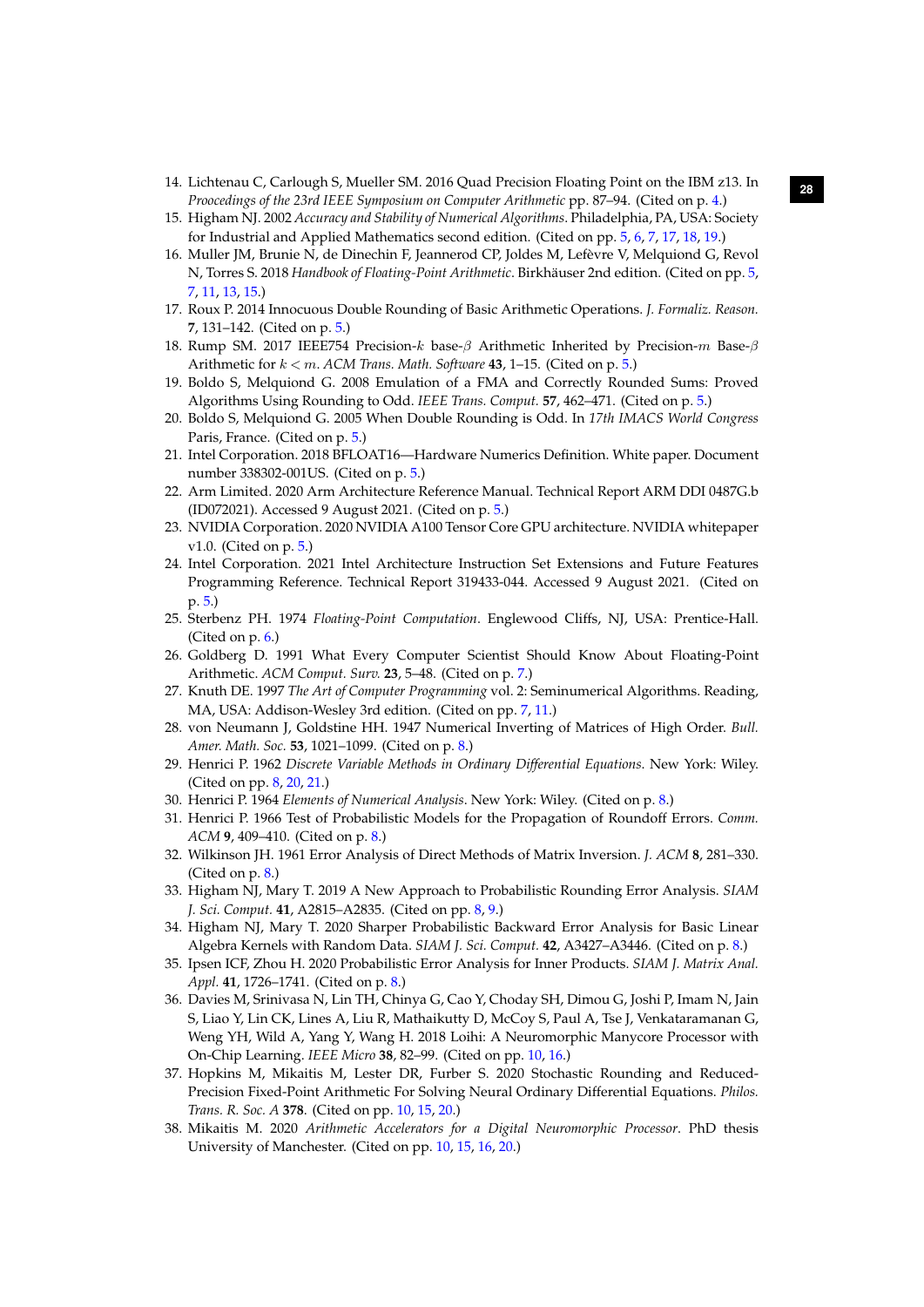- <span id="page-29-0"></span>**<sup>29</sup>** 39. Meurant G. 2020 FLOATP\_Toolbox. MATLAB software, variable precision floating point arithmetic. (Cited on pp. [10,](#page-10-4) [13.](#page-13-5))
- <span id="page-29-1"></span>40. Fasi M, Mikaitis M. 2020 CPFloat: A C Library for Emulating Low-Precision Arithmetic. MIMS EPrint 2020.22 Manchester Institute for Mathematical Sciences, The University of Manchester UK. (Cited on pp. [10,](#page-10-4) [14.](#page-14-5))
- <span id="page-29-2"></span>41. Croci M, Bryce Giles M. 2020 Effects of Round-To-Nearest and Stochastic Rounding in the Numerical Solution of the Heat Equation in Low Precision. arXiv:2010.16225 [math.NA]. (Cited on pp. [10,](#page-10-4) [21,](#page-21-2) [23,](#page-23-1) [24.](#page-24-2))
- <span id="page-29-3"></span>42. Fasi M, Mikaitis M. 2021 Algorithms for Stochastically Rounded Elementary Arithmetic Operations in IEEE 754 Floating-Point Arithmetic. *IEEE Trans. Emerg. Topics Comput.* **9**, 1451–1466. (Cited on pp. [10,](#page-10-4) [14,](#page-14-5) [15,](#page-15-4) [20,](#page-20-0) [21,](#page-21-2) [22.](#page-22-2))
- <span id="page-29-4"></span>43. Paxton EA, Chantry M, Klöwer M, Saffin L, Palmer T. 2021 Climate Modelling in Low-Precision: Effects of both Deterministic & Stochastic Rounding. arXiv:2104.15076 [physics.aoph]. (Cited on pp. [10,](#page-10-4) [23.](#page-23-1))
- <span id="page-29-5"></span>44. Krishnakumar R, Zeng W. 2021 Quantum Rounding. arXiv:2108.05949 [quant-ph]. (Cited on pp. [10,](#page-10-4) [25.](#page-25-0))
- <span id="page-29-6"></span>45. Xia L, Anthonissen M, Hochstenbach M, Koren B. 2020 Improved Stochastic Rounding. arXiv:2006.00489 [math.NA]. (Cited on p. [10.](#page-10-4))
- <span id="page-29-7"></span>46. Ercegovac MD, Lang T. 2004 *Digital Arithmetic*. San Francisco, CA, USA: Morgan Kauffmann. (Cited on pp. [11,](#page-11-4) [12,](#page-12-1) [13.](#page-13-5))
- <span id="page-29-8"></span>47. Fousse L, Hanrot G, Lefèvre V, Pélissier P, Zimmermann P. 2007 MPFR: A Multiple-precision Binary Floating-Point Library with Correct Rounding. *ACM Trans. Math. Software* **33**, 13:1– 13:15. (Cited on p. [13.](#page-13-5))
- <span id="page-29-9"></span>48. Zhang T, Lin Z, Yang G, De Sa C. 2019 QPyTorch: A Low-Precision Arithmetic Simulation Framework. arXiv:1910.04540 [cs.LG]. (Cited on p. [14.](#page-14-5))
- <span id="page-29-10"></span>49. Denis C, De Oliveira Castro P, Petit E. 2016 Verificarlo: Checking Floating Point Accuracy through Monte Carlo Arithmetic. *Proceedings of the 23rd IEEE Symposium on Computer Arithmetic* pp. 55–62. (Cited on pp. [14,](#page-14-5) [20.](#page-20-0))
- <span id="page-29-11"></span>50. Févotte F, Lathuilière B. 2016 VERROU: Assessing Floating-Point Accuracy Without Recompiling. hal-01383417, version 1. (Cited on pp. [14,](#page-14-5) [20.](#page-20-0))
- <span id="page-29-12"></span>51. Févotte F, Lathuilière B. 2019 Debugging and Optimization of HPC Programs with the Verrou Tool. *Proceedings of the 3rd IEEE/ACM International Workshop on Software Correctness for HPC Applications*. (Cited on pp. [14,](#page-14-5) [20.](#page-20-0))
- <span id="page-29-13"></span>52. ISO/IEC. 2008 *Programming languages — C — Extensions to support embedded processors, ISO/IEC TR 18037:2008*. ISO/IEC. Technical committee ISO/IEC JTC 1/SC 22. (Cited on p. [15.](#page-15-4))
- <span id="page-29-14"></span>53. Graphcore Limited. 2021a IPU Programmer's Guide. Version 2.0.0. (Cited on p. [15.](#page-15-4))
- <span id="page-29-15"></span>54. Graphcore Limited. 2021b Targeting the IPU from TensorFlow 1. Version 2.0.0-dc2. (Cited on p. [15.](#page-15-4))
- <span id="page-29-16"></span>55. Graphcore Limited. 2021c AI-Float™ - Mixed Precision Arithmetic for AI: A Hardware Perspective. Version latest: Aug 25, 2021. (Cited on p. [15.](#page-15-4))
- <span id="page-29-17"></span>56. Felix S, Gore M, Alexander AG. 2021 Converting Floating Point Numbers to Reduce the Precision. Patent Status: Active. (Cited on p. [15.](#page-15-4))
- <span id="page-29-18"></span>57. Bradbury JD, Carlough SR, Prasky BR, Schwarz EM. 2019a StochAstic Rounding Floating-Point Add Instruction Using Entropy from a Register. Patent Status: Active. (Cited on pp. [15,](#page-15-4) [16.](#page-16-1))
- <span id="page-29-19"></span>58. Bradbury JD, Carlough SR, Prasky BR, Schwarz EM. 2019b Stochastic Rounding Floating-Point Multiply Instruction Using Entropy from a Register. Patent Status: Active. (Cited on pp. [15,](#page-15-4) [16.](#page-16-1))
- <span id="page-29-20"></span>59. Loh GH. 2019 Stochastic rounding logic. Patent Status: Active. (Cited on p. [16.](#page-16-1))
- <span id="page-29-21"></span>60. Alben JM, Micikevicius P, Wu H, Siu MY. 2019 Stochastic rounding of numerical values. Patent Status: Active. (Cited on p. [16.](#page-16-1))
- <span id="page-29-22"></span>61. Höppner S, Mayr C. 2018 SpiNNaker2—Towards Extremely Efficient Digital Neuromorphics and Multi-scale Brain Emulation. In *Neuro-inspired Computional Elements Workshop* Portland, OR, US. (Cited on p. [16.](#page-16-1))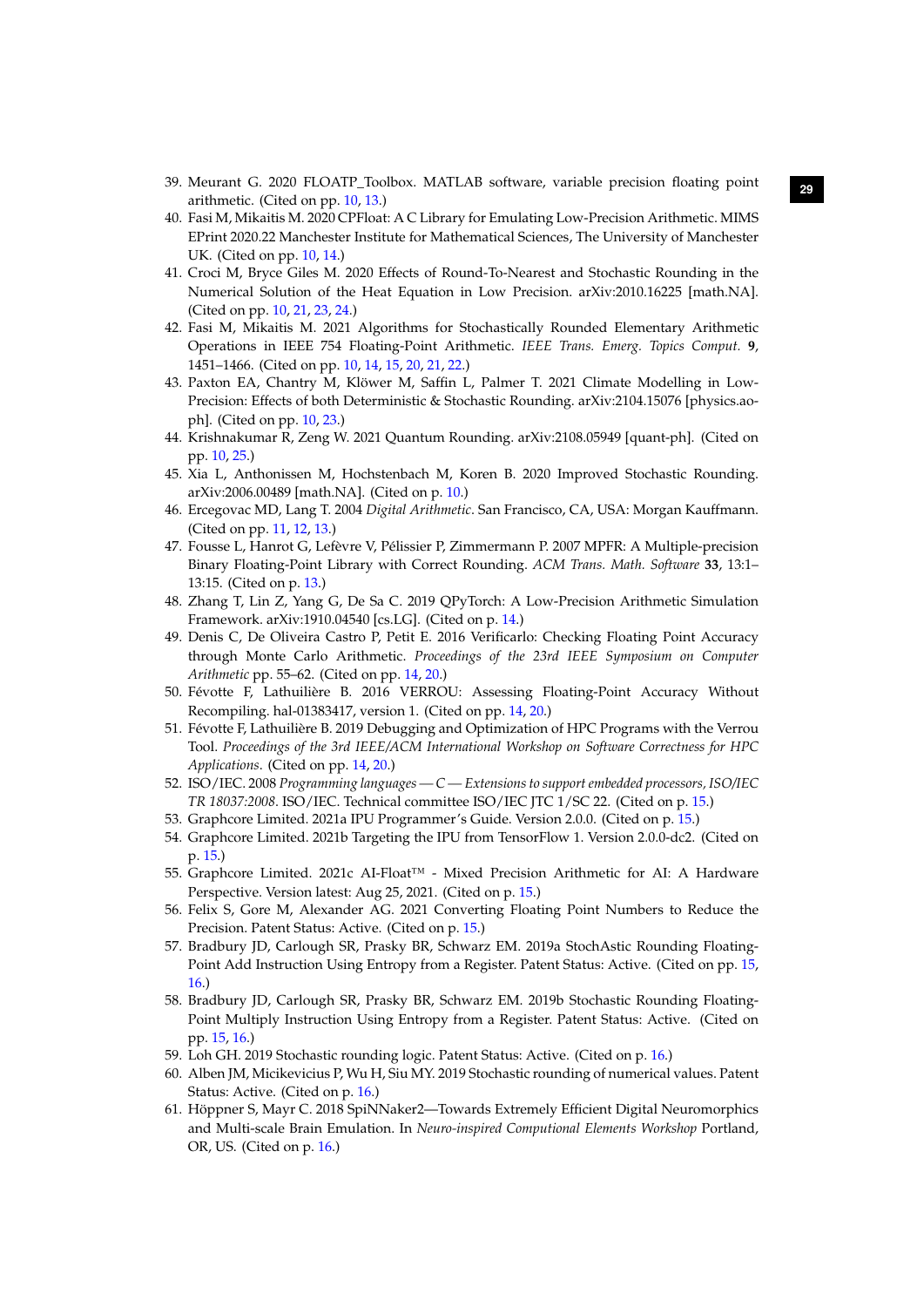- <span id="page-30-0"></span>**<sup>30</sup>** 62. Höhfeld M, Fahlman SE. 1992 Probabilistic Rounding in Neural Network Learning with Limited Precision. *Neurocomputing* **4**, 291–299. (Cited on p. [19.](#page-19-0))
- <span id="page-30-1"></span>63. Höhfeld M, Fahlman SE. 1992 Learning with Limited Numerical Precision Using the Cascade-Correlation Algorithm. *IEEE Trans. Neural Netw.* **3**, 602–611. (Cited on p. [19.](#page-19-0))
- <span id="page-30-2"></span>64. Su C, Zhou S, Feng L, Zhang W. 2020 Towards High Performance Low Bitwidth Training for Deep Neural Networks. *J. Semicond.* **41**. (Cited on p. [19.](#page-19-0))
- <span id="page-30-3"></span>65. Müller LK, Indiveri G. 2015 Rounding Methods for Neural Networks with Low Resolution Synaptic Weights. arXiv:1504.05767 [cs.NE]. (Cited on p. [19.](#page-19-0))
- <span id="page-30-4"></span>66. Essam M, Tang TB, Ho ETW, Chen H. 2017 Dynamic Point Stochastic Rounding Algorithm for Limited Precision Arithmetic in Deep Belief Network Training. In *2017 8th International IEEE/EMBS Conference on Neural Engineering (NER)* pp. 629–632 Shanghai, China. (Cited on p. [19.](#page-19-0))
- <span id="page-30-5"></span>67. Na T, Ko JH, Kung J, Mukhopadhyay S. 2017 On-Chip Training of Recurrent Neural Networks with Limited Numerical Precision. In *Int. Joint Conf. Neural Networks* pp. 3716–3723 Anchorage, AK, USA. (Cited on p. [19.](#page-19-0))
- <span id="page-30-6"></span>68. Joardar BK, Doppa JR, Pande PP, Li H, Chakrabarty K. 2020 AccuReD: High Accuracy Training of CNNs on ReRAM/GPU Heterogeneous 3D Architecture. *IEEE Trans. Comput.-Aided Design Integr. Circuits Syst.* Early Access Article. (Cited on p. [19.](#page-19-0))
- <span id="page-30-7"></span>69. Wang N, Choi J, Brand D, Chen CY, Gopalakrishnan K. 2018 Training Deep Neural Networks with 8-bit Floating Point Numbers. In Bengio S, Wallach H, Larochelle H, Grauman K, Cesa-Bianchi N, Garnett R, editors, *Advances in Neural Information Processing Systems 31* , pp. 7675– 7684. Montreal, Canada: Curran Associates. (Cited on p. [19.](#page-19-0))
- <span id="page-30-8"></span>70. Zamirai P, Zhang J, Aberger CR, De Sa C. 2020 Revisiting BFloat16 Training. arXiv:2010.06192 [cs.LG]. Revised March 2021. (Cited on p. [19.](#page-19-0))
- <span id="page-30-9"></span>71. Xia L, Anthonissen M, Hochstenbach M, Koren B. 2021 A Simple and Efficient Stochastic Rounding Method for Training Neural Networks in Low Precision. arXiv:2103.13445 [cs.LG]. (Cited on p. [19.](#page-19-0))
- <span id="page-30-10"></span>72. Mellempudi N, Srinivasan S, Das D, Kaul B. 2019 Mixed Precision Training With 8-bit Floating Point. arXiv:1905.12334 [cs.LG]. (Cited on p. [19.](#page-19-0))
- <span id="page-30-11"></span>73. Ortiz M, Cristal A, Ayguadé E, Casas M. 2018 Low-Precision Floating-Point Schemes for Neural Network Training. arXiv:1905.12334 [cs.LG]. (Cited on p. [19.](#page-19-0))
- <span id="page-30-12"></span>74. Zhang SQ, McDanel B, Kung HT. 2021 FAST: DNN Training Under Variable Precision Block Floating Point with Stochastic Rounding. arXiv:2110.15456 [cs.LG]. (Cited on p. [19.](#page-19-0))
- <span id="page-30-13"></span>75. Wilkinson JH. 1963 *Rounding Errors in Algebraic Processes*. Prentice-Hall, Englewood Cliffs, NJ, USA. (Cited on p. [19.](#page-19-0))
- <span id="page-30-14"></span>76. Wang E, Davis JJ, Zhao R, Ng HC, Niu X, Luk W, Cheung PYK, Constantinides GA. 2019 Deep Neural Network Approximation for Custom Hardware. *ACM Comput. Surv.* **52**, 1–39. (Cited on p. [20.](#page-20-0))
- <span id="page-30-15"></span>77. Lee J, Mukhanov L, Molahosseini AS, Minhas U, Hua Y, del Rincon JM, Dichev K, Hong CH, Vandierendonck H. 2021 Resource-Efficient Deep Learning: A Survey on Model-, Arithmetic-, and Implementation-Level Techniques. arXiv:2112.15131 [cs.LG]. (Cited on p. [20.](#page-20-0))
- <span id="page-30-16"></span>78. Vignes J. 1993 A Stochastic Arithmetic for Reliable Scientific Computation. *Math. Comput. Simulation* **35**, 233–261. (Cited on p. [20.](#page-20-0))
- <span id="page-30-17"></span>79. Jézéquel F, Chesneaux JM. 2008 CADNA: A Library for Estimating Round-Off Error Propagation. *Comput. Phys. Comm.* **178**, 933–955. (Cited on p. [20.](#page-20-0))
- <span id="page-30-18"></span>80. Parker DS, Pierce B, Eggert PR. 2000 Monte Carlo Arithmetic: How to Gamble with Floating Point and Win. *Computing in Science and Engineering* **2**, 58–68. (Cited on p. [20.](#page-20-0))
- <span id="page-30-19"></span>81. Stott PD. 1997 Monte Carlo Arithmetic: Exploiting Randomness in Floating-Point Arithmetic. Technical Report CSD-970002 Computer Science Department, University of California, Los Angeles. (Cited on p. [20.](#page-20-0))
- <span id="page-30-20"></span>82. Henrici P. 1963 *Error Propagation for Difference Methods*. New York: Wiley. (Cited on pp. [20,](#page-20-0) [21.](#page-21-2))
- <span id="page-30-21"></span>83. Arató M. 1983 Round-Off Error Propagation in the Integration of Ordinary Differential Equations by One Step Methods. *Acta Sci. Math.* **45**, 23–31. (Cited on p. [20.](#page-20-0))